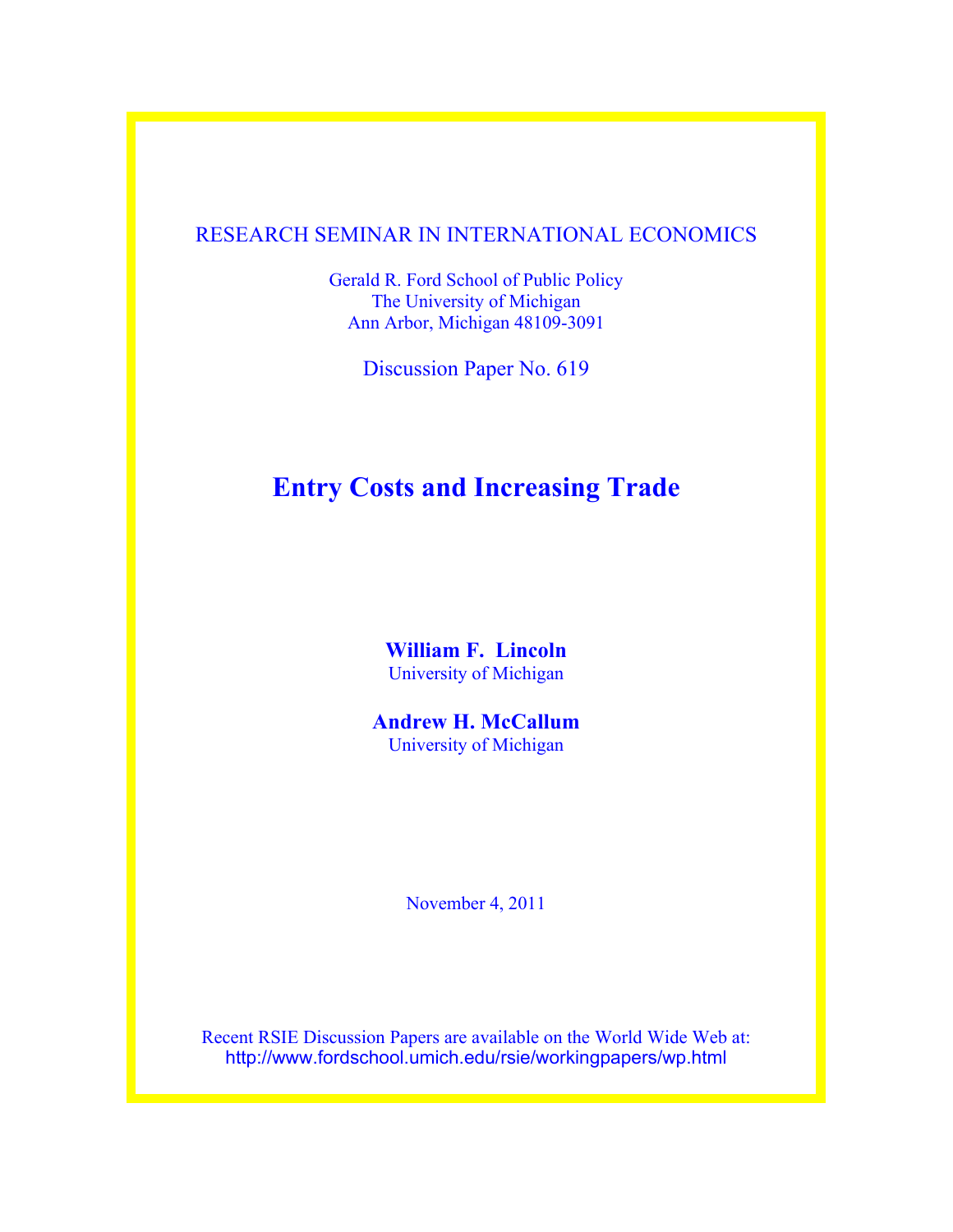## Entry Costs and Increasing Trade<sup>∗</sup>

William F. Lincoln† University of Michigan

Andrew H. McCallum‡ University of Michigan

November 4, 2011

Job Market Paper Preliminary, Comments Welcome

#### Abstract

Using confidential microdata from the US Census, we find that the fraction of manufacturing plants that export rose from 21% in 1987 to 39% in 2006. It has been suggested that similar trends in other countries may have been caused by declining costs of entering foreign markets. Our study tests this hypothesis for the first time. Both reduced form and structural estimation approaches find little evidence that the entry costs declined significantly in the US over this period. We instead argue that changes in other factors that determine export status are sufficient to explain these trends.

<sup>∗</sup>DISCLAIMER: Any opinions and conclusions expressed herein are those of the authors and do not necessarily represent the views of the US Census Bureau. All results have been reviewed to ensure that no confidential information is disclosed. We especially thank our advisors Dan Ackerberg, Alan Deardorff, Jeremy Fox, Bill Kerr, Andrei Levchenko, Jim Levinsohn, and Jagadeesh Sivadasan. Vanessa Alviarez, Wenjie Chen, Ying Fan, Aaron Flaaen, Brian Kovak, Pawel Krolikowski, Rosana Lee, Day Manoli, Prachi Mishra, Ryan Monarch, Daniel Murphy, Mark Roberts, Jing Zhang, and seminar participants from CE-Sifo - Munich, the European Central Bank, the NBER Informal Working Group, University of Michigan International-Macro and Informal Development seminars also provided constructive insights. The staff at the US Census Bureau has been exceptionally helpful, particularly Clint Carter, James Davis, Cheryl Grim, Margaret Levenstein, Justin Pierce, Arnold Reznek, and Lynn Riggs. McCallum thanks the CES Dissertation Mentorship Program for support. All errors are our own.

<sup>†</sup>wlincoln@umich.edu

<sup>‡</sup> econandy@umich.edu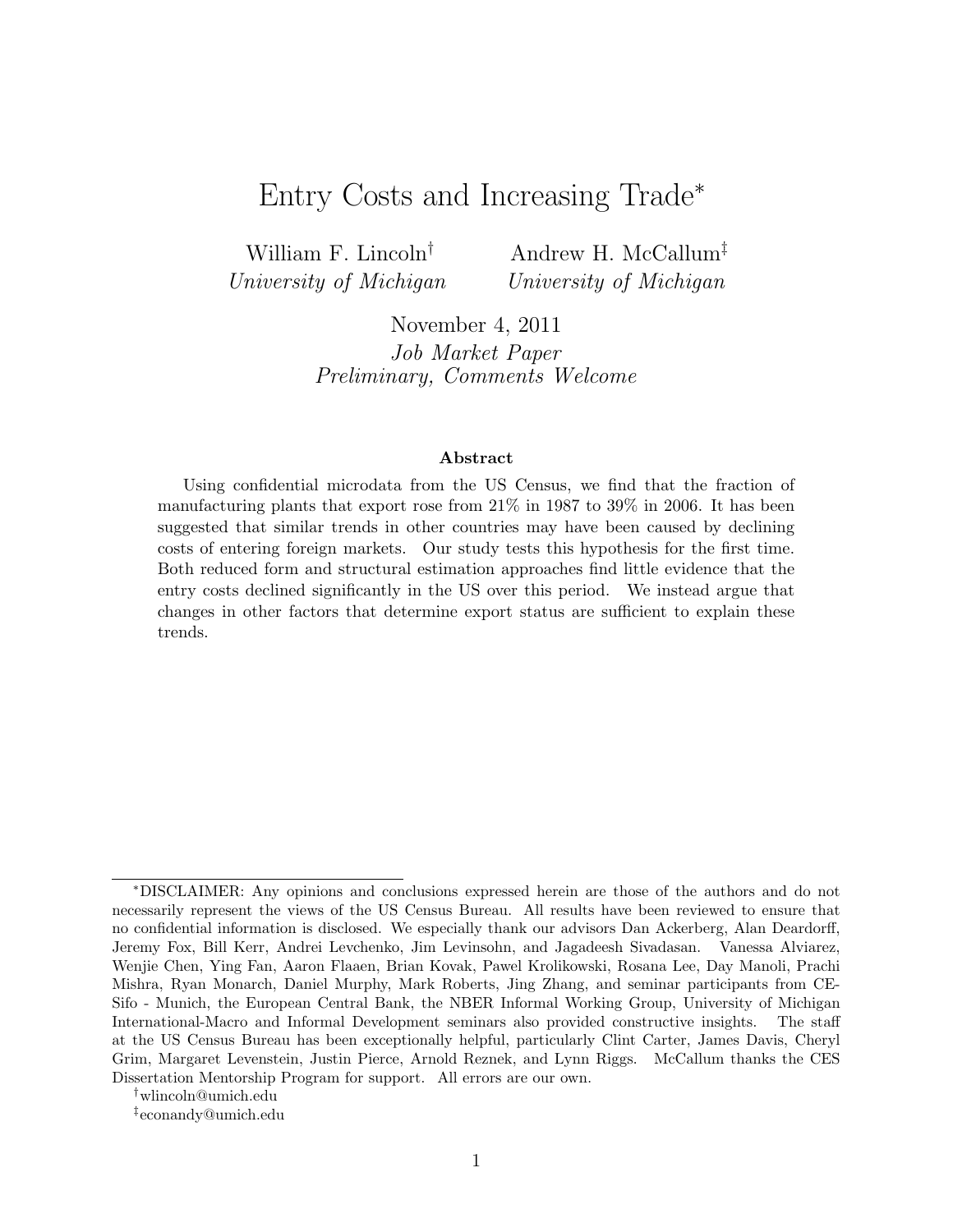## 1 Introduction

A common feature of the rise in aggregate exports from several countries across the world is a significant expansion in the number of firms that export. A natural explanation that has been suggested by prior authors (e.g., Melitz 2003) is that the up-front costs of entering foreign markets have declined.<sup>1</sup> We test this idea for the first time using plant level data from the United States Census. We find that the US also saw significant foreign market entry over the period, with the fraction of plants that export rising from 21% in 1987 to 39% in 2006.<sup>2</sup> Across a number of different estimation approaches, however, we find little evidence for the idea that declines in the costs of entering foreign markets played a significant role in driving these trends. We instead argue that changes in other factors that govern export status were of a sufficient magnitude to explain the level of foreign market entry that we see in the data, without the need to appeal to falling entry costs.

Our analysis begins by presenting a number of descriptive statistics that provide new insight into the US experience. We find that the rise in the fraction of plants selling abroad mentioned above was broad-based; it was experienced across a broad range of industries as well as geographic regions. These extensive margin adjustments were matched with strong intensive margin adjustments, with average foreign sales per exporter also increasing substantially. Over time changes along both of these margins had a large influence on aggregate trade volumes. Finally, at the same time that more plants began to sell abroad, the level of persistence in export market status remained quite stable over time.

We next turn to understanding how much of a role declines in the costs of entering foreign markets played in these trends. As these costs cannot be directly observed with current data sources, we need to use models of firm behavior to estimate their magnitude. Thus, to get a comprehensive perspective we consider both reduced form and structural estimation approaches. Our reduced form analyses provide a tractable way of addressing this question for the US manufacturing sector as a whole and allow for a wide variety of robustness checks. This approach, however, does not allow us to directly estimate the magnitude of changes in these costs. In our estimations, coefficient parameters in the regression specification are directly related to the costs of entering foreign markets. We let these coefficients differ across the earlier and later parts of the sample to look at how the costs compare. Our estimates imply similar magnitudes for these parameters across the two different periods. These findings suggest small changes in the barriers to entry in foreign markets.

We then turn to a set of structural estimations that use the methodology developed by

<sup>&</sup>lt;sup>1</sup>See also Roberts and Tybout (1997a).

<sup>2</sup>We discuss our data and how these and other figures are calculated in Section 2.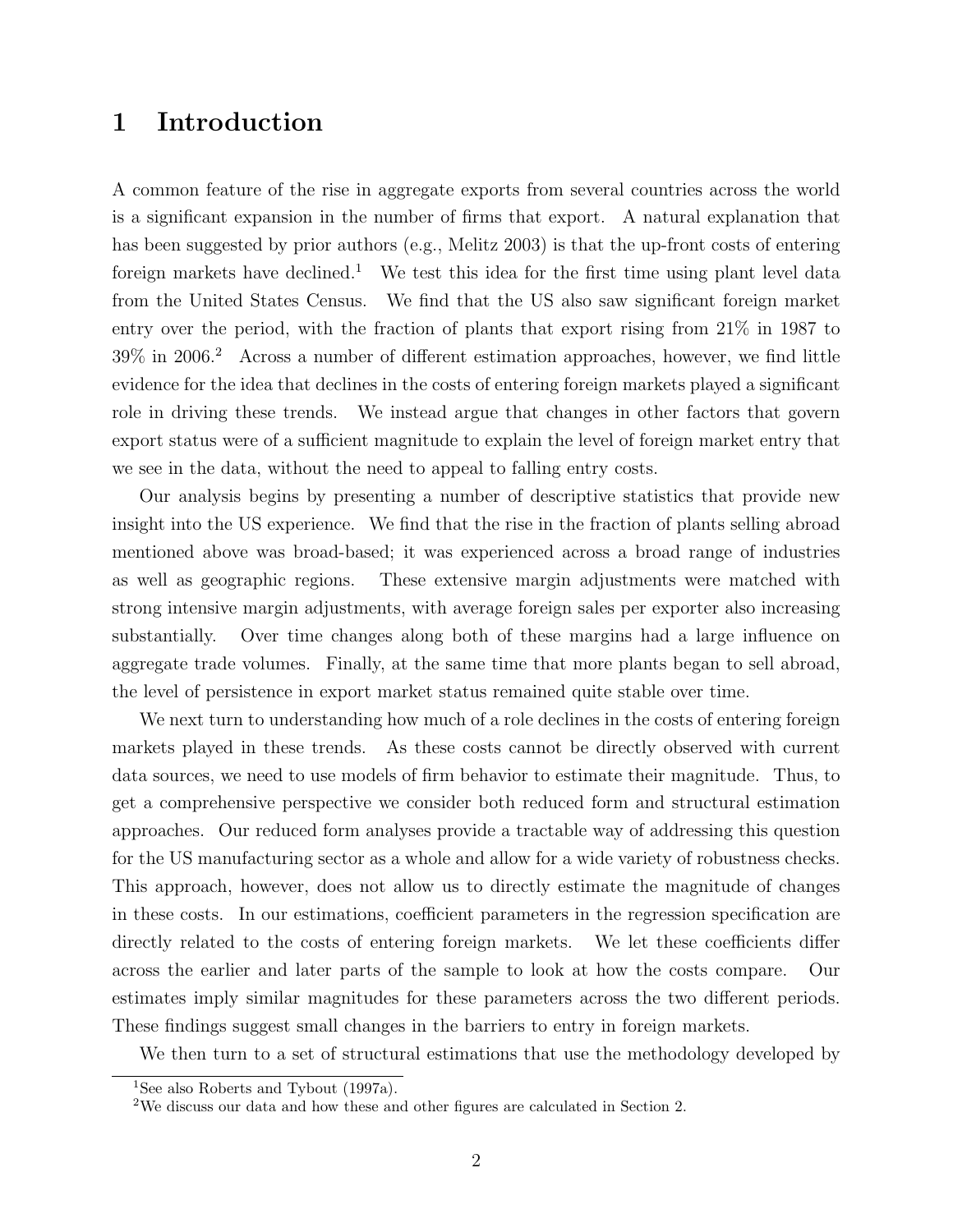Das, Roberts, and Tybout (2007). This approach allows us to estimate the average level of foreign market entry costs that plants face in a given period. The methodology is attractive in that it provides numerical estimates of how these costs have changed and is flexible in accounting for other factors that determine exporting behavior. Estimations require the use of computationally intensive Bayesian Monte Carlo Markov Chain methods, however. We are thus constrained to focusing our analysis on understanding the experiences of a small set of industries. We estimate these costs across 1987-1997 and 1992-2003 and compare the results for these two time periods. Three of the four industries that we consider experienced roughly similar or rising costs across the two different panels and the fourth saw a moderate decline. Taken together, the results from the reduced form and structural estimations are evidence that declines in the costs of entering foreign markets have been modest at best. The level of responsiveness of export market participation to changes in the costs of entering foreign markets predicted by recent models of international trade suggest that these changes are unlikely to have played a large role in the changes that we see in the data.

We conclude with an analysis of whether changes in other factors that determine export status were of a sufficient magnitude to explain these trends. Specifically, we investigate whether a calibrated model of plant heterogeneity and international trade akin to that of Chaney (2008) can match the extensive margin adjustments that we see in the data. Keeping other factors such as the costs of entering foreign markets as well as trade-related variable costs stable, we find that growth in foreign income is sufficient to explain the rise in the fraction of exporters. Our accounting exercise demonstrates that a reduction in the costs of entering foreign markets is not needed to account for these trends in a standard model. These calculations lend credibility to our estimation results and point to a significant role for foreign economic growth in explaining the rise of trade.

Our work addresses an issue that is relevant for a number of other countries in addition to the US. Several other studies have suggested that large-scale foreign market entry was experienced worldwide during this period. Indeed, of the studies that have used plant or firm level data to study the rise in exports from other nations, many have found that entry into foreign markets played a significant role in the expansion of trade. This work includes studies on the experiences of Chile, Colombia, Mexico, and Morocco.<sup>3</sup> Although there is little plant-level evidence on this question outside of these countries, we also see dramatic

<sup>3</sup>These papers include Bergoeing, Micco, and Repetto (2011), Roberts and Tybout (1995), Roberts, Sullivan, and Tybout (1995), and Clerides, Lach and Tybout (1996). Roberts and Tybout (1997a) provide a survey of several of these papers. A notable exception here is China; see Amiti and Freund (2010). In the US context, Bernard and Jensen (2004a) have also previously documented a significant increase in the fraction of manufacturing plants that export over the period 1987-1992. Bernard, Jensen, and Schott (2009) additionally report significant extensive margin entry for US firms in goods (agriculture, manufacturing, and mining) sectors across the two years 1993 and 2000.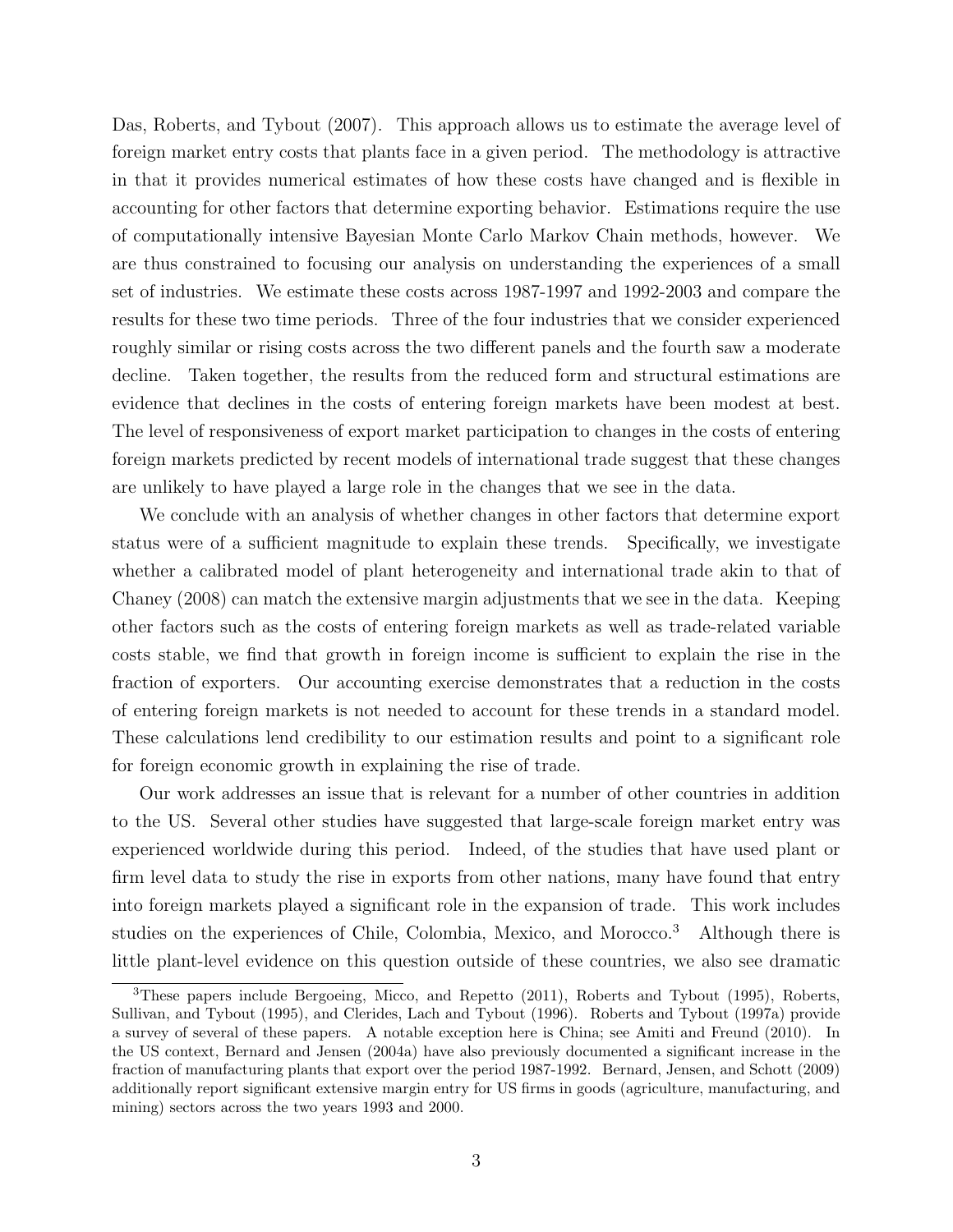increases in the number of goods sold across countries in disaggregated industry-level trade data. These results are consistent with substantial foreign market entry by firms in different sectors for a wide range of countries. Papers documenting these trends include Evenett and Venables (2002), Broda and Weinstein (2006), and Harris, Kónya, and Mátyás (2011). Particularly notable is an acceleration in the growth of varieties traded during our sample period of 1987-2006. Taken together, these studies suggest that our estimations address a question of first-order importance for understanding the recent growth of worldwide trade.

Our analysis also fills a significant gap in the international trade literature. A large number of studies have looked at the effect of changes in variable trade costs on export and import patterns. While there has been some work on other factors such as transportation costs, this work has primarily focused on understanding the effects of changes in tariffs. Yet these costs are only one, albeit important, piece of the puzzle. Changes in the barriers to entry in foreign markets also can have significant effects on trade patterns. One reason why these changes have not yet been studied is that methods to estimate their magnitude have only been developed relatively recently. Another is that the data requirements for looking at how they have changed are quite high. This study represents an initial effort to address this issue.

In the next section, we discuss our data sources and document several new stylized facts about US plants' exporting behavior from 1987 to 2006. Section 3 uses a model of export behavior to motivate reduced form estimations on the evolving nature of these costs. In Section 4 we describe the structural model that we use to estimate changes in these costs and the results that we get from our estimations. Section 5 performs an accounting exercise that looks at the contribution of other factors to the rise in export market participation such as increases in foreign income. Section 6 concludes.

## 2 Data and Stylized Facts

We use data from a number of different sources. Our data on aggregate industry exports come from two sources (i) the United Nations' Commodity Trade Statistics Database (Comtrade) and (ii) data from the US Census that was concorded to the 1987 US SIC classification system using the approach described in Pierce and Schott (2008). Information on price deflators is obtained from the NBER manufacturing productivity database (Bartelsman and Gray, 1996). The primary microdata for our analyses come from the Annual Survey of Manufacturers (ASM) and Census of Manufacturers (CMF) from the US Census. Both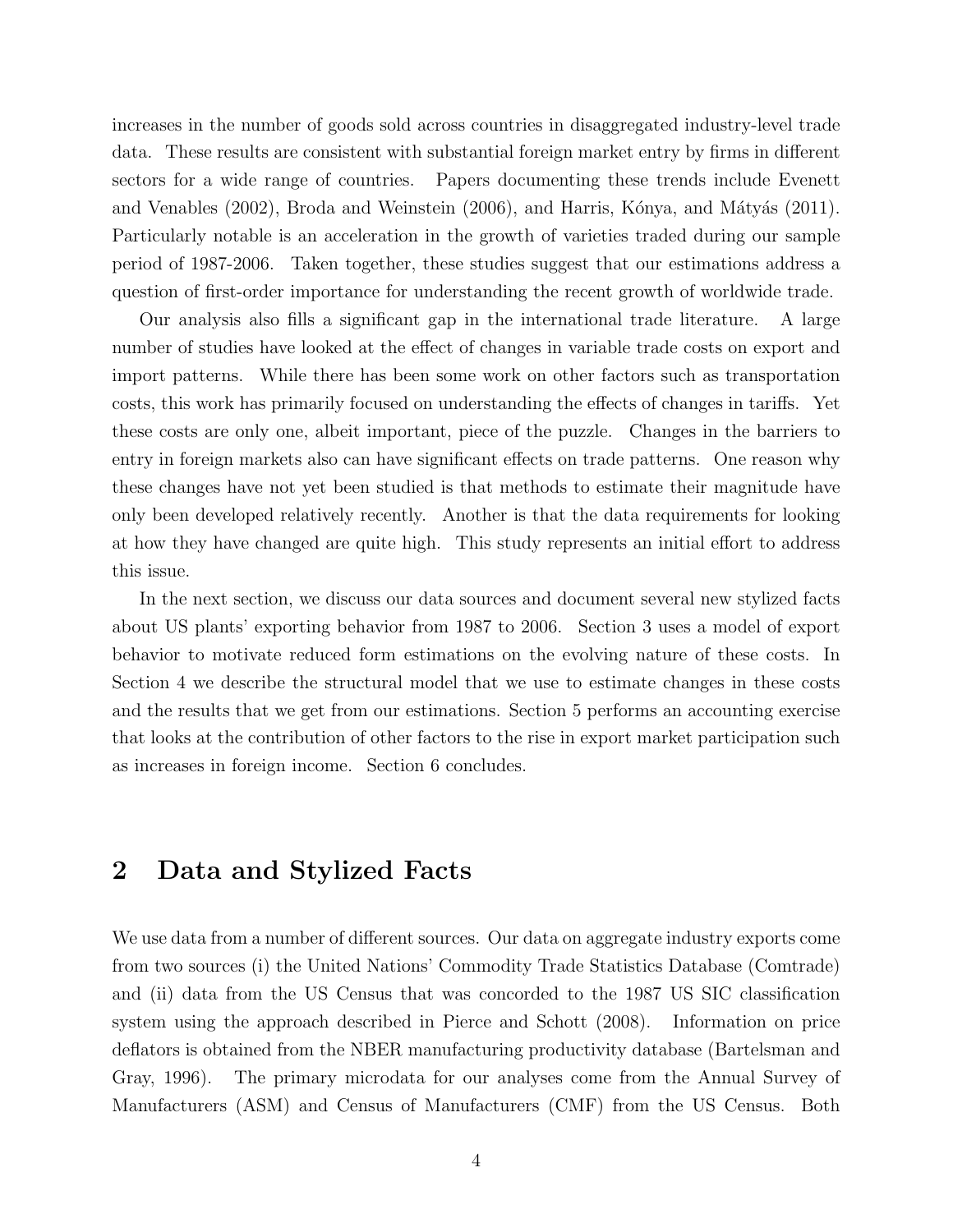data sets contain information on the operations of US manufacturing plants. The CMF is conducted every year ending in 2 or 7 (e.g. 1987, 1992, etc.) and contains data on the universe of manufacturing establishments. The ASM is a survey of plants that is conducted in each intervening year. The sampling frames for these surveys are chosen two years after the most recent CMF.<sup>4</sup> These establishments are then followed over time for five years until the next ASM sampling frame is implemented. Given the inability to aggregate to the firm level in the ASM, we treat the plant as the unit of analysis. This is consistent with the literature that has used this data as well as a number of other trade-related studies on other countries. Wherever possible, however, we perform robustness checks on our analysis at the level of the firm, finding similar results. We begin our analyses in 1987, the first year that comprehensive data on export revenues was collected.

The sample designs of these data sets impose some structure on our analysis. The ASM includes large plants with certainty but samples smaller plants according to their contribution to output. Due to the loss of non-certainty cases across different ASM panels, we limit our sample for panel analyses to plants with 250 or more employees. This avoids a number of challenges involved in following smaller plants over time and allows for comparability with previous studies that have used a similar approach. Despite this restriction, however, our data covers a significant portion of economic activity and the great majority of export volume.<sup>5</sup> Arkolakis (2009) has also suggested that export market entry behavior might be different for small firms, making the assumptions undergirding our analyses more appropriate for large producers.

With these data we develop a number of new stylized facts regarding the pace and character of trade growth since 1987. Figure 1 plots the percentage of plants with 20 or more employees that export in each year from 1987 to 2003.<sup>6</sup> The overall upward trend is unmistakable; 21% of plants exported in 1987 and 35% exported in 2003. Although we focus our analysis on the 1987-2003 period, this percentage rises steadily after 2003 to 39% in 2006. A number of different aspects of these trends are of note. First, we can get a sense of how much of these trends were due to adjustments in exporting status by existing establishments. Amongst plants that had 20 or more employees in both the 1987 and 2002

<sup>4</sup>Over the period 1987-1998 plants with more than 250 employees were sampled with certainty in the ASM. In the 1999-2003 ASM this threshold was increased to 500 employees and was further raised to 1000 in the 2004-2008 ASM. As the sampling probability is inversely related to a plant's contribution to output, plants between 250 and 500 employees are still sampled with a high degree of certainty 1999-2003, however. In our estimations that span these years, we reweight the plants accordingly.

 $5$ Bernard and Jensen (2004a) use a similar sample and note that it accounts for 41% of employment,  $52\%$ of shipments, and 70% of exports in 1987.

<sup>&</sup>lt;sup>6</sup>Similar to several other studies, we focus on plants with 20 or more employees. In all of our analyses we drop administrative records, which are essentially imputed data for small employers and new businesses. Due to disclosure concerns, estimates for 1987 and 1992 are from Bernard and Jensen (2004b).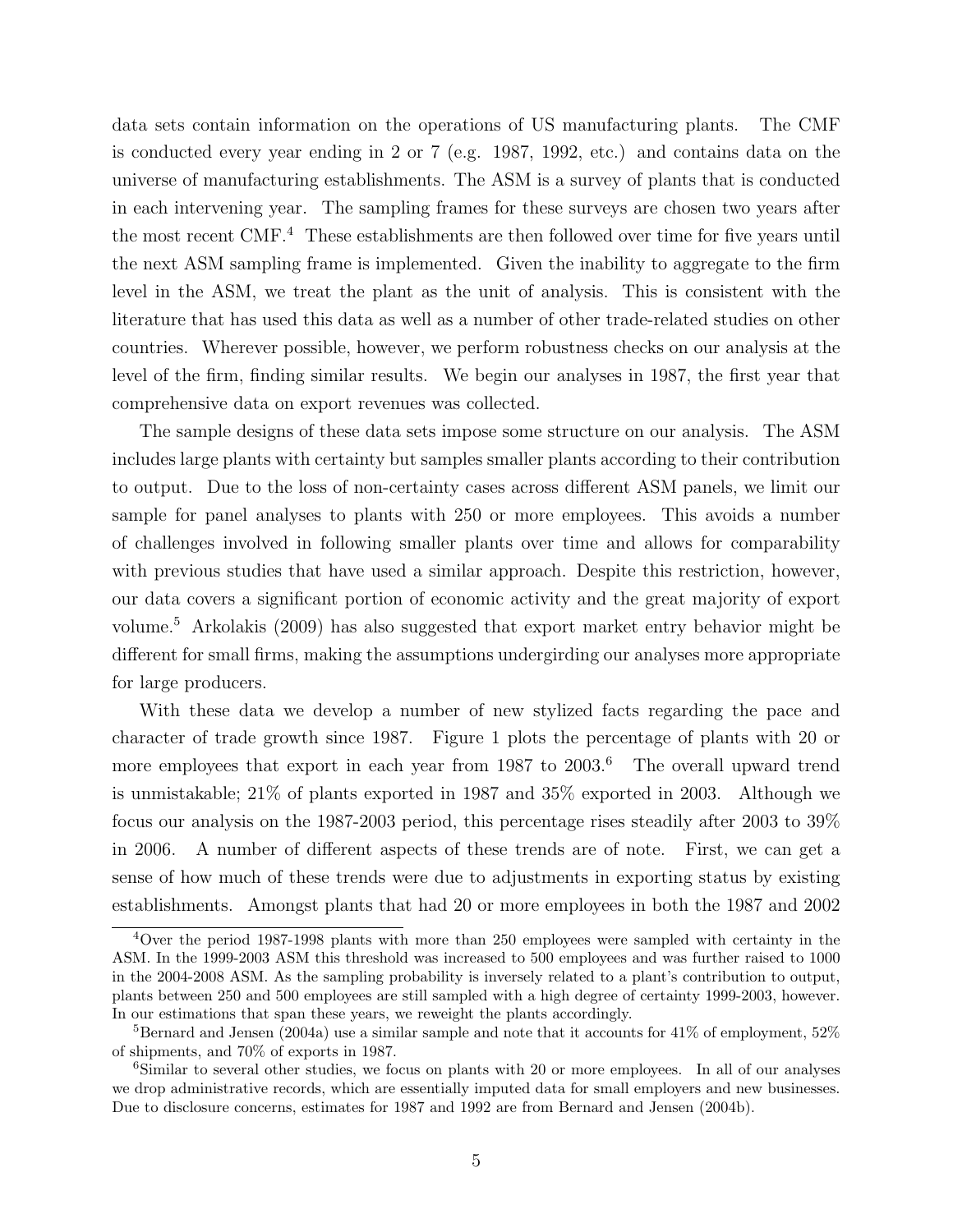Census of Manufacturers, 29% export in 1987 and 39% export in 2002. These figures suggest that a large part of these trends were due to adjustments by plants that were in operation in 1987 but only sold domestically. Secondly, taking the 21% participation rate from 1987 as a baseline, new plants that entered the sample and remained in business until 2002 were somewhat more apt to sell abroad. Those that exited were only slightly less likely to be exporters. The difference between these two figures consequently added to the overall trend but was not the sole determining factor. These trends and foreign market entry by existing plants both contributed. Finally, the rise in the fraction of plants that exported over the period 1987-2003 was due to a 34% increase in the raw number of exporting plants and a 20% decline in the total number of plants. Since exiting plants included a large number of exporters, these declines in the total number of plants would have lowered the number of exporters if there had not been substantial foreign market entry.

Figures 2 and 3 look at the sectoral and geographic dimensions of the rise in export market participation. Figure 2 plots the percentage of plants that export in each industry in 1987 and 2003. While some industries saw larger changes than others, there has been a significant expansion in foreign market participation across nearly all sectors of the economy. Figure 3 similarly demonstrates that the results in Figure 1 were experienced broadly across different regions of the US. These results hold generally across states as well. In Tables 1 and 2 we document the time path of each of these trends across 5-6 year intervals, mostly using the CMF. While we find similar patterns to the overall trend by region, there is more heterogeneity in the timing and magnitude of foreign market entry across industries. The fact that the expansion in the fraction of plants that export has been pervasive across these two dimensions suggests that these trends were not driven by idiosyncratic factors such as the rise of high-tech industries.

In a similar vein, we also looked at how the composition of the destinations of aggregate exports changed over time. We find that although export volumes rose sharply over the period, with a few exceptions trade shares have remained quite stable. For example, Germany accounted for 5.4% of total US exports in 1987 and accounted for 5.8% in 2003. Among the top 40 export destinations in 1987, the rank correlation between export shares in 1987 and 2003 is 88%. These countries account for 92% of total US exports in 1987. We present the shares for the top 20 export destinations in 1987 and their corresponding shares in 2003 in Table 4.

Although we focus on the determinants of changes in export status, it is clear that there have also been significant expansions in total exports through the intensive margin of trade. These changes suggest that the incentives to sell abroad have increased significantly over time. In the aggregate, manufacturing exports as a percentage of GDP rose by 35%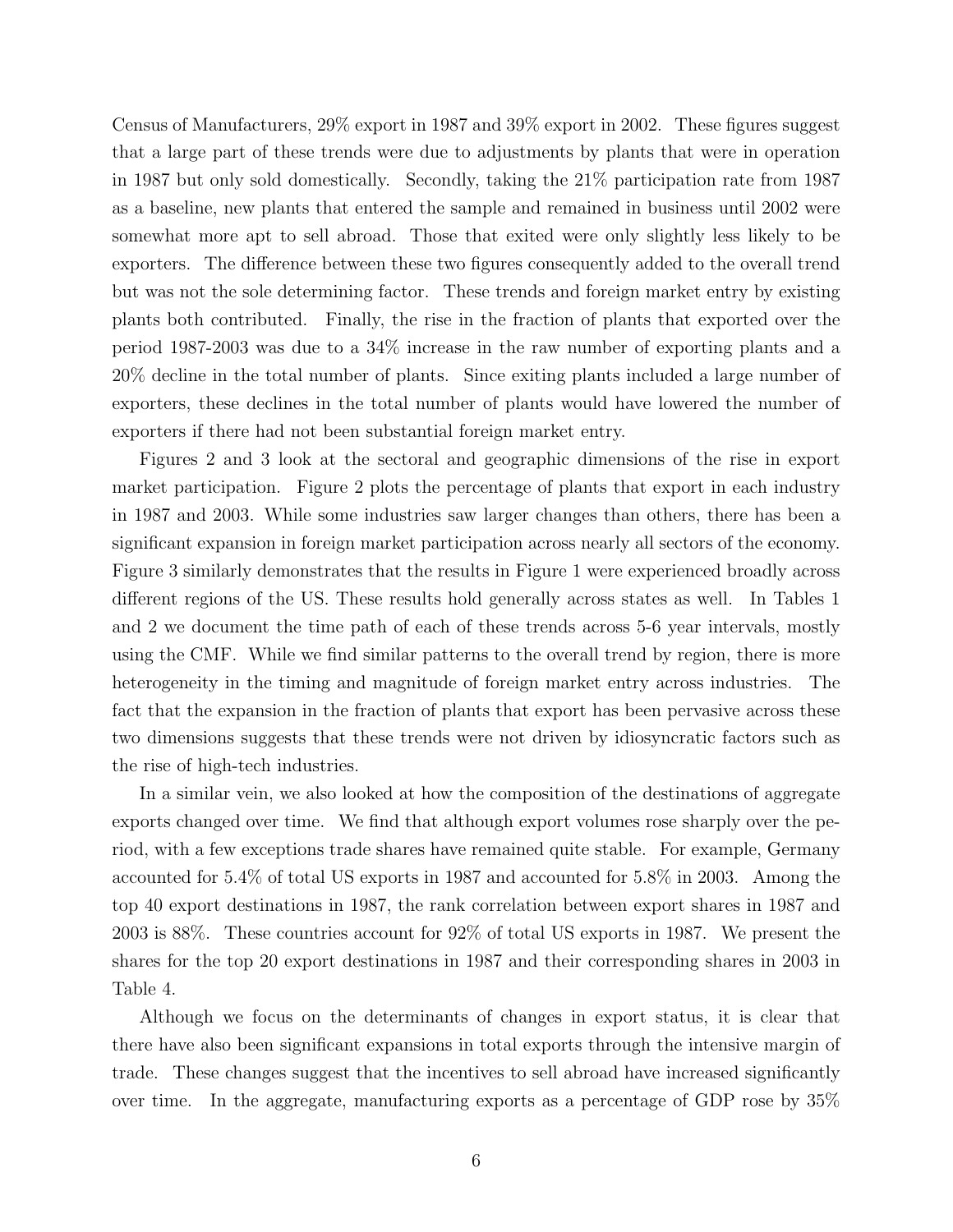over the 1987-2003. In Figure 4 we graph the average level of real foreign sales across exporting plants by year. Estimates are for plants with 20 or more employees and exclude the computer and semiconductor industries due to the strong decline in prices over time; estimates including all industries show a significantly stronger increase over time. In order to look at percentage changes we normalize these figures such that the average in 1987 is set equal to one. We find that average foreign sales increased steadily by 49% over the time period. These results are robust to limiting the sample to plants with 250 or more employees or to single plant firms. They also hold when looking at firms in different Census of Manufacturers samples. Thus, even though both the number and fraction of plants that export increased significantly, the average level of foreign sales for each of these plants has also increased. Eaton, Kortum and Kramarz (2011) suggest that decreases in the costs of entering foreign markets should lower average foreign sales; these figures thus suggest that either these costs have increased or that other factors were important in determining export trends.

To get a sense of how changes in the extensive margin have affected overall trade volumes, we use information from each year in which we have data from the Census of Manufacturers. This allows us to track the universe of small as well as large plants over time. The fact that the intensive margin dominates trade volumes in the short-run has been documented by, among others, di Giovanni and Levchenko (2009) and Bernard, Jensen, Redding, and Schott (2007b). Authors have only recently begun to focus on the relative importance of the extensive margin for aggregate trade volumes over longer time horizons, however. Table 5 reports the contribution to Census year aggregate exports by plants that exported in a given prior Census year. When the time horizon is greater than five years we limit these figures to plants that exported in each intervening Census year. Thus, only 46% of aggregate exports in 2002 came from plants that exported in 1987, 1992, and 1997. These numbers underestimate the importance of changes along the extensive margin since they are not restricted to plants that exported continuously in all prior years.<sup>7</sup>

In Figure 5 we look at annual rates of entry, exit, and export status persistence. Plants that persist are those who continue exporting or only selling to the domestic market. In each year we limit the sample to plants that existed in the previous year, such that the percent of plants that enter, exit, and keep the same export market status adds up to 100%

<sup>7</sup>We are unable to calculate year-to-year statistics based on continuously exporting plants due to the breaks between ASM panels. These figures echo related results reported in Bergoeing, Micco, and Repetto (2011) for Chile 1990-2007, Bernard, Jensen, Redding and Schott (2007b) for the aggregate US economy (including non-manufacturing sectors) for 1993-2003, and Eaton, Eslava, Kugler and Tybout (2007) for Colombia 1996-2005. The analysis in Table 1 is done with the plant identifier lbdnum. The results from using the alternative plant identifier ppn are similar.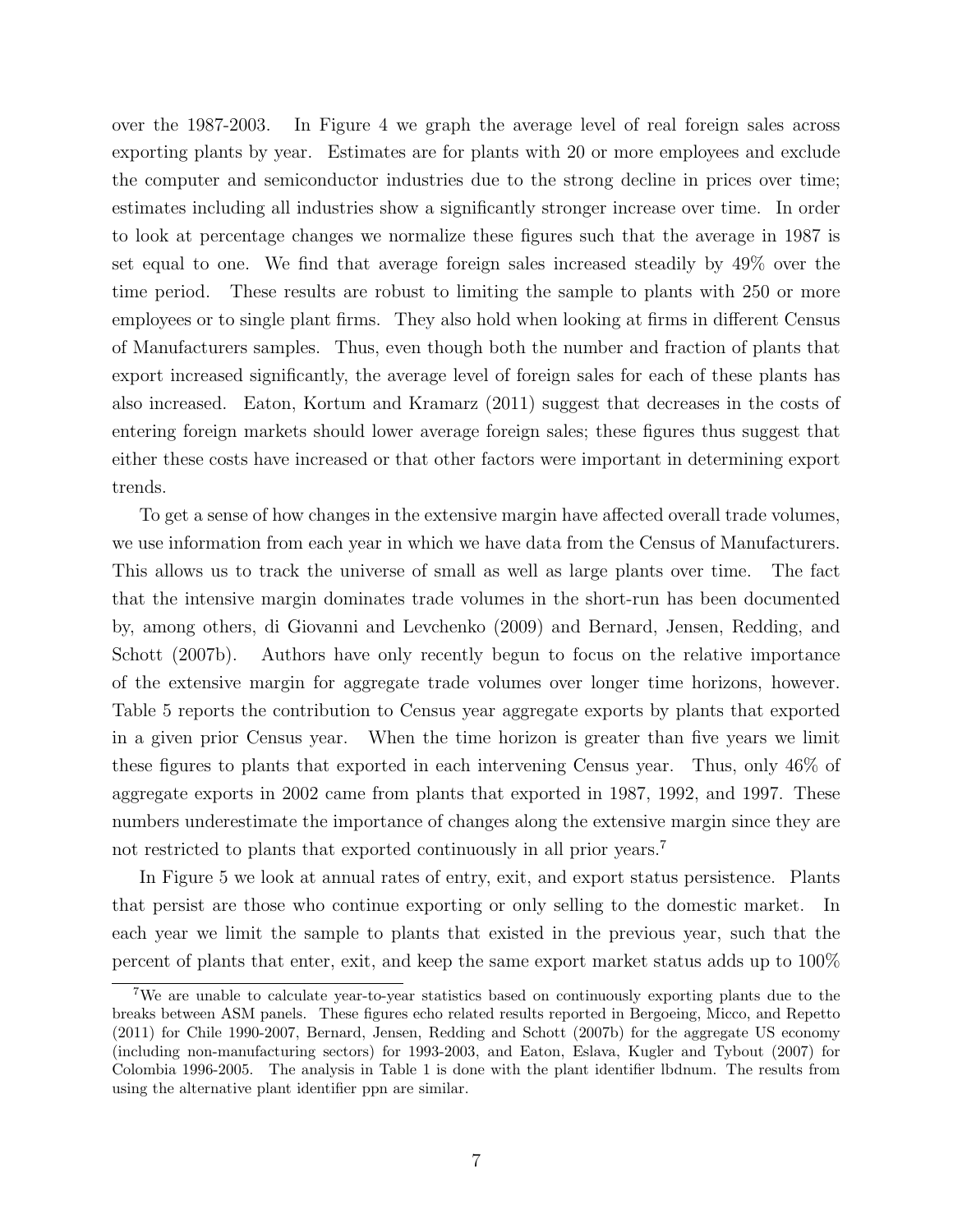in each year. Due to changes in the plants included across different ASM sampling frames, we limit the graph to plants with 250 or more employees. We find similar trends, however, within and across different ASM sampling frames for plants with 20 or more employees. In order to make the changes in the series clear we use two different axes, with entry and exit rates depicted using the scale on the right axis and persistence levels on the left axis.

It is our expectation that if the barriers to entry in foreign markets fell dramatically, we should see significantly less persistence in export market status over time. Indeed, if they fell to zero, plants would be able to enter without cost. They would also be more likely to exit since re-entry would also be free. This intuition is developed more formally in Sections 3 and 4. We instead find that the level of persistence stayed roughly constant over time, with a mean of 85% and a standard deviation of less than 3%. The level of persistence amongst exporters, which can be denoted as  $E[y_{it} | y_{it-1} = 1]$  where  $y_{it}$  is a 0/1 indicator for export status, also remained stable over time. Thus, export market participation increased at the same time that export status persistence remained stable. The rise in the number of exporters documented in Figures 1-3 was driven by entry rates regularly outpacing exit rates, rather than changes in the frequency of entry and exit. These results suggest that dramatic declines in the costs of entering foreign markets are unlikely.

### 3 Reduced Form Estimations

In this section we consider reduced form evidence on how the costs of entering foreign markets have changed over time. While our structural estimations in the next section will allow us to study a number of different industries in depth, the reduced form will give us a sense of how these costs have changed for the manufacturing sector as a whole. Drawing upon the seminal work of Dixit (1989) and Baldwin and Krugman (1989), several prior studies have used a simple binary choice model of whether or not to export to test for the existence of barriers to entry in foreign markets.<sup>8</sup> Here, we use this approach to get a sense of how these costs have changed over time. The basic premise of the model is that a plant will sell abroad if the benefits from exporting exceed the additional costs of doing so. The benefits include the extra gross revenues that it could make as well as any option value associated with being an exporter in the future. In addition to the extra expenses associated with increased production, the costs include barriers to entry for plants that did not export previously. Specifically, a plant that has not exported for more than two years must pay a sunk cost  $F_0$ 

<sup>8</sup>See Roberts and Tybout (1997b), Bernard and Wagner (2001), and Bernard and Jensen (2004a).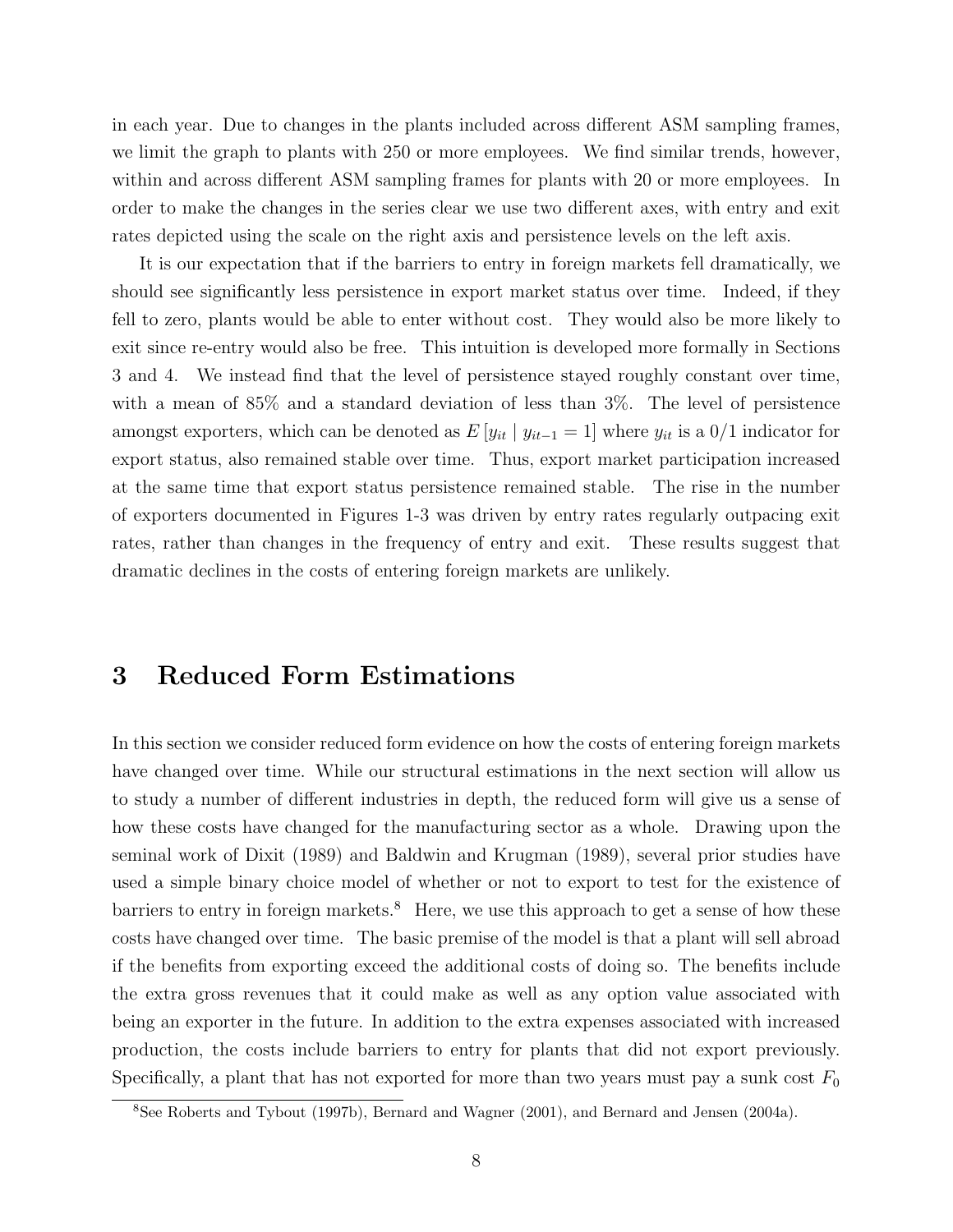to enter the foreign market and a re-entry cost  $F_R$  if it last exported two years ago.<sup>9</sup> The model can be reduced to a simple decision rule where

$$
y_{it} = \begin{cases} 1 & \text{if } p_{it}^* - F_0 + F_0 \cdot y_{it-1} + (F_0 - F_R) \cdot \tilde{y}_{it-2} \ge 0 \\ 0 & \text{otherwise} \end{cases}
$$
(1)

Here  $y_{it}$  is plant i's export status in year t and  $\tilde{y}_{it-2} = y_{it-2} (1 - y_{it-1})$  is an indicator function for whether the plant last exported two years prior to year t. The term  $p_{it}^*$  can be written as

$$
p_{it}^{*} = p_{it} + \delta \left( E_t \left[ V_{it+1} \mid y_{it} = 1 \right] - E_t \left[ V_{it+1} \mid y_{it} = 0 \right] \right)
$$

It is determined by the extra gross profit that the plant could make by exporting this year  $p_{it}$ plus the option value associated with being an exporter next period. This option value, in turn, is given by the difference in the discounted future expected value of being an exporter today relative to only selling domestically. In the model if there are no costs to entering the foreign market, the condition for exporting in equation (1) collapses to  $p_{it} \geq 0$ . In this case, the plant decides whether or not to export based solely on what is most profitable today and ignores dynamic considerations. Thus, once controlling for factors that account for changes in  $p_{it}$ , if there are no costs to entering foreign markets we should see a lack of state dependence in exporting status.

To obtain an estimating equation that will allow us to look at changes in  $F_0$  and  $F_R$  we need to parameterize  $p_{it}^* - F_0$ . A number of factors likely influence this term, such as changes in plant productivity and fluctuations in foreign income. We use the following functional form

$$
p_{it}^* - F_0 \approx \mu_i + X_{it}'\beta + \phi_t + \varepsilon_{it}
$$

to develop the specification

$$
y_{it} = \mu_i + X_{it}'\beta + \alpha_1 \cdot y_{it-1} + \alpha_2 \cdot \tilde{y}_{it-2} + \phi_t + \varepsilon_{it}
$$
\n
$$
\tag{2}
$$

This equation provides the basis for our estimations. The vector  $X_{it}$  contains a number of covariates that predict export market participation. These include the ratio of nonproduction to total employment, an indicator function for change of product and the logarithms of

<sup>&</sup>lt;sup>9</sup>Prior studies have found little difference between the costs of entering foreign markets anew and entering after three years of not exporting. They have also found a small difference between  $F_0$  and  $F_R$  above. The model can be extended to include a cost of exiting L, which makes the coefficient  $\alpha_1$  in equation (2) a function of  $F_0 + L$ . We think these costs are likely to be small. See Heckman (1981a) and Chamberlain (1985) for lucid discussions of econometric issues relating to identifying true state dependence.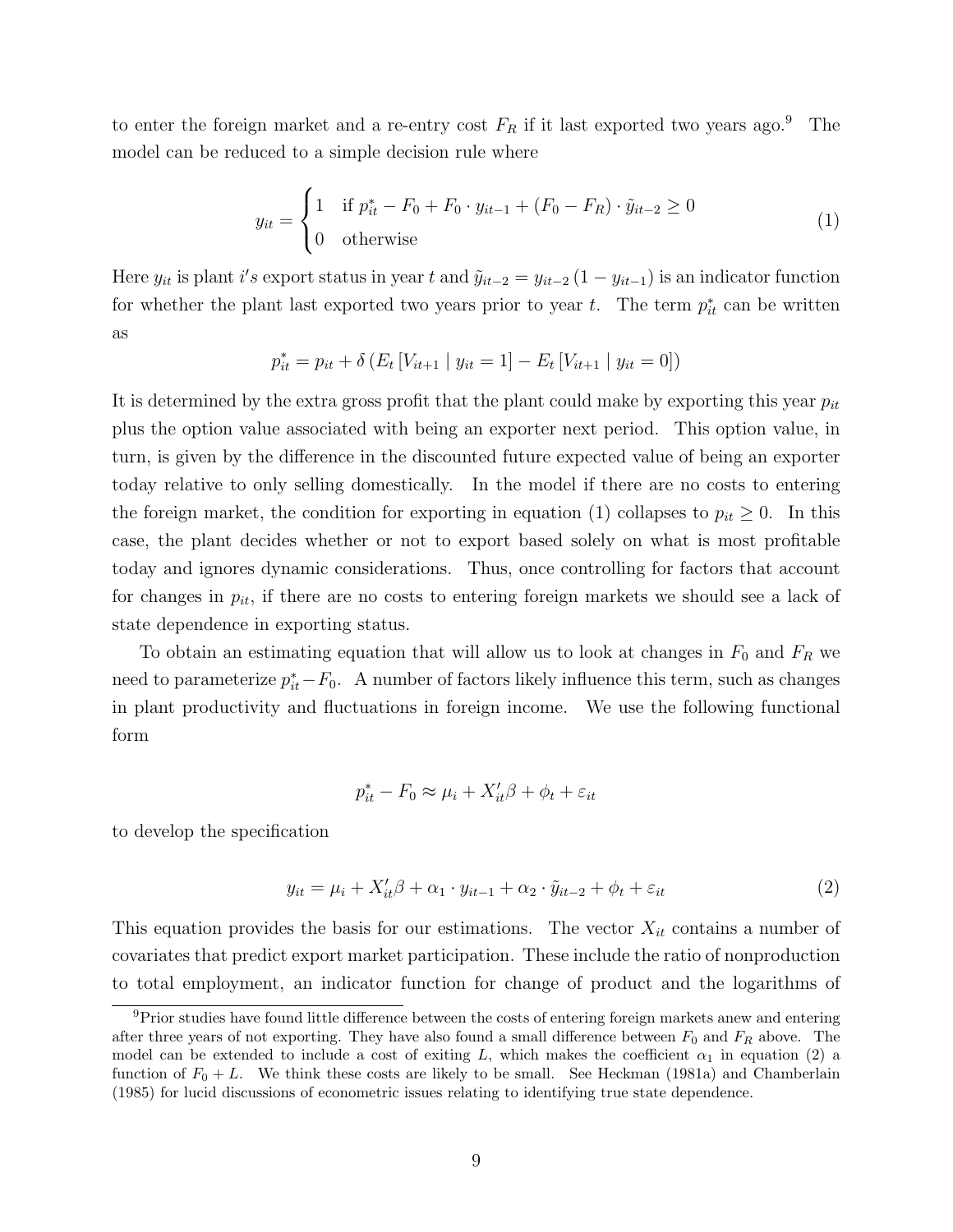employment, total factor productivity, and average wages. Productivity is estimated with the approach of Levinsohn and Petrin (2003). We also include an industry-level tradeweighted exchange rate series.<sup>10</sup> Unobserved plant specific factors that influence  $p_{it}^*$  are captured in the term  $\mu_i$ . Business cycle effects and other time varying factors are absorbed into the year fixed effects  $\phi_t$ . The coefficients  $\alpha_1 = F_0$  and  $\alpha_2 = (F_0 - F_R)$  parameterize the importance of barriers to entry in foreign markets. Larger estimates of  $\alpha_1$ , for example, suggest higher sunk costs  $F_0$ .

Table 6 presents the results from estimating the specification in (2) over the period 1989- 2003. Standard errors in parentheses are clustered at the plant level and plant-specific characteristics in  $X_{it}$  are lagged by one period in order to avoid issues of simultaneity. Column (1) presents our baseline results. We include terms that interact the variables  $y_{it-1}$  and  $\tilde{y}_{it-2}$  with an indicator function for the post-1995 period  $Post_{95}$ . The coefficient estimates on these interaction terms indicate how the costs  $F_0$  and  $F_R$  compare in the second half of the period to those in the first. We find a small decline the coefficient  $\alpha_1$  in the second part of the panel and a somewhat larger decrease in  $\alpha_2$ . Controlling for other factors, exporting last year raises a plant's probability of exporting by 44% over the period 1989- 1995 and by 40% over 1996-2003. These results suggest a relatively small decline in the cost  $F_0$  and an increase in the costs of re-entering foreign markets  $F_R$ . The size of each of these coefficients, however, suggests that the changes in these costs are unlikely to have been significant enough to have played a determinative role in export trends. In column (2) we consider the same approach as in column (1) but drop several plant-specific covariates. The comparable results suggest that our baseline estimations do a good job accounting for the plant heterogeneity and time-varying factors that drive differences in  $p_{it}^*$  across plants and time.

In our estimations in columns  $(1)–(2)$  we allow entry into the sample but drop plants that died during the sample period. This approach allows us to abstract from plant death, which is not explicitly a part of the model. We present the results from alternatively considering a fully balanced panel with no entry or exit into the sample over the 1989-2003 period in column  $(3)$ . We find similar estimates to those shown in columns  $(1)$  and  $(2)$ . This is reassuring not only for the validity of our reduced form approach but also for our structural estimations, where we are constrained to use a balanced panel approach. We also considered a sample that contained no restrictions in terms of entry and exit into the sample. We find similar results with this sample definition as well.

 $10E$ ach exchange rate is a geometric export-weighted average of bilateral real exchange rates where the weights are constructed using 3 digit SIC export data. We follow the aggregation method used by the US Federal Reserve, as detailed in Loretan (2005). We use the same industry-level exchange rate series for both our reduced form estimations and structural analysis.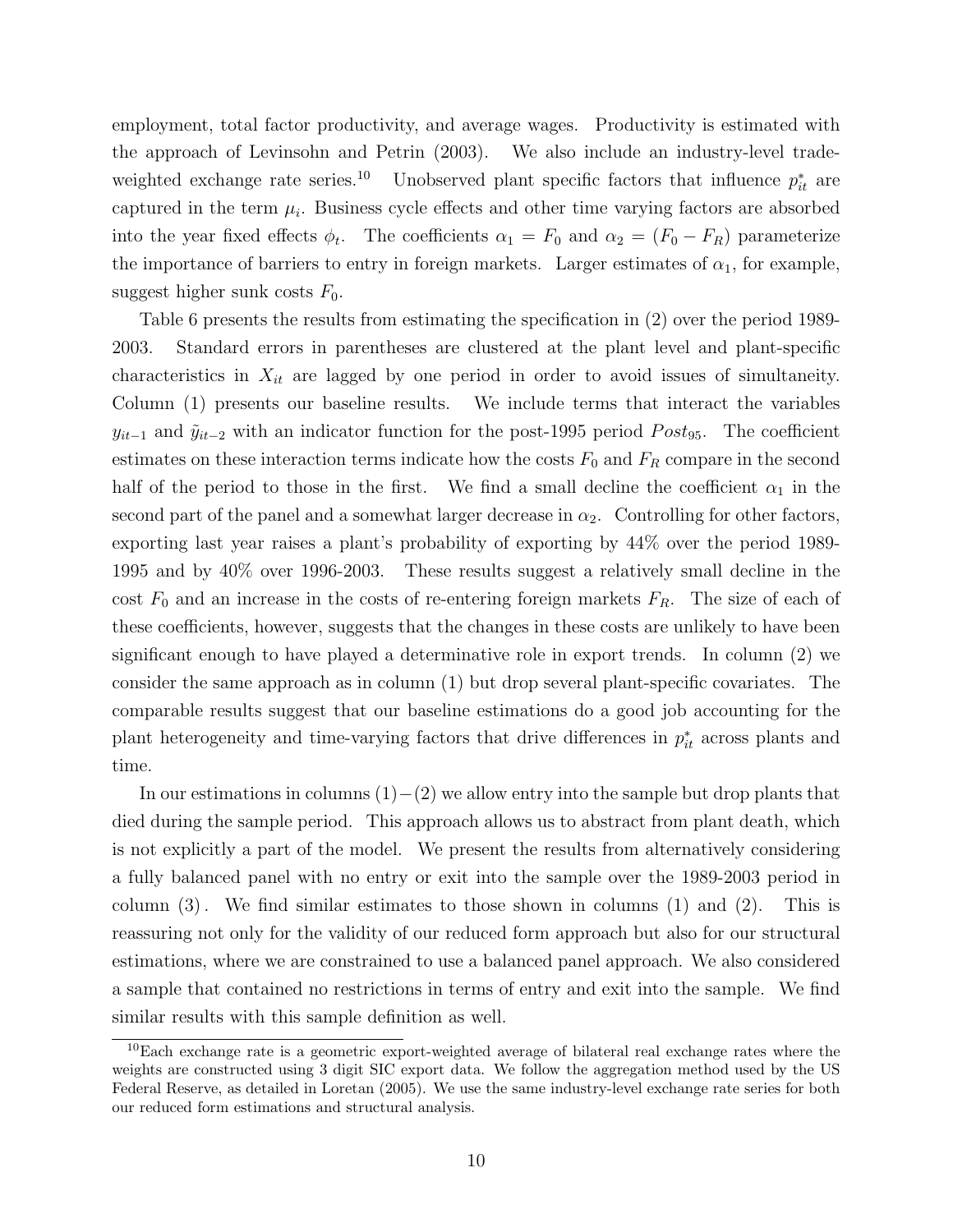In column (4) we estimate our baseline specification on a sample limited to plants in the industries that we consider for our structural analyses. These industries are the Preserved Fruits and Vegetables (SIC 203), Metal Forgings and Stampings (SIC 346), Aircraft and Parts (SIC 372), and Measuring and Controlling Devices (SIC 382) industries. We discuss how these sectors were chosen in Section 4. Due to concerns about disclosure, we pool the plants from different industries and consider a panel in which both entry and exit are allowed. We find similar results to the overall trend for these industries. Both the magnitudes and changes in the coefficients  $\alpha_1$  and  $\alpha_2$  are similar to those found in columns  $(1) - (3)$ . These results suggest that the industries that we consider for our structural analyses are representative of aggregate trends.

In addition to the results presented in Table 6, we come to similar conclusions when considering alternative approaches to our baseline specification. These include using different definitions of the post-period indicator function *Post*, only considering plants with 350 or more employees, dropping the computer and semiconductor industries, using current values of plant-specific characteristics in the vector  $X_{it}$ , adding the variable "Last exported three years ago" and its interaction with  $Post_{95}$ , and limiting the analysis to single-plant firms.<sup>11</sup> This last robustness check is especially reassuring as it alleviates concerns related to multiplant firms. Standard errors are similar when clustering by firm or by industry at the 3 digit SIC level. The estimations using a balanced panel were also robust to these alternative estimation approaches.

## 4 Structural Estimation

#### 4.1 Model

In this section, we turn to a structural approach to address how the costs of entering foreign markets have evolved. The extra structure afforded by the model allows us to provide numerical estimates of the costs of entering foreign markets in different time periods. Specifically, we use the estimation methodology developed by Das, Roberts, and Tybout (2007) to look at the average level of foreign market entry costs facing plants over the 1987-1997 and 1992-2003 periods. Comparing these cost estimates across the two panels will then give us a

<sup>11</sup>Specifically we alternately considered defining the post period as the years after 1993, 1994, 1996 or 1997. We define the computer and semiconductor industries as the SIC87 sector codes 357 and 3674 over 1987-1997 and the NAICS sector code 334 over 1997-2003.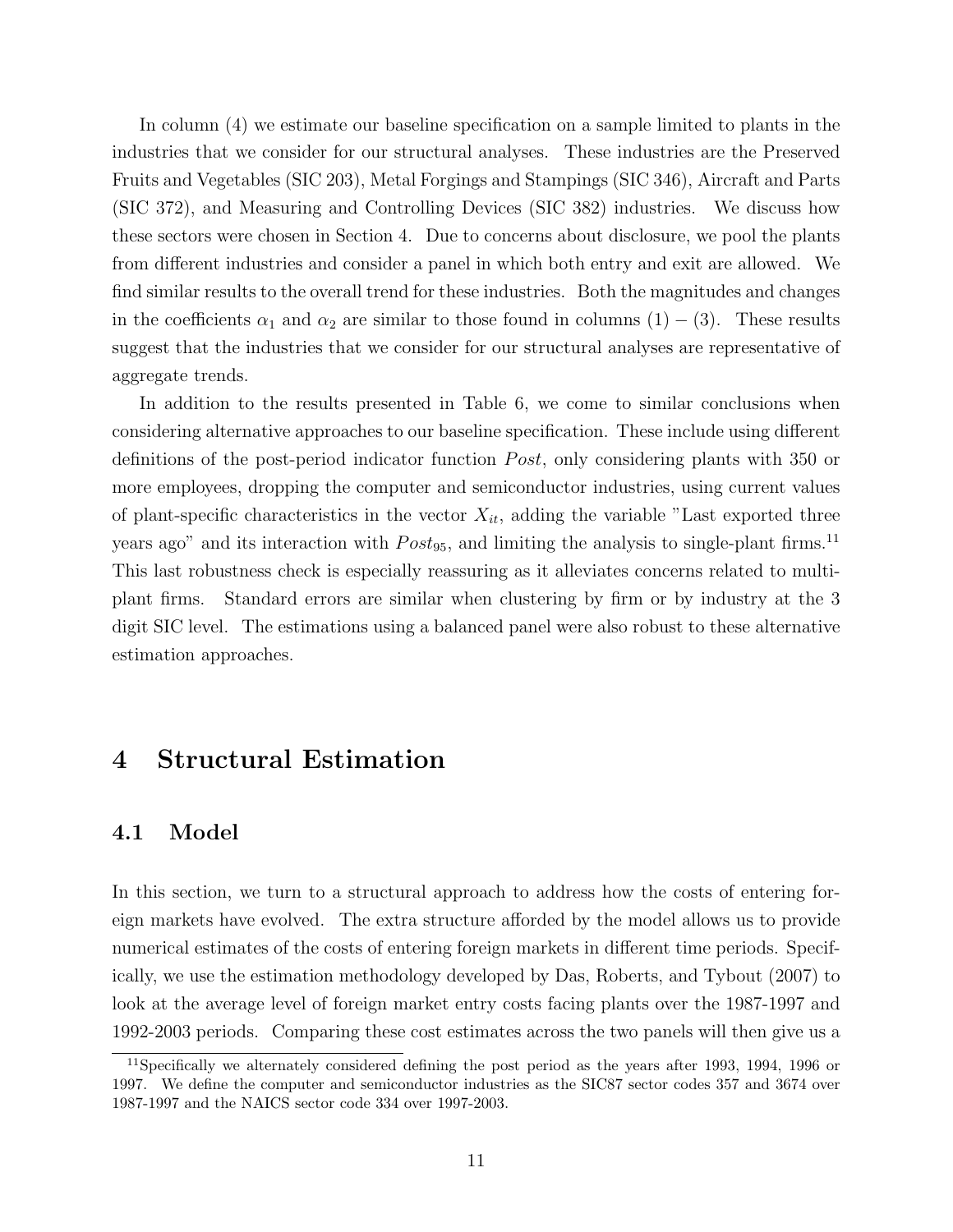sense of how they have changed. In addition to addressing the question of the determinants of the rise in export intensity, our results contribute to the emerging literature on estimating the magnitude of these barriers. Indeed, these costs have not been estimated with panel data outside of Colombia and Chile.

Here we lay out the basics of the model underlying the estimation approach; further details are contained in the appendix. All plants in the model serve the domestic market and face the choice of whether or not to sell their goods abroad. The foreign and domestic markets are segmented from one another and are both monopolistically competitive. We abstract from entry and exit into production in the domestic market, requiring the use of a balanced panel in our estimations. We assume that plants' marginal costs do not respond to output shocks, simplifying the model significantly by isolating the decision to serve foreign markets from domestic concerns. Plants are forward-looking in the sense that, although they do not know what their future realizations of marginal costs, foreign demand, and the exchange rate will be, they know the Markov processes by which these factors evolve and set their expectations accordingly.

The log potential profits from selling in the foreign market  $\pi_{it}^*$  for plant i in year t is defined as

$$
\ln\left(\pi_{it}^*\right) = \psi_0 z_i + \psi_1 e_t + v_{it} \tag{3}
$$

where  $z_i$  indexes time-invariant plant characteristics and  $e_t$  is the exchange rate facing the plant.  $v_{it}$  is a stationary, serially correlated disturbance term that captures shifts in factors that determine potential export profits. examples of these factors include changes in productivity, factor input prices, tariffs, transportation costs, and demand. Although this general form is quite parsimonious, it allows for significant flexibility in accounting for many of the other potential explanations for changes in export status. We assume that  $v_{it}$  is the sum of m stationary and independent  $AR(1)$  processes. Formally, we have  $v_{it} = \sum_{j=1}^{m} x_{jit}$ where  $i$  indexes plants,  $t$  the time period, and  $j$  the type of potential shock. Each of these potential shocks can be written  $x_{jit} = \lambda_x^j x_{jit} + w_{xjt}$ , where  $w_{xjt}$  is normally distributed with mean zero and variance  $\sigma_{wj}^2$ . The composite term  $v_{it}$  therefore follows an  $ARMA$  (m, m – 1) process. The exchange rate  $e_t$  follows the AR(1) process  $e_t = \lambda_0 + \lambda_e e_{t-1} + w_{et}$  where  $w_{et}$  is normally distributed with mean zero and variance  $\sigma_w^2$ . The parameters  $\lambda_0$ ,  $\lambda_e$ ,  $\sigma_w$ and the distribution of  $w_{et}$  are known to all plants. For ease of exposition, we denote  $\Psi = (\psi_{01}, ..., \psi_{0k}, \psi_1) = (\psi_0, \psi_1)$  and collect the parameters  $\lambda_x^j$  and  $\sigma_{xy}$  into the diagonal matrices  $\Lambda_x$  and  $\sum_{\omega}$ .

The relevant variable for the empirical analysis of a plant's decision of whether or not to export is the level of foreign profits that it could make. Our data, however, only contain information on total revenues and export revenues. In order to make estimation possible we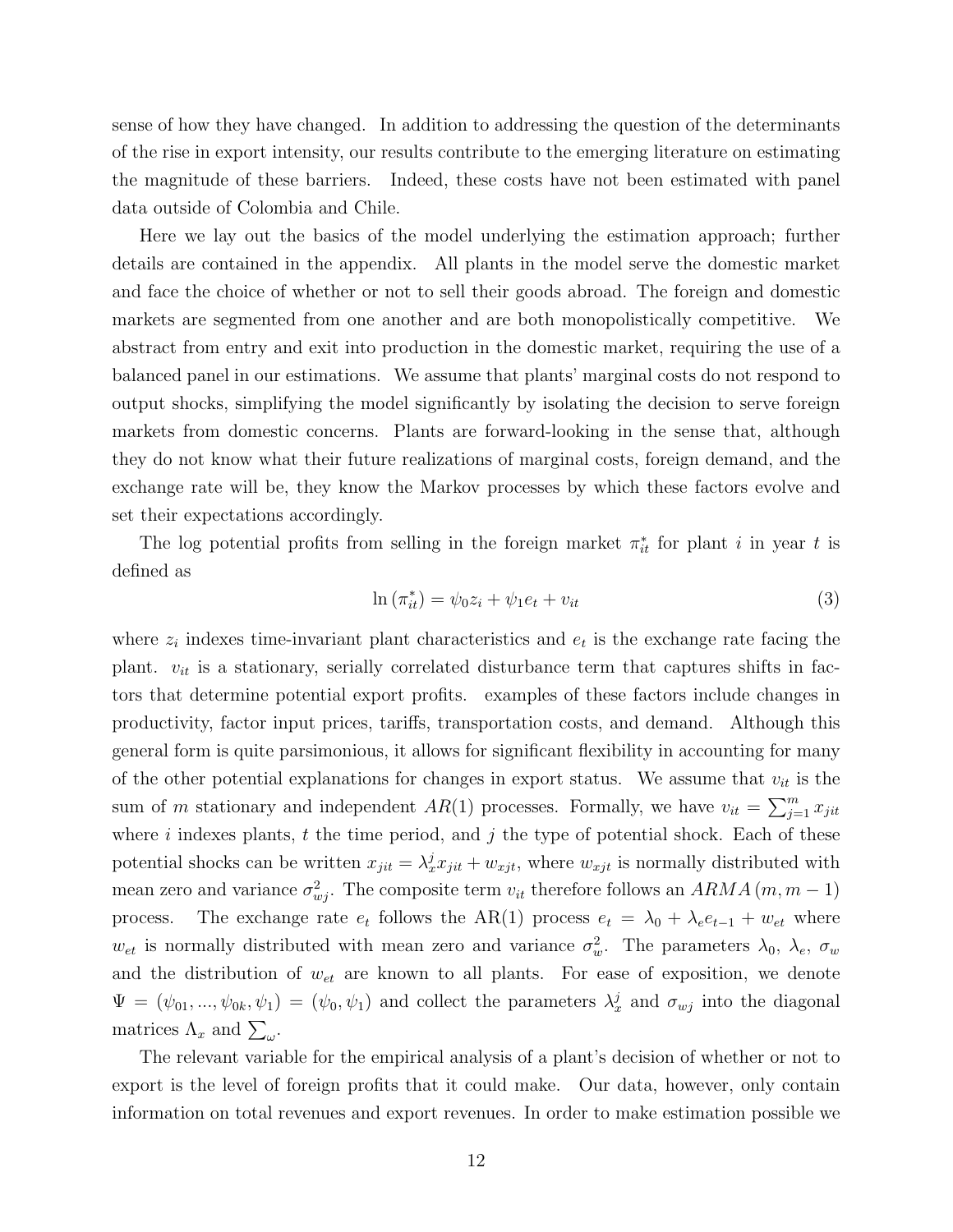draw upon two aspects of the model mentioned above: first, markets are monopolistically competitive, and second, foreign and domestic markets are segmented. We further denote  $c_{it}$  as the marginal cost of production,  $\eta_i > 1$  as a plant-specific foreign demand elasticity, and  $P_{it}^f$  as the domestic currency price of exports. If the plant exports, it would optimally choose to price its goods such that  $c_{it}^f = P_{it}^f (1 - \eta_i^{-1})$  $i^{-1}$ ). This implies that potential foreign revenues  $R_{it}^{f*}$  and variable costs  $C_{it}^{f*}$  to exporting can be written as  $C_{it}^{f*} = R_{it}^{f*} (1 - \eta_i^{-1})$  $\binom{-1}{i}$  if we multiply both sides of this expression by the optimal quantity of exports. Using the fact that  $\pi_{it}^* = R_{it}^{f*} - C_{it}^{f*}$ , this condition implies that potential export profits are given by

$$
\pi_{it}^* = \eta_i^{-1} R_{it}^{f^*}
$$
\n(4)

Taking logs and substituting this expression into (3) yields

$$
\ln\left(R_{it}^{f^*}\right) = \ln\left(\eta_i\right) + \psi_0 z_i + \psi_1 e_t + v_{it} \tag{5}
$$

This relationship provides a way to estimate the parameters that determine export profits and allows us to account for a significant amount of plant heterogeneity in our estimations to follow. It does, however, create an incidental parameters problem with the introduction of the parameters  $\eta = {\eta_i}_{i=1}^n$ . As the number of plants in the sample grows, so too does the number of parameters.

To solve this problem we explicitly use data on costs and revenues. This information can be used to identify  $\eta$ . We begin by assuming that the ratio of foreign demand elasticities to domestic demand elasticities is  $1 + v$  for all plants in the industry. By steps analogous to those used to derive (4), profit maximization and segmented markets imply that we should observe  $C_{it}^d = R_{it}^d \left(1 - \eta_i^{-1}\right)$  $i^{-1}[1+v]$  in the domestic market. Combining this with (4) and invoking the assumption of segmented markets, optimally selected production for all markets must satisfy

$$
C_{it} = C_{it}^f + C_{it}^d = R_{it}^f \left( 1 - \eta_i^{-1} \right) + R_{it}^d \left( 1 - \eta_i^{-1} \left( 1 + v \right) \right) \tag{6}
$$

Dividing this expression by  $R_{it} = R_{it}^f + R_{it}^d$ , rearranging, replacing optimal with realized values, and including an error term  $\xi_{it}$  yields

$$
1 - \frac{C_{it}}{R_{it}} = \eta_i^{-1} \left( 1 + \nu \frac{R_{it}^d}{R_{it}} \right) + \xi_{it}
$$
 (7)

Here  $R_{it}^d$ ,  $R_{it}$ , and  $C_{it}$  are the plant's realized domestic revenue, total revenue, and total variable cost. We assume that the error term  $\xi_{it}$  comes from measurement error in the costs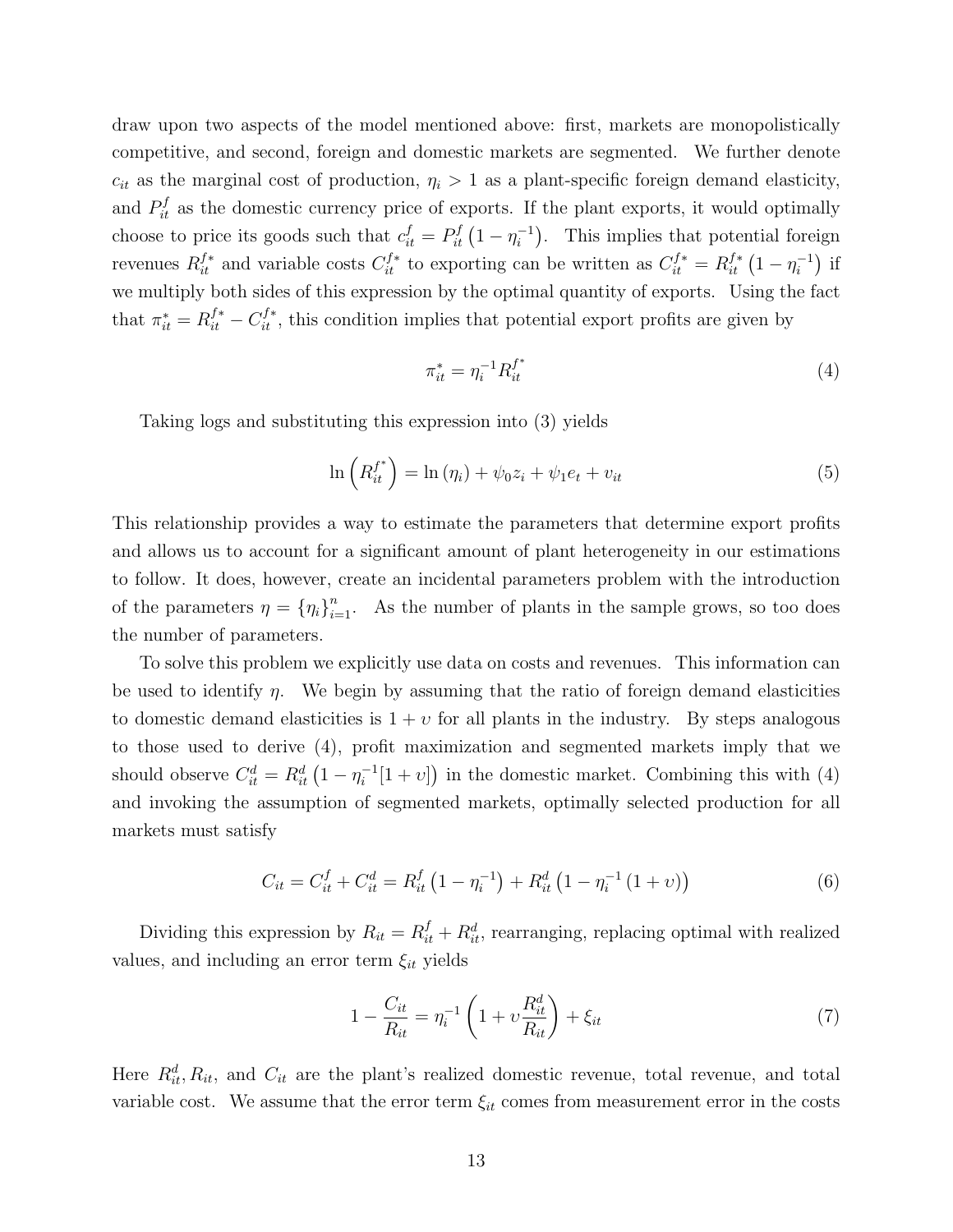$C_{it}$  and follows the AR(1) process  $\xi_{it} = \lambda_{\xi} \xi_{it-1} + w_{\xi}$ , where  $w_{\xi}$  is normally distributed with variance  $\sigma_{\varsigma}^2$ . We can then use this expression to form the density  $f_c \left( C_{i0}^T \mid R_{i0}^{fT} \right)$  $_{i0}^{fT},R_{i0}^{dT},\theta\Big)$  .

The equation (3) gives us an expression for the baseline level of profits that plants earn from foreign markets in each period. In looking at the plant's dynamic problem of whether or not to export, we further allow each plant to receive a shock to profits each period of  $\kappa + \varepsilon_{1it}$ .  $\kappa$  is common to all plants and  $\varepsilon_{1it}$  is allowed to vary across plants i and years t. Plants must also pay an up-front, sunk cost to enter foreign markets  $\gamma_s z_i + \varepsilon_{2it} - \varepsilon_{1it}$ . These one-time costs  $\gamma_s$  depend on time invariant plant characteristics  $z_i$ , are paid fully in the first year of exporting, and are allowed to vary across plants and time. Examples of these costs include market research, setting up distribution channels, learning about foreign regulations and documentation requirements, and a number of other non-tariff barriers. It is the estimation of these parameters  $\gamma_s$  that we are most interested in. Note that  $\gamma_s$  parameterizes the typical costs that plants face and not necessarily the costs that are paid by plants that begin to sell abroad. Indeed, all else equal, the plants that enter are those that are likely to have drawn a favorable shock of  $\varepsilon_{2it} - \varepsilon_{1it}$ .

It is worth emphasizing that these estimates for  $\gamma_s$  represent the typical costs that plants face; the costs that are incurred by entrants are likely to be lower as these plants tend to get more favorable shocks.

We assume that  $\varepsilon_{jit}$  are serially uncorrelated, normally distributed with mean zero and variance  $\sigma_{\varepsilon j}^2$ , and are uncorrelated with  $v_{it}$  and  $e_t$ . For the sake of exposition, we let  $\sum_{\varepsilon}$  =  $diag(\varepsilon_{1it}, \varepsilon_{2it})$  and  $\Gamma = (\gamma_{s1}, \gamma_{s2}, ..., \gamma_{sk}, \kappa) = (\gamma_s, \kappa).$ 

We are now in a position to describe the plant's decision of whether or not to export. Let  $y_{it}$  be an indicator variable for whether plant i exported in year t. Using the expression for gross potential export profits  $\pi_{it}^*$  from (3), we can write

$$
u(\cdot) = \begin{cases} \pi_{it}^{*} (e_t, x_{it}, z_i) + \kappa + \varepsilon_{1it} & \text{if } y_{it} = 1 \text{ and } y_{it-1} = 1 \\ \pi_{it}^{*} (e_t, x_{it}, z_i) + \kappa - \gamma_s z_i + \varepsilon_{2it} & \text{if } y_{it} = 1 \text{ and } y_{it-1} = 0 \\ 0 & \text{if } y_{it} = 0 \end{cases}
$$
 (8)

The plant's potential net export profits depend on its prior export status, since we assume that sunk costs have to be paid if the plant did not export in the previous year.

In each period t, the plant observes the values of  $e_t$ ,  $x_{it}$ ,  $\varepsilon_{jit}$ , and  $z_i$  and forms its expectations about the future using the fact that it knows the processes by which these terms evolve. The plant then determines the decision rule of whether or not to export  $y_{it} = y(e_t, x_{it}, z_i, \varepsilon_{jit}, y_{it-1} | \theta)$  which maximizes its net discounted expected profit stream over a 30 year horizon. Formally, we have the Bellman equation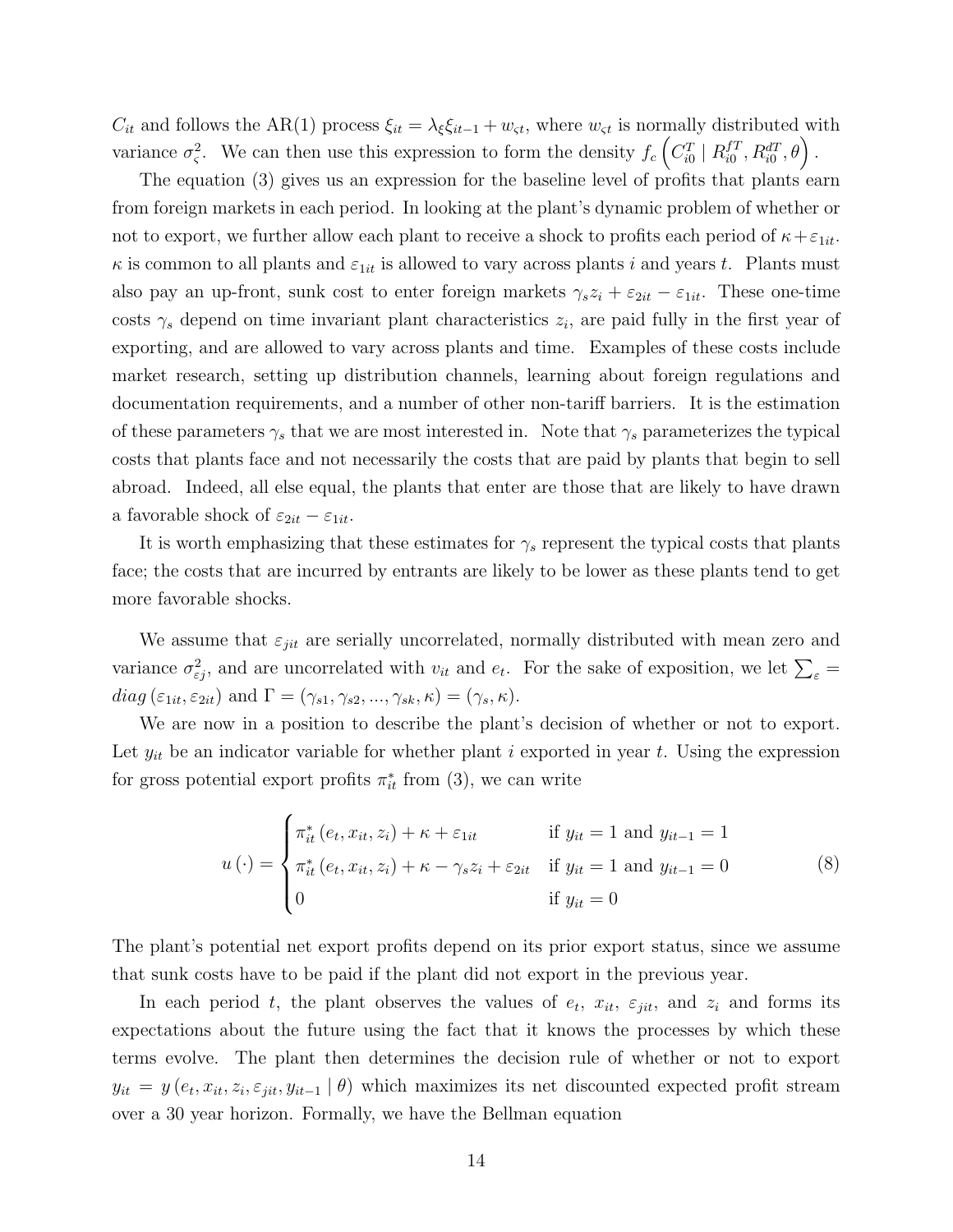$$
V_{it} = \max_{y_{it} \in \{0,1\}} \left\{ u\left(e_t, x_{it}, z_i, \varepsilon_{jit}, y_{it-1}, y_{it} \mid \theta\right) + \delta E_t V_{it+1} \right\}
$$
(9)

where

$$
E_t V_{it+1} = \int_{e'} \int_{x'} \int_{\varepsilon'} V_{it+1} \cdot f_e(e' \mid e_t, \theta) \cdot f_x(x' \mid x_t, \theta) \cdot f_{\varepsilon}(\varepsilon' \mid \varepsilon_t, \theta) d\varepsilon' dx' de'
$$

and  $\theta$  collects all the parameters

$$
\theta = (\Psi, \eta, \upsilon, \Lambda_x, \Sigma_\omega, \Gamma, \Sigma_\varepsilon, \lambda_0, \lambda_e, \sigma_w, \lambda_\xi, \sigma_\varsigma)
$$

The decision rule of whether or not to export can be written as a binary choice problem  $y_{it} = I(y_{it}^* > 0)$ . Here  $I(\cdot)$  is an indicator function and  $y_{it}^*$  is a comparison of the benefits from exporting and from not exporting

$$
y_{it}^{*} = u(e_t, x_{it}, z_i, \varepsilon_{it}, 1, y_{it-1} | \theta) + \delta \Delta E_t V_{it+1}(e_t, x_{it}, z_i | \theta)
$$
\n(10)

where

$$
\Delta E_t V_{it+1} (e_t, x_{it}, z_i | \theta) = E_t [V_{it+1} | y_{it} = 1] - E_t [V_{it+1} | y_{it} = 0]
$$

The first term in (10) reflects the direct benefits today from exporting, whereas the second term reflects the option value of being an exporter tomorrow.

#### 4.2 Estimation

Using the expressions developed above to describe a plant's intensive and extensive margin exporting decisions, we then develop a likelihood function that allows us to estimate the parameters in one step

$$
L(D | \theta) = \prod_{i=1}^{n} f_c \left( C_{i0}^T | R_{i0}^{fT}, R_{i0}^{dT}, \theta \right) \cdot P \left( y_{i0}^T, R_{i0}^{fT} | e_0^T, z_i, \theta \right)
$$
(11)

Here  $D = \{D_i\}_{i=1}^n$  denotes the data for all firms.  $f_c \left(C_{i0}^T \mid R_{i0}^{fT}\right)$  $\left( \begin{smallmatrix} fT \ i0 \end{smallmatrix} , R^{dT}_{i0}, \theta \right)$  is determined by the expression in (7) and the likelihood  $P\left(y_{i0}^T, R_{i0}^{fT} \mid e_0^T, z_i, \theta\right)$  is formed from the relationships implied by the extensive margin decision. We provide more details about the construction of  $P\left(y_{i0}^T, R_{i0}^{f} \mid e_0^T, z_i, \theta\right)$  in the appendix. Estimating the likelihood function  $L\left(D \mid \theta\right)$  with classical methods presents two problems. First, while this feature of the approach allows us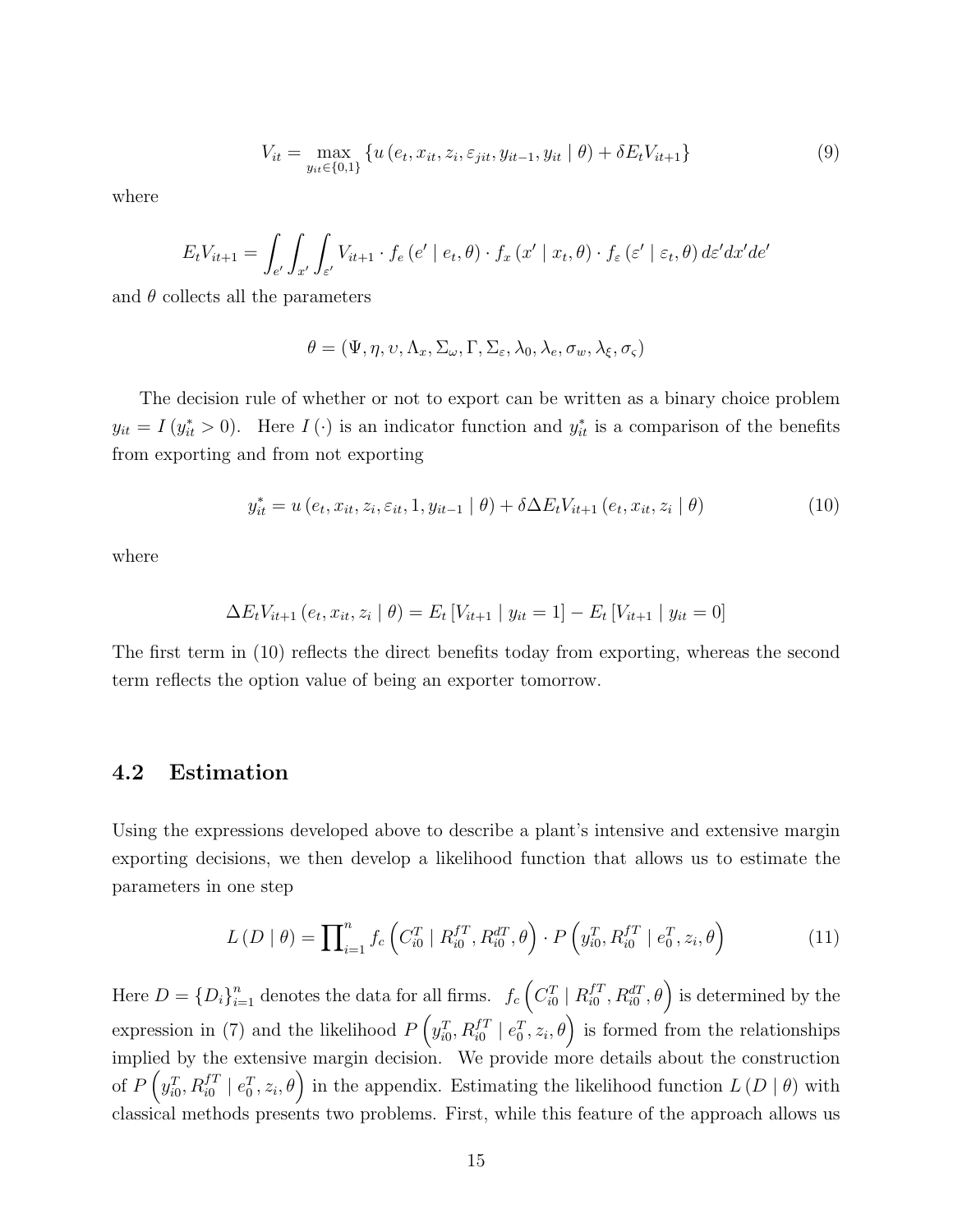to account for a significant amount of plant heterogeneity, we are faced with an incidental parameters problem in that we need to estimate  $\eta = {\eta_i}_{i=1}^n$ . To add to this, the likelihood function is highly non-standard and unlikely to be globally concave in  $\theta$ . To circumvent these issues, we use a Bayesian approach and write the posterior distribution of the parameters with  $P(\theta | D) \propto q(\theta) L(D | \theta)$ , where  $q(\theta)$  gives our prior beliefs about the parameters. To characterize the posterior distribution  $P(\theta | D)$ , we then use the random walk Metropolis-Hastings algorithm. This algorithm essentially allows us to estimate  $E(\theta | D)$  by performing Monte Carlo integration using a Markov chain.

Computational constraints place some restrictions on the level of heterogeneity for which these estimates can account. To characterize the time invariant plant characteristics that affect sunk costs and export profits, we let  $z_i$  equal an indicator function based on plant size. The threshold for  $z_i$  is set to be equal to the median level of sales in 1987, such that half of the plants are considered large in the first panel for each industry. We keep this threshold for the second panel, capturing changes in plant sales. The number of  $AR(1)$  processes additively included in the profit function disturbance term is set to two  $v_{it} = x_{1it} + x_{2it}$ , intuitively reflecting separate cost and demand shock processes. We set the discount rate  $\delta$  to 0.9. In order to ease computational costs, we do not estimate the parameters for the exchange rate process simultaneously with the rest of the model. Instead, we estimate them separately using export-weighted industry real exchange rates constructed with the same approach as those described in Section 3. We fit each of these series with an  $AR(1)$  process from 1972 until the last year of each panel to give estimates of  $\hat{\lambda}_0$ ,  $\hat{\lambda}_e$ , and  $\hat{\sigma}_w$ . These parameters are then treated as fixed for the purposes of the estimation of the model.

For the rest of our parameters, we have to specify a prior distribution. With a few exceptions, we make these distributions reasonably diffuse to let the data speak for itself. To impose non-negativity on the variance parameters, our priors are that they are distributed log normally with a mean of zero and a variance of 2. Our priors on the root of each  $AR(1)$ process are that they are distributed uniformly on  $(-1, 1)$ . This ensures that these processes are stationary. We also set a more restrictive prior for  $\eta_i$  due to the incidental parameters problem. Following the empirical literature, we set the prior such that  $\ln(\eta_i - 1) \sim N(2, 1)$ . This implies a mean and standard deviation for  $\eta_i$  of 12.2 and 16.0, respectively. It also ensures that  $\eta_i > 1$ , which is a necessary condition for the model. The prior for v, the parameter that determines the ratio of foreign and domestic demand elasticities, is also assumed to be uniform on [−5, 5]. The priors for other parameters are given in Table 7.

Given these preliminaries, it is possible to provide intuition about the main sources of variation used to identify the sunk cost parameters. First note that for any type of plant the probability of exporting is an increasing function of the gross potential profit stream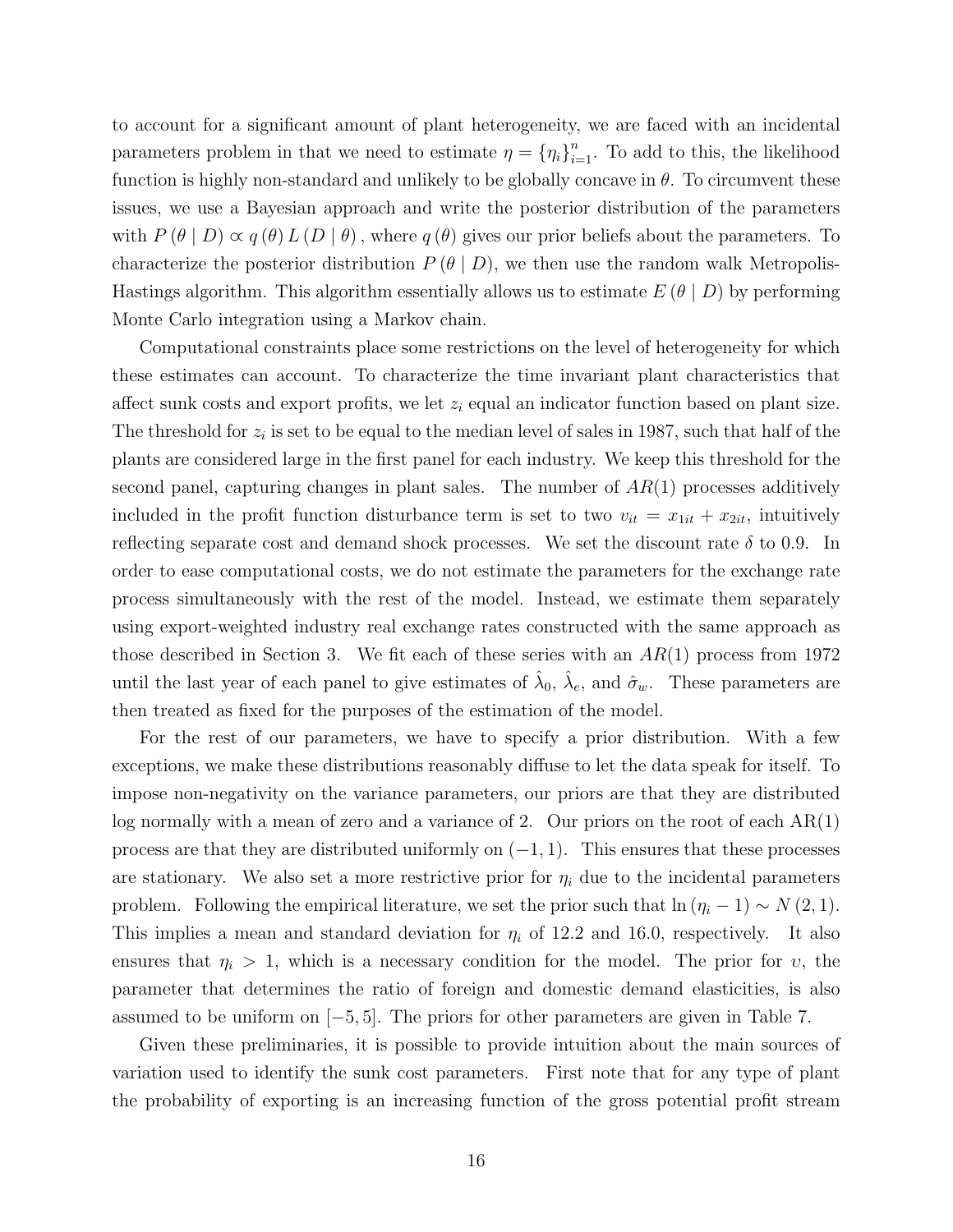that it could earn in foreign markets. If there are no barriers to entry, the probability that a plant exports today should not depend on whether it exported yesterday. Plants with similar gross potential profit streams should have the same probability of exporting regardless of their exporting history. If there are significant up-front costs, however, plants that previously exported should have a higher probability of exporting since they do not need to pay to enter. The higher these costs are, the bigger the difference should be between plants that exported previously and those that did not. Thus, differences in the exporting frequencies of plants with similar gross potential export profit streams but different exporting histories in our data provide significant identifying variance for the sunk cost parameters.

#### 4.3 Results

In choosing the industries that we focused on, we used several criteria to narrow down our choices (i) there were enough plants in each panel to allow for identification (ii) the industry was sufficiently export oriented (iii) it did not experience large, idiosyncratic shocks that would make our results unrepresentative (iv) like aggregate exports, the overall destination composition of industry exports was relatively stable and (v) the industries were in different 2 digit SIC sectors in order to get a broad view.<sup>12</sup> As mentioned above, these criteria led us to consider four 1987 SIC industries: Preserved Fruits and Vegetables (SIC 203), Metal Forgings and Stampings (SIC 346), Aircraft and Parts (SIC 372), and Measuring and Controlling Devices (SIC 382). Table 13 lists the 4 digit subindustries that comprise these 3 digit sectors. We use two panels, 1987-1997 and 1992-2003, and estimate the level of sunk costs  $\gamma_s$  in each period.

Tables 8-12 present the results. In Table 8 we present the estimates for our main sunk cost parameters by industry. Tables 9-12 present the full estimation results for each industry and time period. For each parameter we report the estimated mean and standard deviation, although median values give similar results. All figures are in 1987 dollars. For each panel we consider 50k draws from the posterior distribution to construct our estimates.<sup>13</sup> Despite

 $12$ Due to data constraints, we are limited in considering a model with only two countries. This assumption has advantages as well as drawbacks. Hanson and Xiang (2010) develop an empirical test to understand the structure of these costs. They find evidence that they are global rather than bilateral in nature. This noted, we limit our structural analyses to industries where the destination of industry exports have remained stable over time by region. Considering a number of industries further alleviates concerns related to this modeling choice.

<sup>13</sup>Acceptance rates are kept within the range suggested by the literature and we use a burn-in period of at least 50k iterations. We looked at a number of diagnostic statistics to check for convergence. These tests are reviewed at length in Brooks and Roberts (1998). See the appendix for further details about the MCMC estimation methods.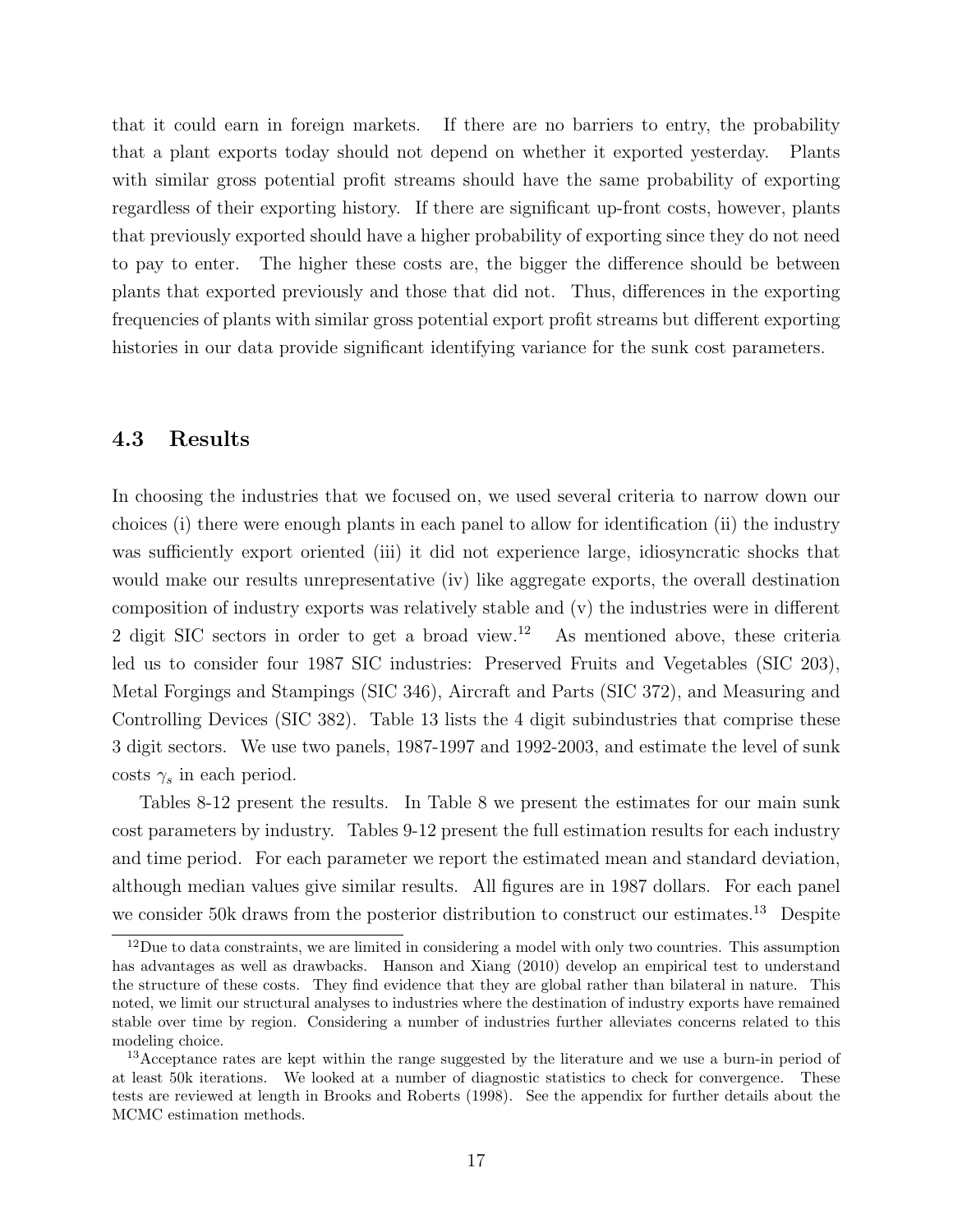generally using highly diffuse prior distributions, the posterior distributions for most of our parameters are fairly concentrated. This suggests that the estimates are primarily informed by the data itself rather than the values that we chose for our priors. We looked at the results from several different levels of thinning the chain. Here we alternately constructed our estimates by dropping every 2nd, 5th, 10th, 50th, or 100th draw. This standard robustness check for Monte Carlo Markov Chain (MCMC) methods is often used to diagnose a lack of convergence of the chain to the posterior distribution  $P(\theta | D)$  or slow movement of the chain across the parameter space ("slow mixing"). These different levels of thinning all give comparable results.

Consistent with the small changes that we see in the reduced form estimations, we generally find comparable results for  $\gamma_s$  across the two different time periods. The Aircraft and Parts and Measuring and Controlling Devices industries experienced little change in the costs that they faced while the Preserved Fruits and Vegetables sector experienced a decrease and the Metal Forgings and Stampings industry saw a rise in the costs. Internal calculations using the elasticity estimates for each plant suggest that the magnitude of the sunk costs are equal to a few years of the average level of exporting profits. Interestingly, we find similar estimates for  $\gamma_s$  for larger and smaller plants across each of the panels. These results suggest that differences in plant size do not alter the costs that plants face in our samples. Elasticity estimates are also consistent with the values suggested by the literature. In concert with our estimates from Section 3, we interpret these results to suggest that declines in these costs are unlikely to have been a major factor for the level of entry that we see in the data.

One interesting aspect of our results is that we find that the costs increased over time for the Metal Forgings and Stampings industry. There are a number of factors that may have acted to raise the costs for this industry as well as keep the barriers to entry for other industries higher than they otherwise would have been. In what little survey evidence we have on these costs, firms list market research and redesigning their products for foreign markets as two of the primary costs that they face in beginning to sell abroad.<sup>14</sup> With the increasing integration of the world economy, market research costs may have increased substantially due to the need to identify and study competition from a greatly expanded number of source countries. Secondly, while most types of nontariff barriers have decreased in the last 25 years, technical barriers to trade have increased significantly. These include product specification, testing, and information disclosure requirements. These changes are seen in the data on nontariff barriers as well as in the rising concerns of policy makers in recent years. It is also consistent with the idea of "regulatory protectionism" that has been the subject of significant prior research. Table 14 presents results from a United Nations

<sup>&</sup>lt;sup>14</sup>See the study conducted for the World Bank found in First Washington Associates (1991).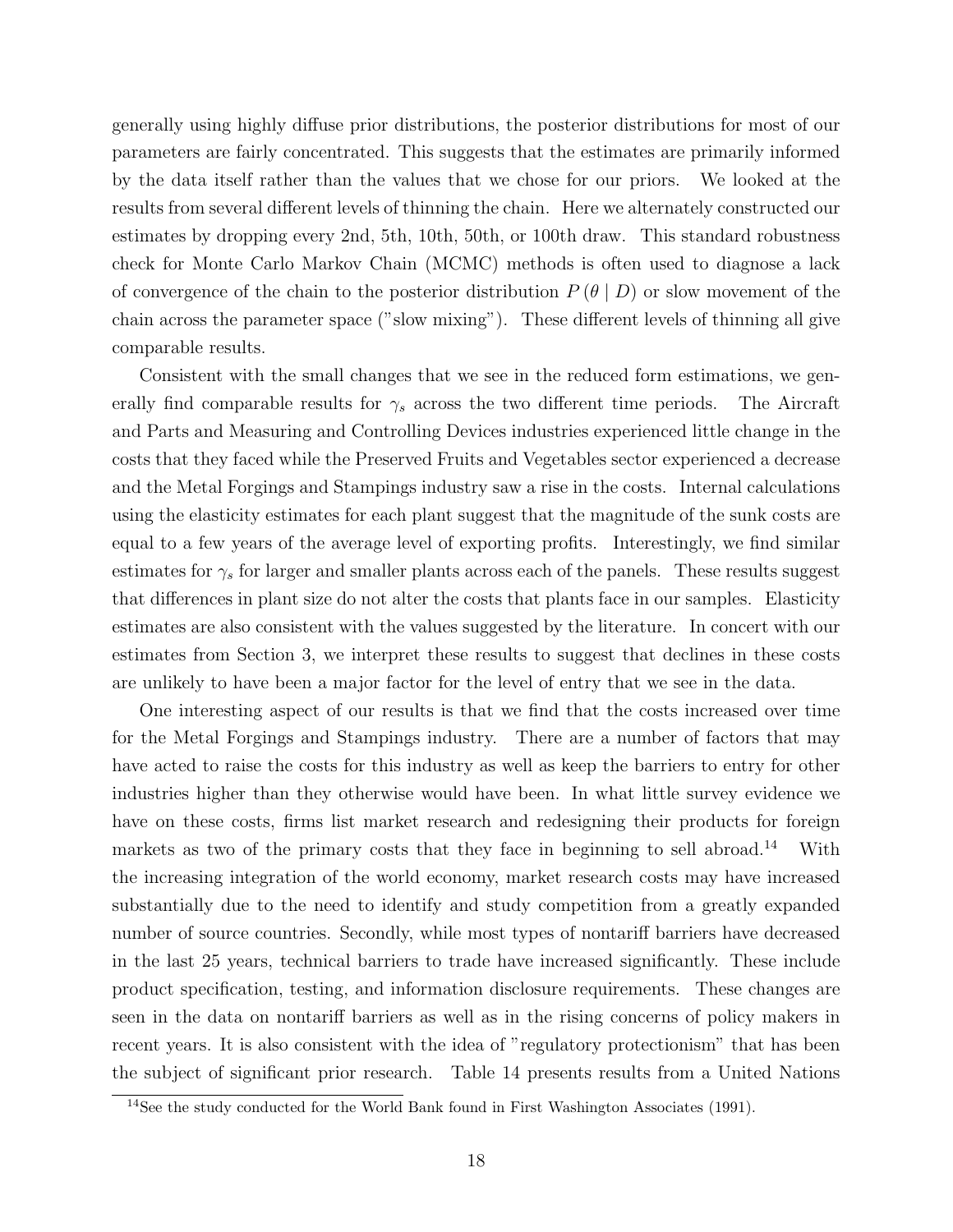Conference on Trade and Development (2005) report that argues that these barriers to trade have expanded significantly over time. Finally, as the use of antidumping measures have grown significantly, the costs of developing an optimal strategy for entering foreign markets may have increased due to the need to spend more on market research and legal fees.<sup>15</sup> While beyond the scope of this study, we consider the effects of these factors to be an open area for future research.

## 5 Discussion

In this section we perform back-of-the-envelope calculations to better understand the determinants of the increase in the percentage of plants that export. Our intent is to investigate whether a standard model can match this rise without changes in the costs of entering foreign markets. This exercise will give us a sense of whether or not our estimates are reasonable. We find that the model can easily account for the patterns that we see in the data using standard calibrations of the parameters. Here we provide one particular accounting, although other approaches are also sufficient to match the data. We consider a two-country version of the model of Chaney (2008) and assume as he does that the distribution of productivity is Pareto. The main facts that we want to match are that 21% of plants exported in 1987 and that 35% exported in 2006. In the model, we can write this as

$$
P(\phi > \phi_x^{87} | \phi > \phi_p^{87}) = \left(\frac{\phi_p^{87}}{\phi_x^{87}}\right)^{\theta} = .21
$$
 (12)

and

$$
P(\phi > \phi_x^{03} | \phi > \phi_p^{03}) = \left(\frac{\phi_p^{03}}{\phi_x^{03}}\right)^{\theta} = .35
$$
 (13)

Here  $\phi_p$  is the threshold level of productivity  $\phi$  needed to produce.  $\phi_x$  is the threshold level needed to access foreign markets profitably. If we divide the expression in (14) by that in (15) and assume that  $\theta = 4$  and  $\sigma = 4.77$ ,<sup>16</sup> we have

<sup>&</sup>lt;sup>15</sup>For evidence on changes in the technical barriers to trade, see UNCTAD (2005), Spencer and Wilson (2005), USTR (2011), US Department of Commerce (2004), Maskus, Wilson, and Otsuki (2000), and Beghin (2008). Baldwin (2000) and Sykes (1999) provide discussions of regulatory protectionism and Blonigen and Prusa (2008) and Finger, Ng, and Wangchuk (2000) document the rise in antidumping cases.

<sup>16</sup>These values are consistent with an estimate for the slope parameter on the Pareto sales distribution of  $\zeta = \frac{\theta}{\sigma - 1} = \frac{4}{4.77 - 1} = 1.06$ . Note that as long as the values of  $\theta$  and  $\sigma$  are chosen to satisfy this ratio, there is a range of values that give results similar to our specific parameter choices. This value for  $\sigma$  is well within the range of 3 and 10 suggested by the literature.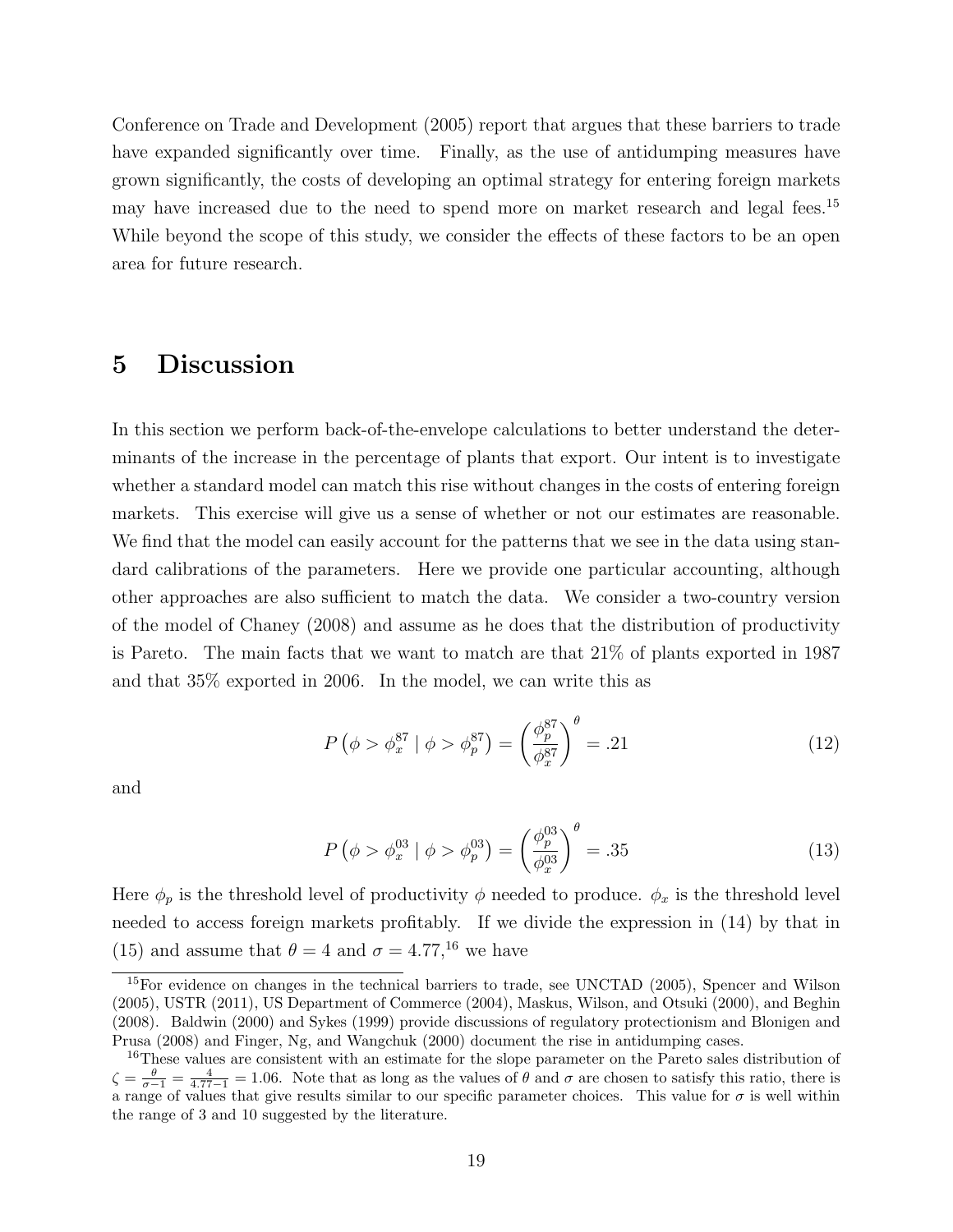$$
\frac{\phi_p^{87}}{\phi_p^{03}} \frac{\phi_x^{03}}{\phi_x^{87}} = \left(\frac{.21}{.35}\right)^{\frac{1}{4}} = .880\tag{14}
$$

In explaining the shift in the threshold for exporting, we consider the expression for  $\phi_x$  across 1987 and 2003

$$
\frac{\phi_x^{03}}{\phi_x^{87}} = \left(\frac{f_x^{03}}{f_x^{87}} \frac{Y_j^{87}}{Y_j^{03}}\right)^{\frac{1}{\sigma - 1}} \frac{w_i^{03}}{w_i^{87}} \frac{P_j^{87}}{P_j^{03}} \frac{\tau_{ij}^{03}}{\tau_{ij}^{87}} \tag{15}
$$

The parameter  $\tau_{ij} > 1$  is the level of iceberg transportation costs,  $w_i$  is the home country wage,  $P_j$  is the foreign price index,  $f_x$  is the cost of entering the foreign market, and  $Y_j$  is the level of foreign income. From the ASM, we know that real wage growth in US manufacturing has been quite stagnant. As discussed by several authors, with the exception of NAFTA, tariffs on US goods also did not change significantly over the period; they were in general quite low and stayed that way. Hummels (2007) in turn notes modest reductions in the ad valorem air and ocean freight rates on US goods over 1987-2003. Using a gravity equation framework that accounts for other important factors besides tariffs and transportation costs, Jacks, Meissner, and Novy (2008) also find little change in  $\tau_{ij}$  for the US 1987-2000. Debaere and Mostashari (2010) further look at imports into the US over 1989-1999 and argue that changes in  $\tau_{ij}$  have played a minor role in explaining the large changes in the range of goods imported into the US. This was due to both the small estimated effects of variable trade costs on the extensive margin of trade as well as the small changes in US protection over the period.<sup>17</sup>

Motivated by this empirical evidence as well as our estimations above, we consider matching the extensive margin trends that we see in the data assuming that  $\tau_{ij}^{03} = \tau_{ij}^{87}$  and  $(w_i^{03}/P_j^{03}) \div (w_i^{87}/P_j^{87})$  stayed constant. Our work above further allows us to reasonably assume that  $f_x^{03} = f_x^{87}$ . Alternatively assuming that increases in  $w_i/P_j$  were cancelled by the modest declines in  $\tau_{ij}$  would give us similar results. Using trade shares from 1987 as weights, we calculate a rise in real foreign income amongst 40 top US export destinations of 67%<sup>18</sup> With these equalities and  $\sigma = 4.77$ , plugging into equation (15) yields

$$
\frac{\phi_x^{03}}{\phi_x^{87}}=.872
$$

<sup>&</sup>lt;sup>17</sup>Others, however, have argued for a larger effect of changes in variable trade costs on exports. See Yi (2003), Bernard, Jensen, and Schott (2006), and Cuñat and Maffezzoli (2007). For evidence of changes in wages in US manufacturing, see the figures in the Annual Survey of Manufacturers-based US Census publication Statistics for Industry Groups and Industries: 2005.

<sup>&</sup>lt;sup>18</sup>We include the top 42 US export destinations in 1987 with the exception of Taiwan and Kuwait due to missing data. We consider changes in real foreign income and the real level of entry costs  $f_x$  due to units cancelling in the expression in parentheses in equation (16).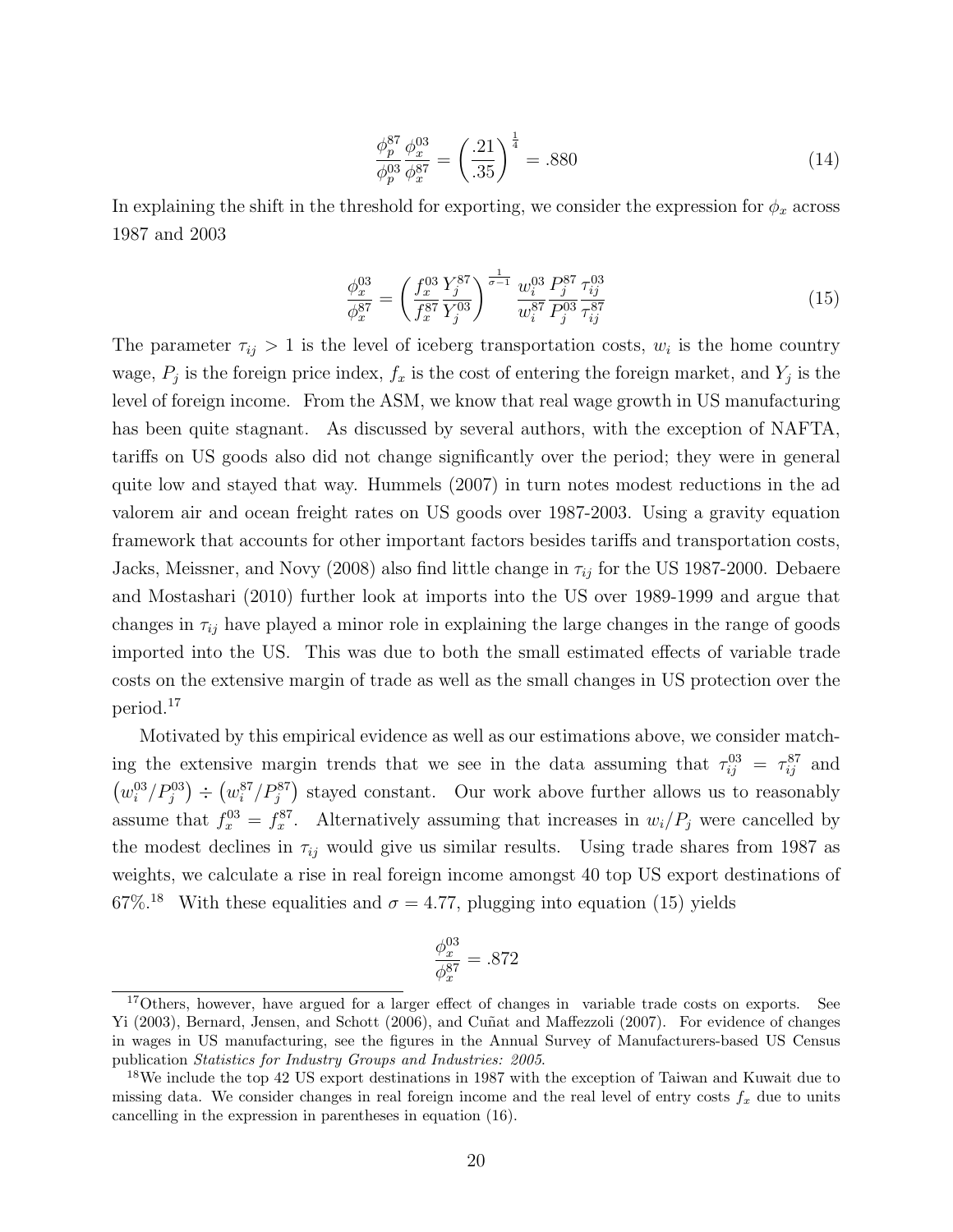This suggests that observed growth of foreign incomes are sufficient to explain nearly all of the change in export market participation as expressed in (14) even without the likely contributions of other factors. This significant role for foreign income, however, is consistent with the pervasive nature of these trends for all industries and US regions. Furthermore, it is compatible with empirical evidence from Baier and Bergstrand (2001), Jacks, Meissner, and Novy (2011), and Whalley and Xin (2011) who study the factors that drove aggregate worldwide exports since the 1950s.<sup>19</sup>

### 6 Conclusion

In this study we have documented a significant shift towards exporting for US plants over 1987-2006. In looking at why this occurred we considered a natural explanation that has been suggested as a primary cause for similar trends in other countries: declines in the upfront costs of entering foreign markets. Across different approaches to understanding this issue, we show that reductions in these barriers were unlikely to have played a significant role in these trends. We instead find that other factors that determine export market participation are sufficient to explain these trends. Our work represents an initial attempt to understand how the costs to entering foreign markets have evolved over time.

We close with a discussion of a few areas of research that are likely to be fruitful for future work. Firstly, qualitative evidence on the determinants of export market entry costs would be tremendously valuable. Despite the evidence presented here and their ubiquity in trade models, there is surprisingly little direct survey evidence about these costs. Retrospective research in this area could help us better understand the results presented above. Secondly, much of the work on understanding the effects of free trade agreements focuses on how declines in tariffs affect aggregate trade volumes. Total trade tends to increase through extensive margin adjustments following these agreements, however, and the details of these accords often including provisions likely to reduce barriers to entry. Disentangling these effects would significantly improve our understanding of how different impediments affect trade and would likely yield more accurate analyses of potential policy changes. Finally, an improved understanding of the experiences of other countries would also provide further

<sup>&</sup>lt;sup>19</sup>For example Whalley and Xin (2011) use a calibrated trade model and find a  $76\%$  role for income growth in the factors that drove world trade 1975-2004. Baier and Bergstrand (2001) and Jacks Meissner, and Novy (2011) instead consider estimations based on the gravity equation and find similar results. They study the periods 1958-1988 and 1950-2000, respectively. As each of these papers study bilateral trade flows, however, these results do not distinguish between the roles of domestic productivity growth and foreign income growth in driving exports from a given country.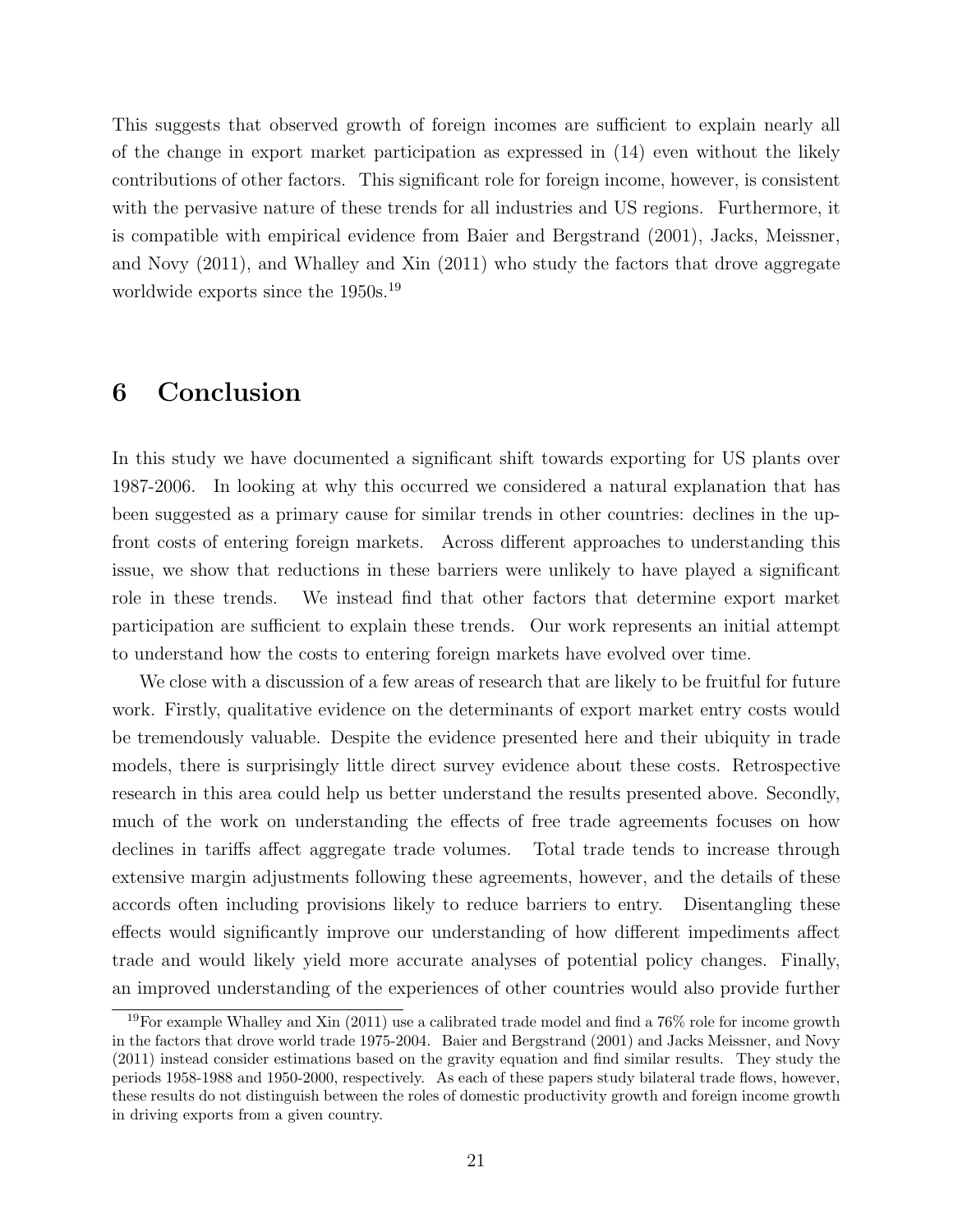insight into the evolution of the barriers to entry in foreign markets. We attempted to obtain data to expand our analysis to countries beyond the US, but were unable to locate a data set with sufficient history and detail. Further analyses on the experiences of firms in other countries would add greatly to our understanding of trends in international trade.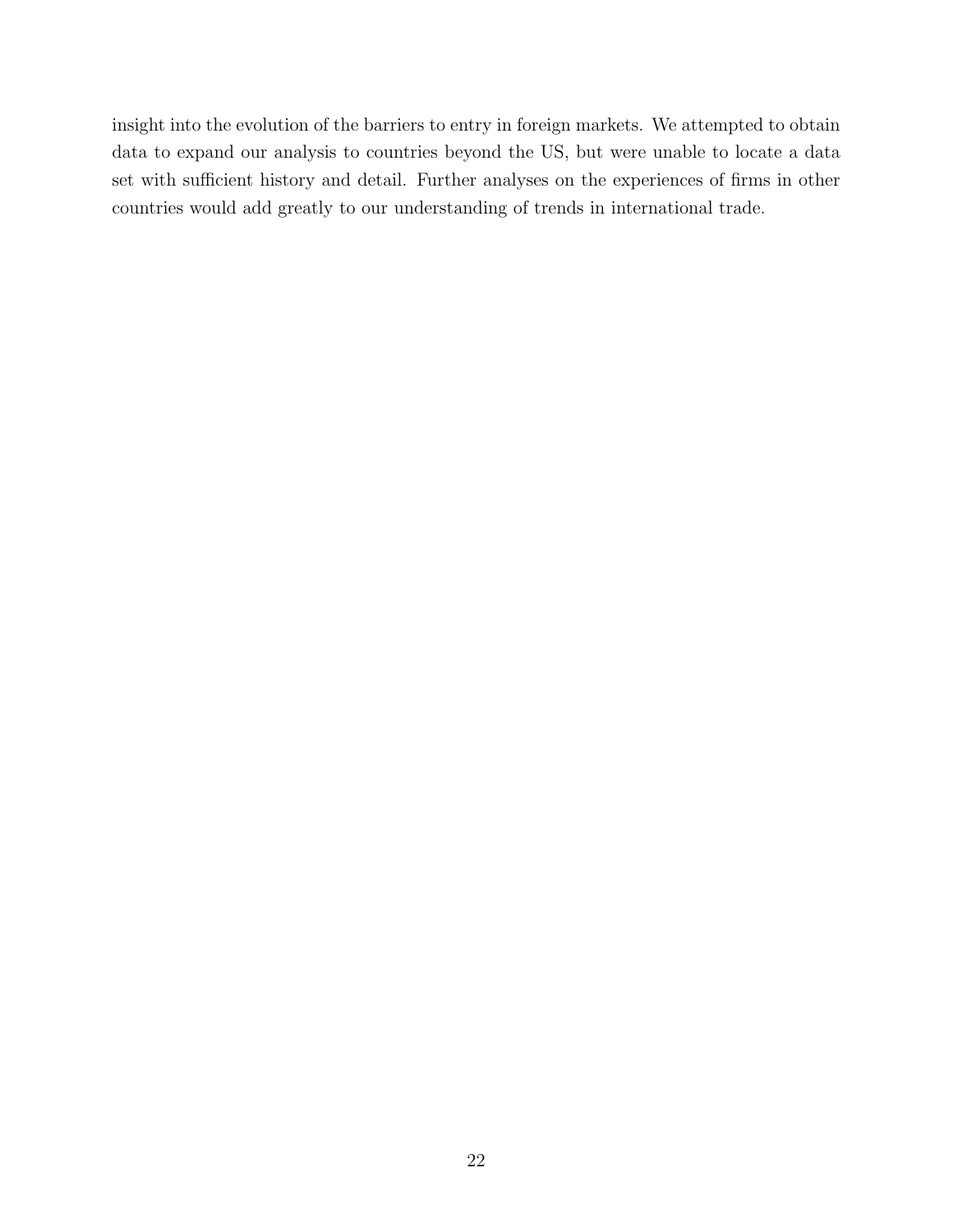## 7 References

- 1. Amiti, Mary and Caroline Freund, "An Anatomy of China's Export Growth," in China's Growing Role in World Trade, ed. R. Feenstra and S.J. Wei (Chicago, IL: University of Chicago Press, 2010).
- 2. Arkolakis, Costas, "Market Penetration Costs and the New Consumers Margin in International Trade," Journal of Political Economy, 118 (2010), 1151-1199.
- 3. Baier, Scott L. and Jeffrey H. Bergstrand, "The Growth of World Trade: Tariffs, Transport Costs, and Income Similarity," Journal of International Economics, 53 (2001), 1-27.
- 4. Baldwin, Richard, "Regulatory Protectionism, Developing Nations and a Two-Tier World Trading System," in Brookings Trade Forum, ed. S. Collins and D. Rodrik (Washington, DC: Brookings Institution, 2000).
- 5. Baldwin, Richard and Paul Krugman, "Persistent Trade Effects of Large Exchange Rate Shocks," Quarterly Journal of Economics, 104 (1989), 635-54.
- 6. Bartelsman, Eric J., and Wayne Gray, "The NBER Manufacturing Productivity Database," NBER Technical Working Paper 205, 1996.
- 7. Beghin, John C., "Nontariff Barriers," in New Palgrave Dictionary of Economics, 2nd ed., ed. S.N. Darlauf and L. Blume (New York, NY: Palgrave Macmillan LTD, 2008).
- 8. Bergoeing, Raphael, Alejandro Micco and Andrea Repetto, "Dissecting the Chilean Export Boom," University of Chile Working Paper 339, 2011.
- 9. Bernard, Andrew and J. Bradford Jensen, "Why Some Plants Export," The Review of Economics and Statistics, 86 (2004a), 561-569.
- 10. Bernard, Andrew and J. Bradford Jensen, "Entry, Expansion, and Intensity in the U.S. Export Boom, 1987-1992," Review of International Economics, 12 (2004b), 662-675.
- 11. Bernard, Andrew. and Joachim Wagner, "Export entry and exit by German firms," Review of World Economics (Weltwirtschaftliches Archiv), 137 (2001), 105-123.
- 12. Bernard, Andrew B., J. Bradford Jensen, Stephen J. Redding, and Peter K. Schott, "Firms in International Trade," Journal of Economic Perspectives, 21 (2007a), 105-130.
- 13. Bernard, Andrew B., J. Bradford Jensen, Stephen J. Redding, and Peter K. Schott, "The Margins of US Trade," American Economic Review, Papers and Proceedings, 99 (2007b), 487-493.
- 14. Bernard, Andrew B., J. Bradford Jensen and Peter K. Schott "Survival of the best fit: Exposure to low-wage countries and the (uneven) growth of U.S. manufacturing plants," Journal of International Economics, 68 (2006), 219-237.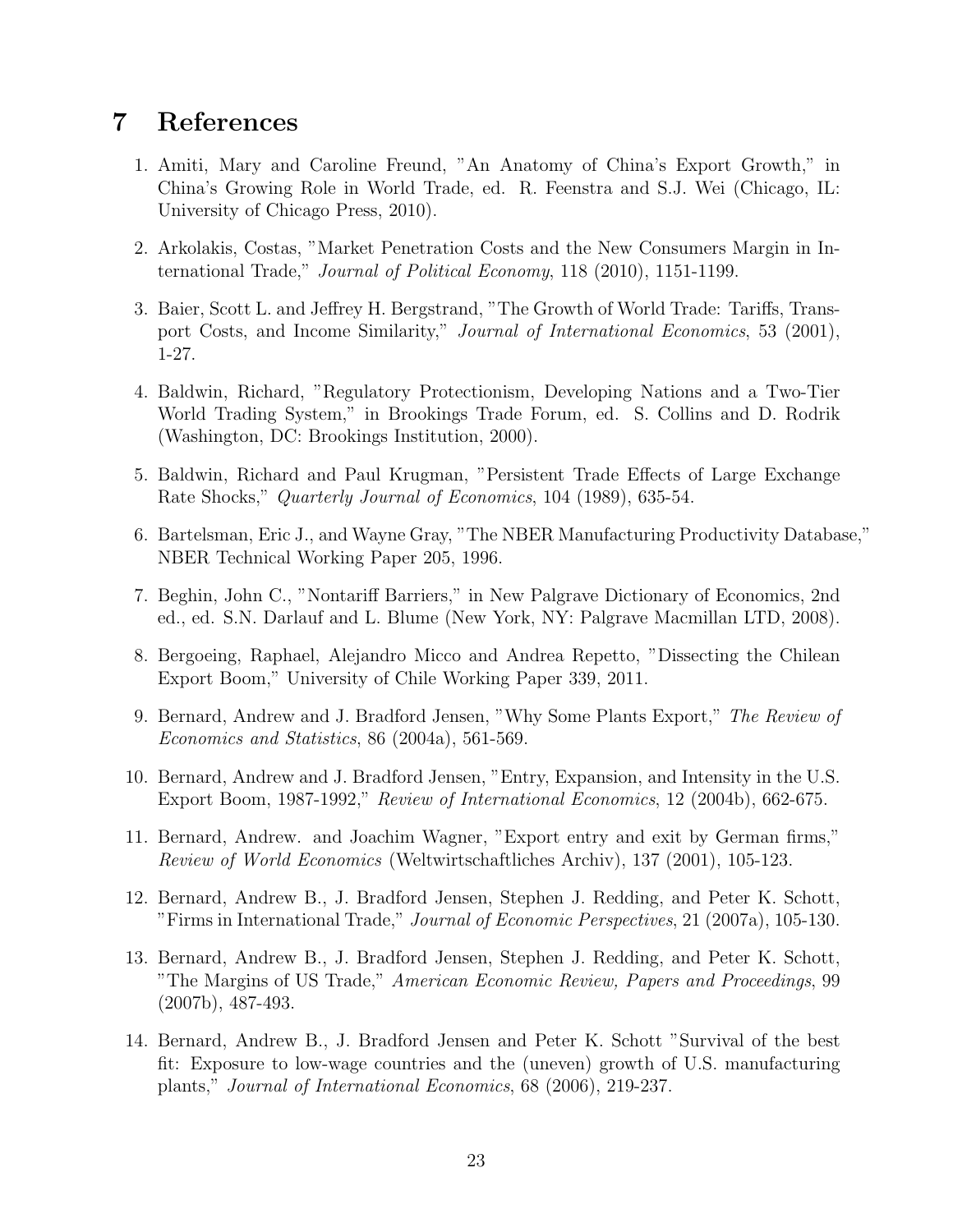- 15. Bernard, Andrew B., J. Bradford Jensen and Peter K. Schott, "Transfer Pricing by U.S.-Based Multinational Firms," NBER Working Paper 12493, 2006.
- 16. Bernard, Andrew B., J. Bradford Jensen and Peter K. Schott, "Trade costs, firms and productivity," Journal of Monetary Economics, 53 (2006), 917-937.
- 17. Bernard, Andrew, J. Bradford Jensen, and Peter K. Schott, "Importers, Exporters and Multinationals: A Portrait of Firms in the U.S. that Trade Goods," in Producer Dynamics: New Evidence from Micro Data, ed. T. Dunne, J.B. Jensen and M.J. Roberts (Chicago, IL: University of Chicago Press, 2009).
- 18. Blonigen, Bruce A. and Thomas J. Prusa, "Antidumping," in New Palgrave Dictionary of Economics, 2nd ed., ed. S.N. Darlauf and L. Blume (New York, NY: Palgrave Macmillan LTD, 2008).
- 19. Broda, C. and D. E. Weinstein, "Globalization and the Gains from Variety," Quarterly Journal of Economics, 121 (2006), 541-585.
- 20. Brooks, Stephen and Gareth Roberts, "Convergence Assessment Techniques for Markov Chain Monte Carlo," Statistics and Computing, 8 (1998), 319-335.
- 21. Chamberlain, Gary, "Heterogeneity, Omitted Variables, Duration Dependence," in Longitudinal Analysis of Labor Market Data, ed. J. Heckman and B. Singer (Cambridge, U.K.: Cambridge University Press, 1985).
- 22. Chaney, Thomas, "Distorted Gravity: The Intensive and the Extensive Margins of International Trade," American Economic Review, 98 (2008), 1707-1721.
- 23. Chow, Gregory C., Econometrics, (New York: McGraw-Hill, 1983).
- 24. Clerides, Sofronis, Saul Lach and James Tybout, "Is Learning-by-Exporting; Important? Micro-Dynamic Evidence from Colombia, Mexico and Morocco," Quarterly Journal of Economics, 113 (1998), 903-947.
- 25. Cuñat, Alejandro, and Marco Maffezzoli, "Can Comparative Advantage Explain the Growth of US Trade?," Economic Journal, 117 (2007), 583-602.
- 26. Das, Sanghamitra, Mark J. Roberts and James R. Tybout, "Market Entry Costs, Producer Heterogeneity, and Export Dynamics," Econometrica, 75 (2007), 837-873.
- 27. Debaere, Peter and Shalah Mostashari, "Do Tariffs Matter for the Extensive Margin of International Trade? An Empirical Analysis," Journal of International Economics, 81 (2010), 163-169.
- 28. di Giovanni, Julian and Andrei Levchenko, "Firm Entry, Trade, and Welfare in Zipf's World," NBER Working Paper 16313, (2010).
- 29. Dixit, Avinash, "Entry and Exit Decisions Under Uncertainty" Journal of Political Economy, 97 (1989), 620-38.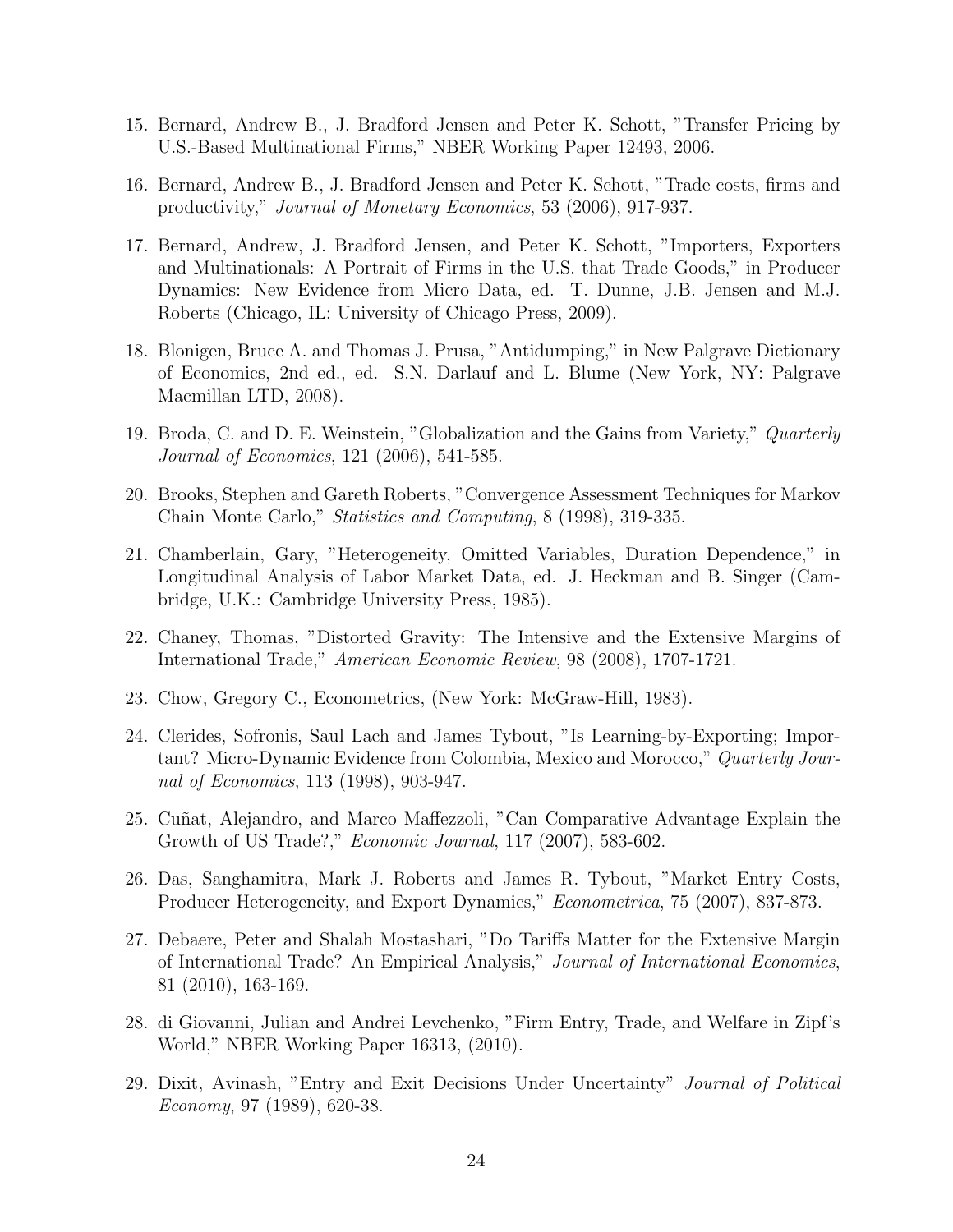- 30. Eaton, Jonathan, Marcela Eslava, Maurice Kugler and James R. Tybout, "Export Dynamics in Colombia: Firm-Level Evidence," NBER Working Paper 13531, (2007).
- 31. Evenett, Simon J., and Anthony J. Venables, "Export Growth in Developing Countries: Market Entry and Bilateral Trade Flows," mimeograph, London School of Economics, 2002.
- 32. Federal Reserve Bank of New York, "Industry-Specific Exchange Rates," (Accessed: 2010, August 12) (2010) http://www.newyorkfed.org/research/global economy/industry specific exrates.html
- 33. Finger, J. Michael, Francis Ng and Sonam Wangchuk, "Antidumping as Safeguard Policy," World Bank Policy Research Working Paper 2730, 2001.
- 34. First Washington Associates, "Export Finance and Promotion Study: PROEXPO/Colombia," (Arlington, VA: 1991).
- 35. Hanson, Gordon and Chong Xiang, "Trade Barriers and Trade Flows with Product Heterogeneity: An Application to U.S. Motion Picture Exports," Journal of International Economics, 83 (2011), 14-26.
- 36. Harris, Mark, László Kónya, and László Mátyás, "Some Empirical Facts about International Trade Flows," Review of International Economics, forthcoming (2011).
- 37. Heckman, James, "Heterogeneity and State Dependence," in Studies in Labor Markets, ed. S. Rosen, (Chicago, IL: University of Chicago Press, 1981a).
- 38. Heckman, James, "The Incidental Parameters Problem and the Problem of Initial Conditions in Estimating a Discrete Time–Discrete Data Stochastic Process and Some Monte Carlo Evidence," in Structural Analysis of Discrete Data with Econometric Applications, ed. C. Manski and D. McFadden (Cambridge, MA: MIT Press, 1981b).
- 39. Hummels, David, "Transportation Costs and International Trade in the Second Era of Globalization," Journal of Economic Perspectives, 21 (2007), 131-154.
- 40. Jacks, David, Christopher Meissner, and Dennis Novy, "Trade Costs, 1870-2000," American Economic Review, 98 (2008), 529-534.
- 41. Krugman, Paul, Geography and Trade, (Cambridge, MA: MIT Press, 1992).
- 42. Levinsohn, James and Amil Petrin, "Estimating Production Functions Using Inputs to Control for Unobservables," Review of Economic Studies, 70 (2003), 317-341.
- 43. Loretan, Mico, "Indexes of the Foreign Exchange Value of the Dollar," Federal Reserve Bulletin, Winter 2005, 1-8.
- 44. Maskus, Keith, John Wilson, and Tsunehiro Otsuki, "Quantifying the Impact of Technical Barriers to Trade," World Bank Policy Research Working Paper 2512, 2000.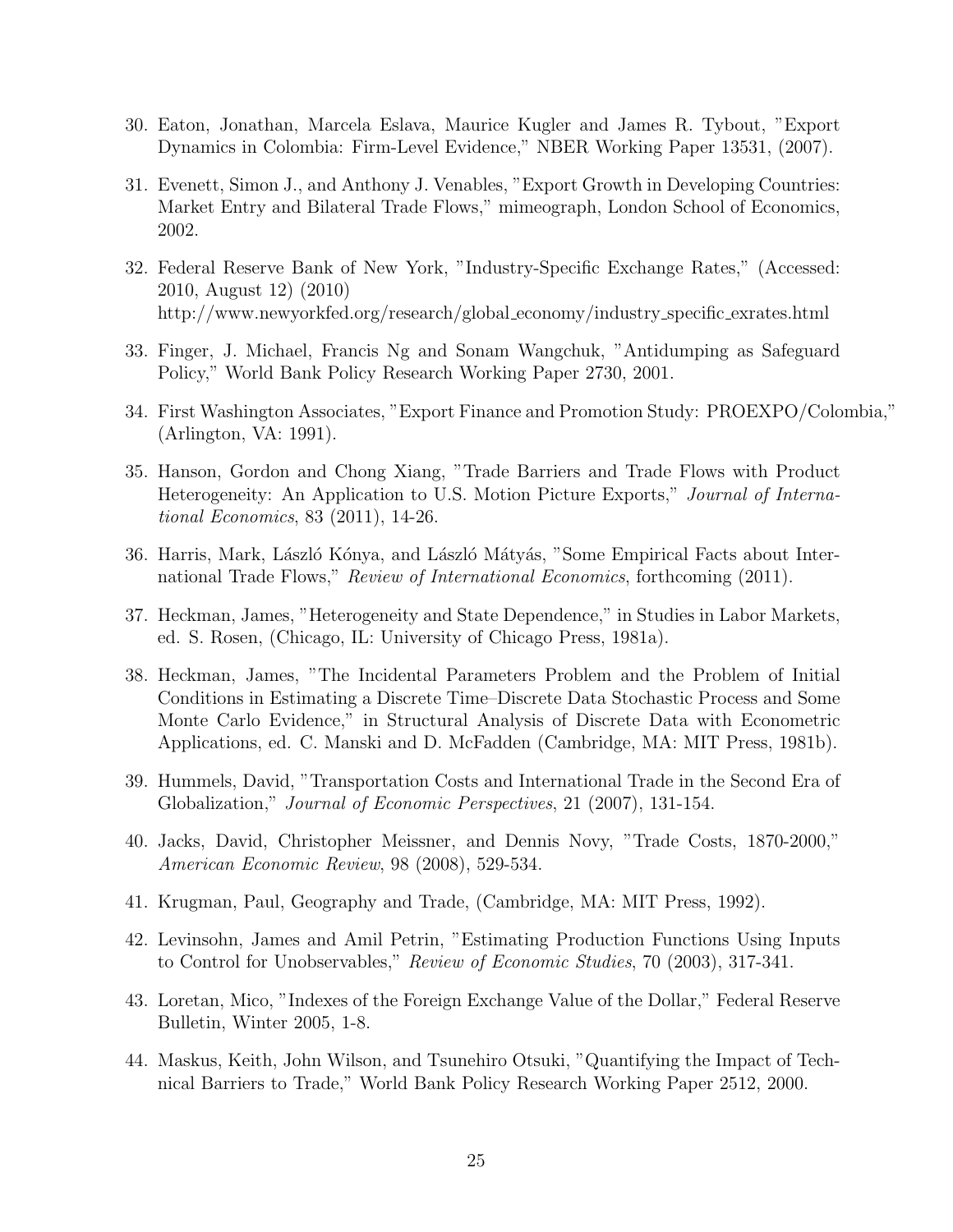- 45. Melitz, Marc J., "The Impact of Trade on Intra-Industry Reallocations and Aggregate Industry Productivity," Econometrica, 71 (2003), 1695-1725.
- 46. Pierce, Justin, and Peter K. Schott "Concording U.S. Harmonized System Categories Over Time" Journal of Official Statistics, forthcoming (2011).
- 47. Roberts, Mark J., Theresa A. Sullivan, and James R. Tybout, "Micro-Foundations of Export Booms," mimeograph, (Washington D.C: The World Bank, 1995).
- 48. Roberts, Mark J. and James R. Tybout, Directions in Development: What Makes Exports Boom? (Washington, D.C.: The World Bank, 1997a).
- 49. Roberts, Mark J. and James R. Tybout, "The Decision to Export in Colombia: An Empirical Model of Entry with Sunk Costs," American Economic Review, 87 (1997b), 545-564.
- 50. Rust, John, "Using Randomization to Break the Curse of Dimensionality," Economet $rica, 65 (1997), 487-516.$
- 51. Sykes, Alan, "Regulatory Protectionism and the Law of International Trade," The University of Chicago Law Review, 66 (1999), 1-46.
- 52. UNCTAD, "Methodologies, Classifications, Quanification and Development Impacts of Non-Tariff Barriers," United Nations Conference on Trade and Development commision report, (Geneva: UNCTAD Secretariat, 2005).
- 53. U.S. Census, "Statistics for Industry Groups and Industries: 2005," Annual Survey of Manufactures (AS-1), 2006.
- 54. U.S. Department of Commerce, "Measuring Economic Effects of Technical Barriers to Trade on US Exporters," Planning Report 04-3, (Washington D.C.: U.S. Government Printing Office, 2004).
- 55. USTR, "2011 Report on Technical Barriers to Trade," U.S. Trade Representative, (Washington D.C, 2011).
- 56. Whalley, John and Xin Xian, "Regionalization, Changes in Home Bias, and the Growth of World Trade," Journal of Policy Modeling, forthcoming (2011).
- 57. Yi, Kei-Mu, "Can Vertical Specialization Explain the Growth of World Trade?" Journal of Political Economy, 111 (2003), 52-102.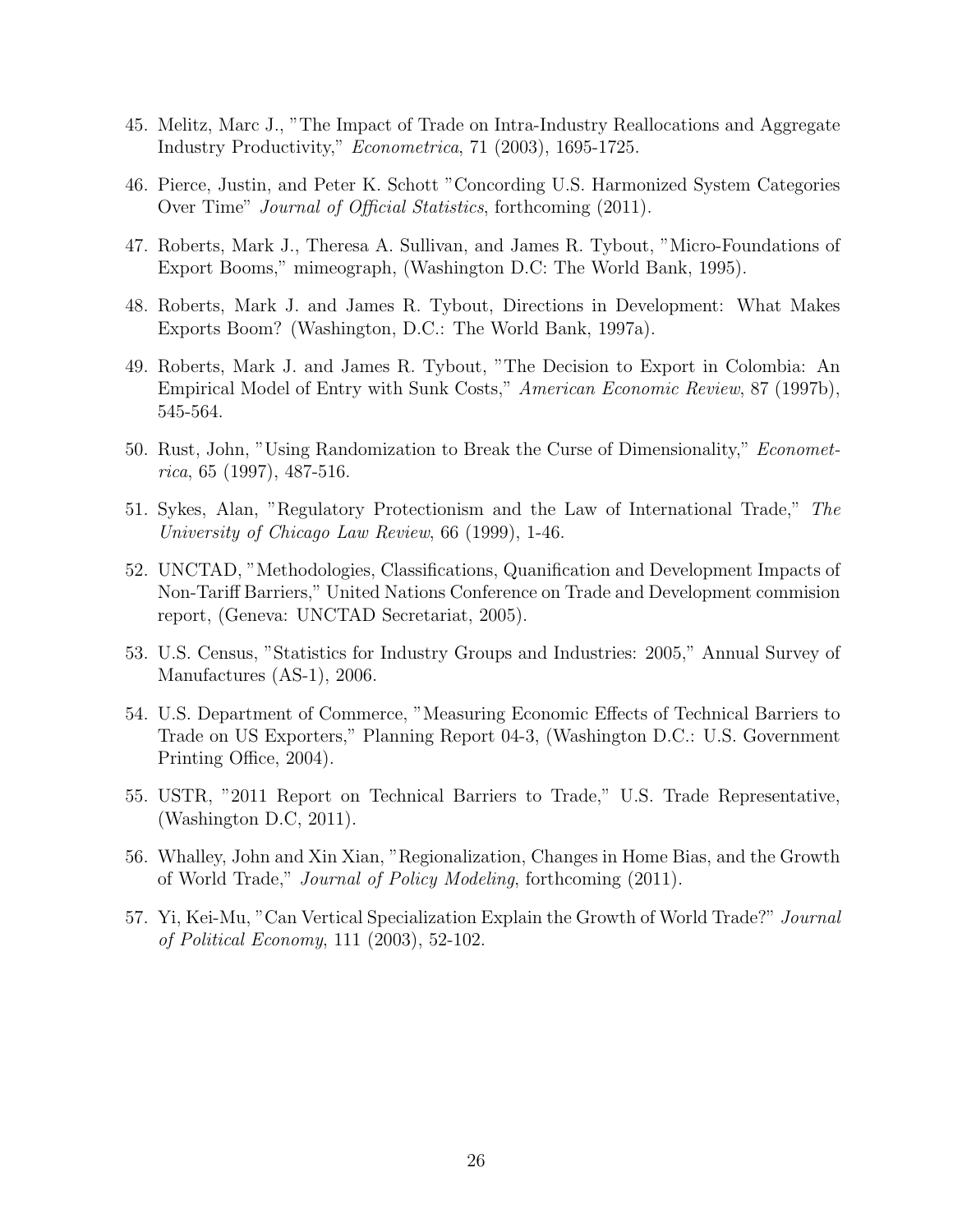## 8 Appendix

In this appendix we provide further details about our structural estimation approach. We begin by describing how we develop the extensive margin likelihood in sections 8.1 and 8.2. We then describe our approach to calculating the option value associated with exporting  $\Delta E_t V_{it+1}$   $(e_t, z_i, x_{it} | \theta)$ . A description of our Bayesian MCMC estimation approach closes. The discussion of the model here and in the main text follows Das, Roberts, Tybout (2007); see this paper for further details about the model and estimation approach.

#### 8.1 Extensive Margin Likelihood

For the purposes of estimation, we can connect the binary choice decision problem laid out in the body of the text to a likelihood function that uses our data from US plants. We begin by writing observed export profit shocks as

$$
v_i^+ = \left\{ \ln \left( R_{it}^f \right) - \ln \left( \eta_i \right) - \psi_0 \cdot z_i - \psi_1 \cdot e_t \mid R_{it}^f > 0 \right\}
$$

We can then write the export profit shock for plant  $i$  in each year  $t$  as a function of these observed shocks and a set of m iid standard normal random variates  $\mu_i$  such that  $x_{it}$  =  $x_{it}$   $(v_i^+)$  $i^+$ ,  $\mu_i$ ). For each plant, we can write

$$
P\left(y_{i0}^T, R_{i0}^{f} \mid e_0^T, z_i\right) = P\left(y_{i0}^T, v_i^+ \mid e_0^T, z_i\right)
$$
  
= 
$$
P\left(y_{i0}^T \mid e_0^T, z_i, v_i^+\right) \cdot h\left(v_i^+\right)
$$
  
= 
$$
\left[\int_{\mu_i} P\left(y_{i0}^T \mid e_0^T, z_i, x_0^T\left(v_i^+, \mu_i\right)\right) \cdot g\left(\mu_i\right) d\mu_i\right] \cdot h\left(v_i^+\right)
$$

where the density functions for  $\mu_i$  and  $v_i^+$ <sup>+</sup> are given by  $g(\mu_i)$  and  $h(v_i^+)$  $i$ <sup>+</sup>). We discuss how to construct  $g(\mu_i)$ ,  $h(v_i^+)$ <sup>+</sup>) and the term  $\Delta E_t V_{it+1} (e_t, x_{it}, z_i | \theta)$  in the next sections of the appendix. The value of  $P(y_{i0}^T | e_0^T, z_i, v_i^+)$  will be calculated using the distribution of  $g(\mu_i)$  and Monte Carlo integration, drawing several  $\mu_i$  from  $g(\mu_i)$ , plugging into  $P\left( y_{i0}^{T} \mid e_{0}^{T}, z_{i}, x_{0}^{T}\left( v_{i}^{+}\right. \right)$  $(i, \mu_i)$ , and averaging. The term  $P\left(y_{i0}^T, R_{i0}^{fT} \mid e_0^T, z_i, \theta\right)$  can then be linked to our data by factoring out the initial conditions such that

$$
P\left(y_{i0}^T, R_{i0}^{f T} \mid e_0^T, z_i\right) = P\left(y_{i1}^T \mid e_1^T, z_i, x_1^T\left(v_i^+, \mu_i\right), y_{i0}\right) \cdot P\left(y_{i0} \mid e_0, z_i, x_0\left(v_i^+, \mu_i\right)\right)
$$

Given computational constraints, we use Heckman's (1981) solution to the initial conditions problem, and estimate  $P(y_{i0} | e_0, z_i, x_0 (v_i^+))$  $(\vec{i}, \mu_i)$  using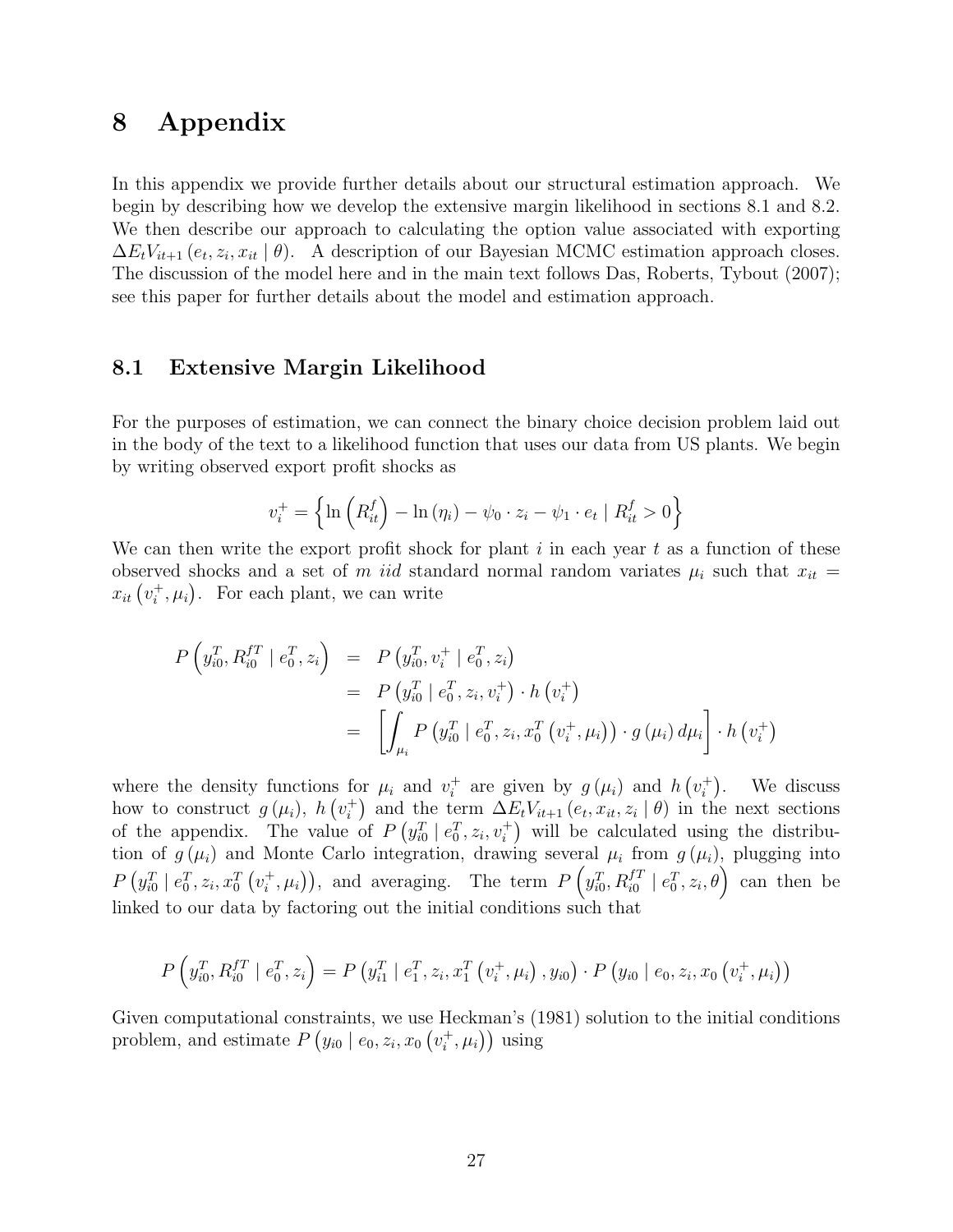$$
P(y_{i0} | e_0, z_i, x_0 (v_i^+, \mu_i)) = (\Phi(\alpha_0 + \alpha'_1 z_i + \alpha'_2 x_0 (v_i^+, \mu_i)))^{y_{i0}} \cdot (1 - \Phi(\alpha_0 + \alpha'_1 z_i + \alpha'_2 x_0 (v_i^+, \mu_i)))^{1-y_{i0}}
$$

Using backward induction along with Rust's (1997) random grid algorithm, we can calculate  $\Delta E_t V_{it+1}$   $(e_t, x_{it}, z_i | \theta)$  in each period. We then further use the export market participation rule in (8) to develop the likelihood function

$$
P(y_{i1}^T | e_1^T, z_i, x_1^T (v_i^+, \mu_i), y_{i0}) = \prod_{i=1}^T \left[ E_{\varepsilon_{it}} \left( I(y_{it}^* > 0 | e_t, z_i, x_t (v_i^+, \mu_i), \varepsilon_{it}, y_{it-1}) \right) \right]^{y_{it}} \cdot \left[ E_{\varepsilon_{it}} \left( I(y_{it}^* \le 0 | e_t, z_i, x_t (v_i^+, \mu_i), \varepsilon_{it}, y_{it-1}) \right) \right]^{1-y_{it}}
$$

Differences across plants and time in terms of export market participation, costs, and foreign and domestic sales will then help pin down our parameters of interest. In particular, variation in export market participation by firms that would earn similar levels of profits in export markets but that are different in terms of their prior foreign market presence will be important in identifying sunk entry costs.

#### 8.2 Density Functions for Foreign Market Profit Shocks

In this section we describe how we construct  $h(v_i^+)$  $x_i^+$  and  $x_0^T$   $(v_i^+$  $\mu_i^+$ ,  $\mu_i$ ) mentioned in Section 8.1. These are elements that form part of  $P\left(y_{i0}^T, R_{i0}^{fT} \mid e_0^T, z_i\right)$ . We begin by deriving the density function for

$$
v_i^+ = \left\{ \ln \left( R_{it}^f \right) - \ln \left( \eta_i \right) - \psi_0 \cdot z_i - \psi_1 \cdot e_t \mid R_{it}^f > 0 \right\}
$$
  
= 
$$
\left\{ v_{it} \equiv \iota' x_{it} \mid R_{it}^f > 0 \right\}
$$

For each plant we observe  $q_i = \sum_{t=0}^{T} y_{it}$  values of  $v_i^+$  $i^+$ . We first assume that each  $x_{it}$  process is in long-run equilibrium such that  $x_{it} \sim N\left(0, \Sigma_{\omega} (I - \Lambda_x^2)^{-1}\right)$ . Thus, we have  $h(v_i^+)$  $i_t^{\dagger}$  = N  $(0, \Sigma_{vv})$  where  $E[v_{it}^2] = \iota'(x_{it}x_{it}') \iota = \iota' \Sigma_{\omega} (I - \Lambda_x^2)^{-1} \iota$  and  $E[v_{it}v_{it-k}] =$  $\iota'\Lambda_x^{[k]}\Sigma_\omega(I-\Lambda_x^2)^{-1}\iota$  where  $k\neq 0$ .

The next key element in constructing  $P\left(y_{i0}^T, R_{i0}^{fT} \mid e_0^T, z_i\right)$  is to develop the function  $x_0^T\left(v_i^+\right)$  $i^+$ ,  $\mu_i$ ). We first write  $x_{i0}^T$  as an  $mT \times 1$  vector  $x_{i0}^T = (x_{i0}^{'}, \ldots, x_{iT}^{'})'$ . Given the  $q_i \times 1$ vector  $v_i^+$  we can write

$$
x_{i0}^T \mid v_i^+ \sim N\left(\Sigma_{xv}\Sigma_{vv}^{-1}v_i^+, \Sigma_{xx} - \Sigma_{xv}\Sigma_{vv}^{-1}\Sigma_{xv}'\right)
$$

Here  $\Sigma_{xx} \equiv E(x_{i0}^T \cdot x_{i0}^T)$  and  $\Sigma_{xy} \equiv E(x_{i0}^T \cdot v_i^+$  $\binom{+}{i}$ ; the elements of these matrices are given by  $E\left(x_{it} \cdot x'_{it+s}\right) = \Lambda_x^{|s|} \cdot \Sigma_\omega \cdot \left(I - \Lambda_x^2\right)^{-1}$  and  $E\left(x_{it} \cdot v_{it+s}\right) = \Lambda_x^{|s|} \cdot \Sigma_\omega \cdot \left(I - \Lambda_x^2\right)^{-1} \iota$ . See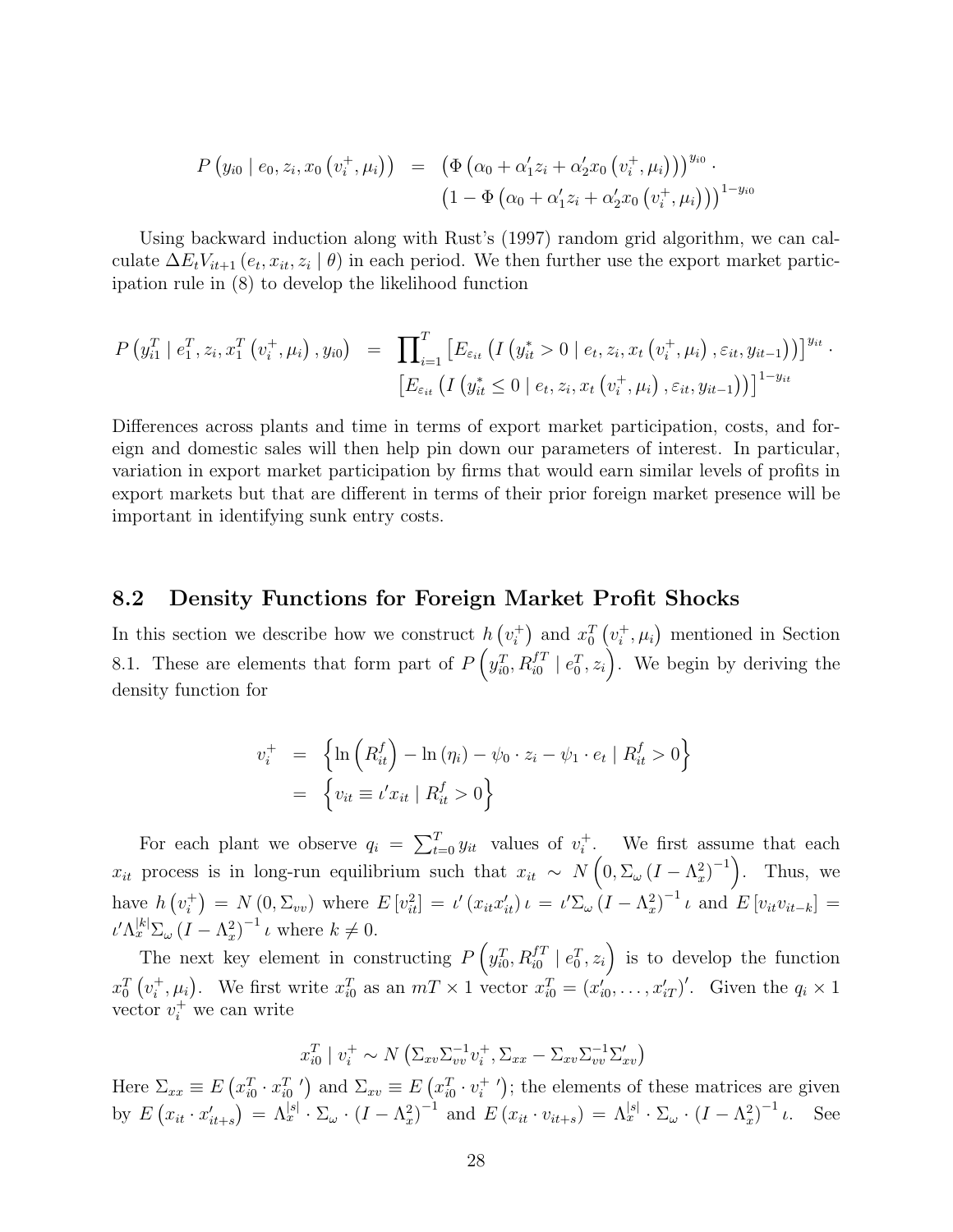Chow (1983) for further discussion.

We can then use these expressions to write

$$
x_{i0}^T = x_{i0}^T (v_i^+, \mu_i) = \begin{cases} Av_i^+ + B\mu_i & \text{if } q_i > 0\\ B\mu_i & \text{if } q_i = 0 \end{cases}
$$

Here  $A = \sum_{xv} \sum_{vv}^{-1}$ ,  $BB = \sum_{xx} -\sum_{xv} \sum_{vv}^{-1} \sum_{xv}^{\prime}$ , and  $\mu_i$  is an  $m \ge 1$  vector of *iid* standard normal random variables with density function  $g(\mu_i) = \prod_{j=1}^{m} \phi(\mu_{ij})$ . We can use this expression to form  $x_{it} = x_t \left( v_i^+ \right)$  $x_i^+, \mu_i$  and  $x_{is}^T = x_s^T (v_i^+)$  $\mu_i^+, \mu_i$  that are then a part of

$$
P(y_{i0}^T | e_0^T, z_i, v_i^+) = \int_{\mu_i} P(y_{i0}^T | e_0^T, z_i, x_{i0}^T (v_i^+, \mu_i)) \cdot g(\mu_i) \cdot d\mu_i
$$

Specifically, we can then use this functional form to simulate  $P(y_{i0}^T | e_0^T, z_i, v_i^+)$ . This is done by (i) drawing a set of S vectors  $\mu_i$  from  $g(\mu_i)$  (ii) using the values to calculate  $x_{i0}^T(v_i^+)$  $\mu_i^+$ ,  $\mu_i$ ) and (iii) averaging over the resulting values to calculate  $P(g_{i0}^T | e_0^T, z_i, v_i^+)$ .

#### 8.3 Calculating the Option Value  $\Delta E_t V_{it+1} (e_t, z_i, x_{it} | \theta)$

In obtaining an estimate of the latent value of exporting

$$
y_{it}^* = [u(e_t, z_i, x_{it}, \varepsilon_{it}, y_{it} = 1, y_{it-1} | \theta) - 0] + \delta \Delta E_t V_{it+1}(e_t, z_i, x_{it} | \theta)
$$

the term  $u(e_t, z_i, x_{it}, \varepsilon_{it}, y_{it} = 1, y_{it-1} | \theta)$  can be calculated using the functional forms presented in the text. To obtain an estimate for  $\Delta E_t V_{it+1}(e_t, z_i, x_{it} | \theta)$  we begin by using backward induction over a 30 year time horizon to first calculate

$$
V_{it}^{O} = \delta E_t V_{it+1} (e_{t+1}, x_{it+1}, z_i | y_{it} = 0, \theta)
$$
  
\n
$$
V_{it}^{E} = \pi (e_{t+1}, x_{it+1}, z_i, \theta) - \kappa - \gamma_s \cdot z_i + \delta E_t V_{it+1} (e_{t+1}, x_{it+1}, z_i | y_{it} = 1, \theta)
$$
  
\n
$$
V_{it}^{S} = \pi (e_{t+1}, x_{it+1}, z_i, \theta) - \kappa + \delta E_t V_{it+1} (e_{t+1}, x_{it+1}, z_i | y_{it} = 1, \theta)
$$

Here  $V_{it}^O$  is the expected value of only selling domestically in period t,  $V_{it}^E$  is the expected value from entering the foreign market, and  $V_{it}^{S}$  is the expected value of continuing to sell abroad. The algorithm begins in the last year in which  $E_tV_{it+1} = 0$  and then calculates  $V_{it}^O, V_{it}^E$ , and  $V_{it}^S$  backwards successively until the current period is reached. We use Rust's (1997) random grid algorithm to integrate numerically over the state variables  $x$  and  $e$ . We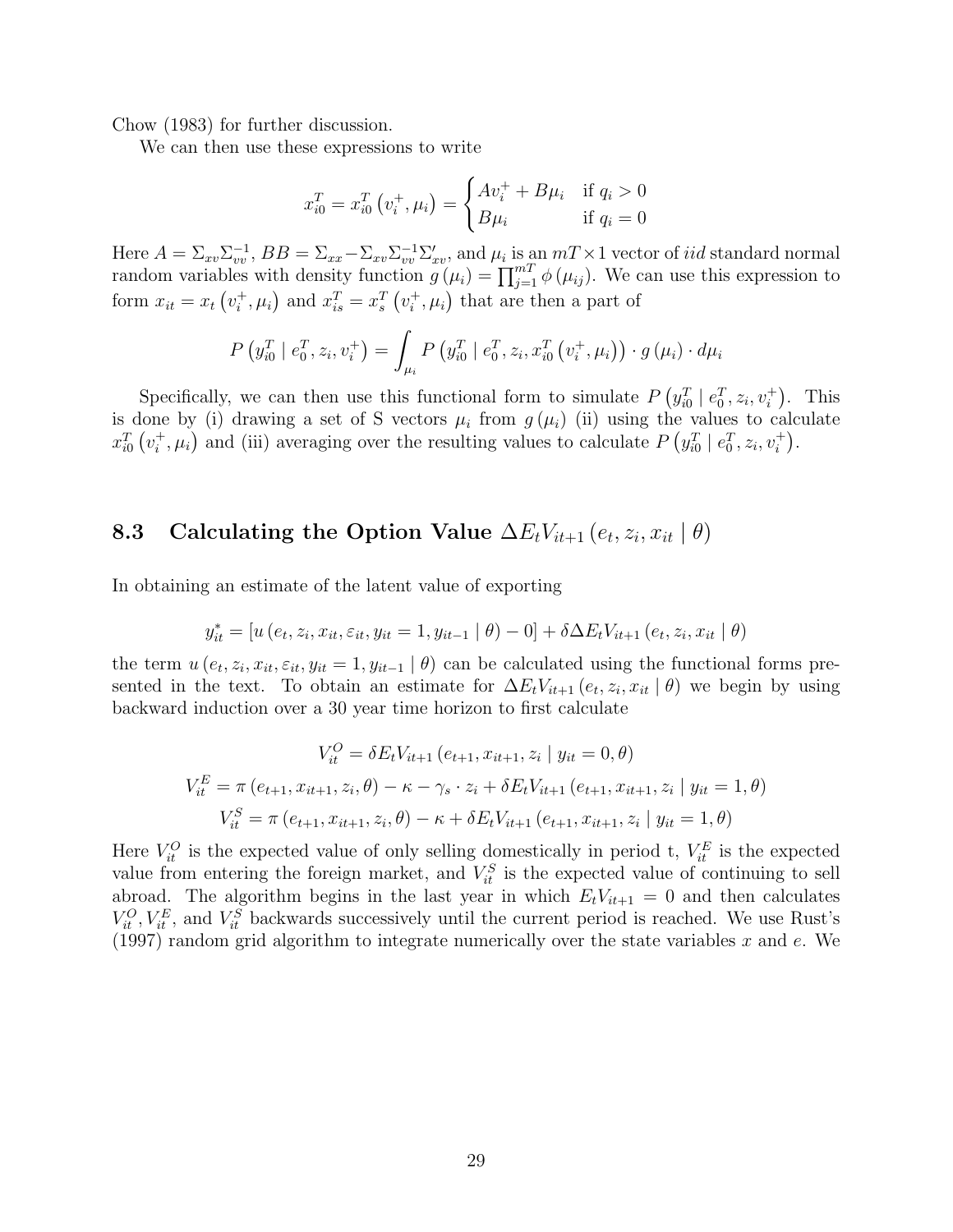calculate

$$
E_{t}[V_{it+1} | y_{it} = 1] = E_{t} \max (V_{it+1}^{O}, V_{it+1}^{S} + \varepsilon_{1it+1})
$$
  
\n
$$
= \int_{x_{t+1}} \int_{e_{t+1}} \left[ \Phi \left( \frac{V_{it+1}^{S} - V_{it+1}^{O}}{\sigma_{\varepsilon 1}} \right) \times \left[ V_{it+1}^{S} + \sigma_{\varepsilon 1} \cdot \left[ \frac{\phi \left( \frac{V_{it+1}^{S} - V_{it+1}^{O}}{\sigma_{\varepsilon 1}} \right)}{\phi \left( \frac{V_{it+1}^{S} - V_{it+1}^{O}}{\sigma_{\varepsilon 1}} \right)} \right] \right] \right]
$$
  
\n
$$
+ \Phi \left( \frac{V_{it+1}^{O} - V_{it+1}^{S}}{\sigma_{\varepsilon 1}} \right) \cdot V_{it+1}^{O}
$$
  
\n
$$
+ f (x_{t+1} | x_{t}) \cdot f (e_{t+1} | e_{t}) \cdot dx_{t+1} \cdot de_{t+1}
$$

and

$$
E_{t}[V_{it+1} | y_{it} = 0] = E_{t}[\max (V_{it+1}^{O}, V_{it}^{E} + \varepsilon_{2it+1})]
$$
  
\n
$$
= \int_{x_{t+1}} \int_{e_{t+1}} \left[ \Phi \left( \frac{V_{it}^{E} - V_{it+1}^{O}}{\sigma_{\varepsilon 2}} \right) \cdot \left[ V_{it}^{E} + \sigma_{\varepsilon 2} \cdot \left[ \frac{\phi \left( \frac{V_{it}^{E} - V_{it+1}^{O}}{\sigma_{\varepsilon 2}} \right)}{\phi \left( \frac{V_{it}^{E} - V_{it+1}^{O}}{\sigma_{\varepsilon 2}} \right)} \right] \right] \right]
$$
  
\n
$$
\cdot f (x_{t+1} | x_{t}) \cdot f (e_{t+1} | e_{t}) \cdot dx_{t+1} \cdot de_{t+1}
$$

#### 8.4 Monte Carlo Markov Chain Methods

We take  $S = 50k$  draws of the posterior distribution  $P(\theta | D)$  to construct our estimates using the random-walk Metropolis-Hastings algorithm. These draws are taken after an initial burn-in period that allows the chain to converge to the posterior distribution. The means and standard deviations are estimated with  $\bar{\theta} = \frac{1}{5}$  $\frac{1}{S}\sum_{s=1}^{S} \theta^s$  and

$$
\sqrt{\frac{1}{S}\sum_{s=1}^{S}\left(\theta^{s}-\bar{\theta}\right)\cdot\left(\theta^{s}-\bar{\theta}\right)'}
$$

where  $\theta^s$  is a given draw of the entire parameter vector from the posterior distribution. We use a Metropolis-Hastings algorithm in which we update the different components of the parameter vector separately in each iteration of the chain. We choose to partition  $\theta$  with  $\theta^s = (\theta_1^s, \theta_2^s, \dots, \theta_8^s)$  where  $\theta_1 = \Psi$ ,  $\theta_2 = \Lambda_x$ ,  $\theta_3 = \Sigma_\omega$ ,  $\theta_4 = \Gamma$ ,  $\theta_5 = \Sigma_\varepsilon$ ,  $\theta_6 = \eta$ ,  $\theta_7 = (\upsilon, \rho, \sigma_\xi)$ ,  $\theta_8 = \varsigma$ . Once starting values for the chain are chosen, for each iteration we perform the following steps. These steps are then repeated for each iteration.

1. Draw a potential new value for one of the subvectors  $\theta_i$  based on the value from the previous iteration of the chain. This can be written as  $\tilde{\theta}_i^* = \tilde{\theta}_i^s + v_i^s$  where  $\tilde{\theta}_i^s$  is the value of the subvector from the previous iteration and  $v_i^s$  is a mean-zero vector of shocks. The covariance matrix for  $v_i^s$ ,  $\Sigma_{v_i}$ , is chosen before the estimations begin and is held fixed throughout.

2. Define  $\tilde{\theta}_{-i}^s$  as the set of parameters in  $\theta$  excluding those in  $\tilde{\theta}_i^s$ . Calculate the ratio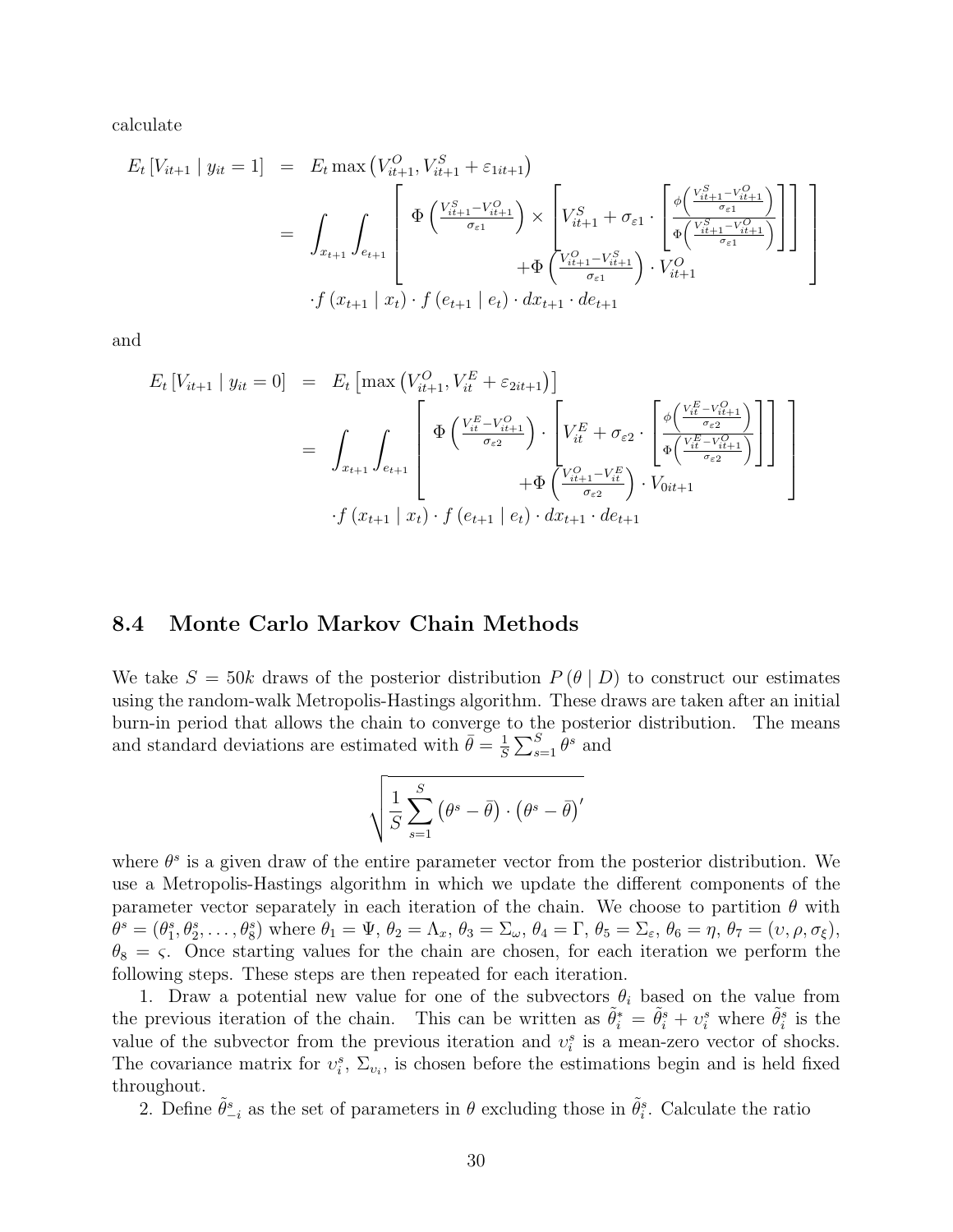$$
\alpha_i^s = \min\left(\frac{P\left(\theta_i^* \mid \theta_{-i}^*, D\right)}{P\left(\theta_i^s \mid \theta_{-i}^*, D\right)}, 1\right)
$$

and update the set of parameters  $\theta_i$  with

..

$$
(\theta_i^{s+1}, \theta_{-i}^s) = \begin{cases} (\theta_i^*, \theta_{-i}^s) & \text{with probability } \alpha_i^s \\ (\theta_i^s, \theta_{-i}^s) & \text{with probability } 1 - \alpha_i^s \end{cases}
$$

3. Conduct the same process for each block of parameters  $\theta_i$ . Once this is done  $\forall i$ , we take the resulting value of  $\theta$  as our draw from the chain. This process is repeated for each draw of the chain.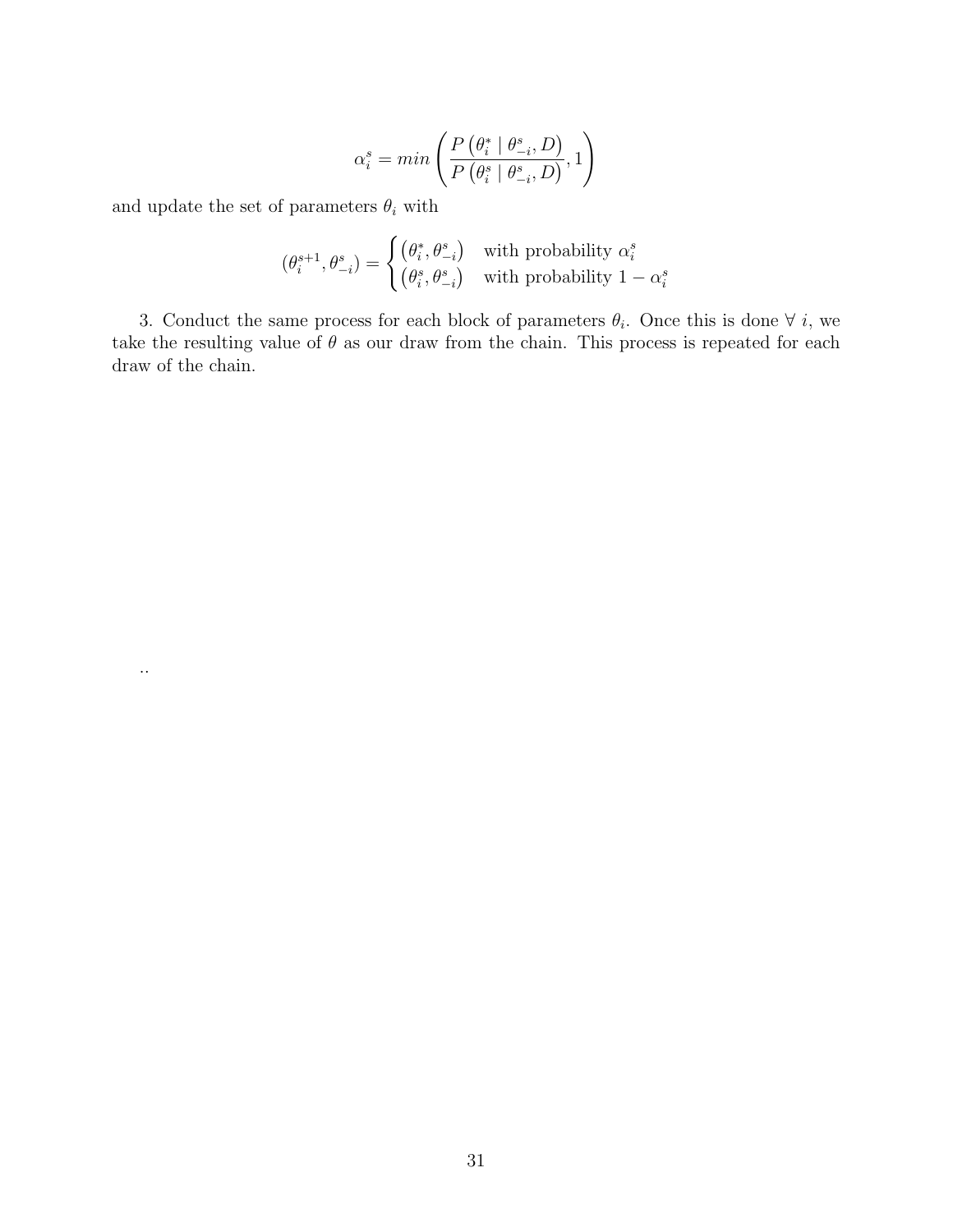|                                       |      | Plants that Export |      | $(\% )$    |
|---------------------------------------|------|--------------------|------|------------|
| Industry                              | 1987 | 1992               | 1997 | $\,2003\,$ |
| Food                                  | 15   | 23                 | 25   | 27         |
| Tobacco                               | 45   | 51                 | 47   |            |
| (Beverage & Tobacco)                  |      |                    |      | 28         |
| <b>Textile Mill Products</b>          | 16   | 25                 | 28   |            |
| (Textile Mills)                       |      |                    |      | 40         |
| (Textile Product Mills)               |      |                    |      | 30         |
| Apparel                               | 5    | 9                  | 13   | 13         |
| Wood products                         | 12   | 18                 | 16   | 16         |
| Furniture                             | 10   | 25                 | 24   | 18         |
| Paper                                 | 19   | 31                 | 32   | 35         |
| Printing & Publishing                 | 5    | 10                 | 11   | 14         |
| Chemicals                             | 40   | 49                 | 49   | 55         |
| Petroleum & Coal                      | 22   | 30                 | 30   | 31         |
| Plastics & Rubber                     | 26   | 36                 | 39   | 40         |
| Leather                               | 19   | 28                 | 35   | 38         |
| Nonmetallic Minerals                  | 14   | 21                 | 20   | 17         |
| Primary Metals                        | 27   | 39                 | 39   | 43         |
| <b>Fabricated Metals</b>              | 21   | 31                 | 32   | 30         |
| Machinery                             | 33   | 43                 | 41   | 56         |
| Electronic & Other Electric Equipment | 37   | 46                 | 47   |            |
| (Electrical Equipment, etc.)          |      |                    |      | 54         |
| Instruments                           | 48   | 55                 | 56   |            |
| (Computer & Electronic Products)      |      |                    |      | 58         |
| <b>Transportation Equipment</b>       | 29   | 40                 | 41   | 49         |
| Miscellaneous Manufacturing           | 20   | 34                 | 36   | 37         |
| Total                                 | 21   | 30                 | 32   | 35         |

Table 1: Export Participation by Industry

Notes: The table lists the percentage of plants that export in each industry using the Census of Manufacturers in 1987, 1992, and 1997 and the Annual Survey of Manufacturers in 2003. Due to concerns about disclosure, the results reported for 1987 and 1992 are from Bernard & Jensen (2004b). The classification system used is 1987 US SIC for 1987-1997 and 2002 NAICS for 2003. Similar to other reported figures, estimates are for plants with 20 or more employees. While somewhat heterogeneous in size and timepaths, these results overall suggest that the trends pictured in Figure 1 were pervasive across industries. See also Figure 2.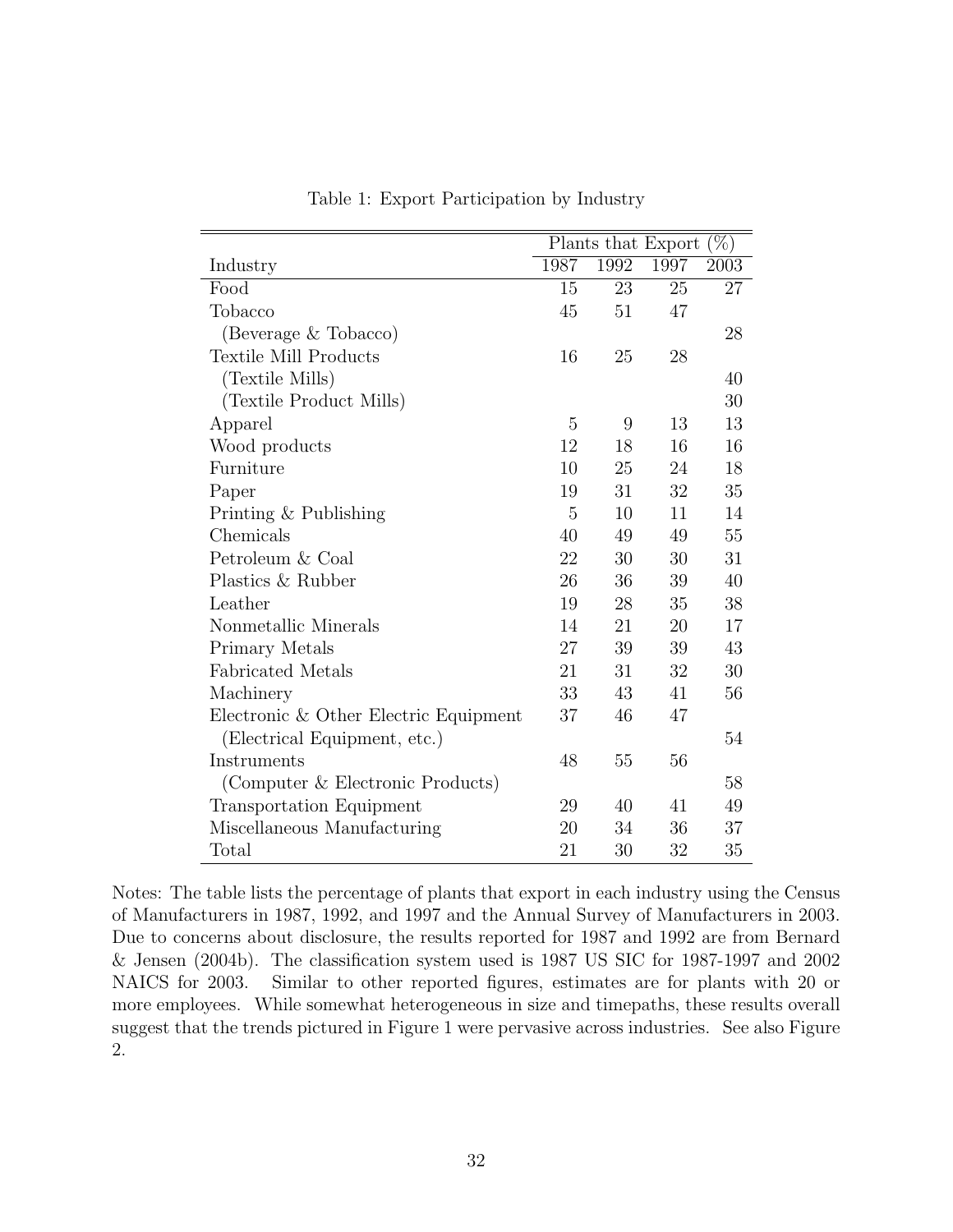|                    | Plants that Export<br>$(\%)$ |      |      |      |
|--------------------|------------------------------|------|------|------|
| Region             | 1987                         | 1992 | 1997 | 2003 |
| New England        | 25                           | 37   | 37   | 42   |
| Middle Atlantic    | 19                           | 29   | 30   | 34   |
| East North Central | 25                           | 34   | 35   | 39   |
| West North Central | 23                           | 32   | 33   | 37   |
| South Atlantic     | 18                           | 27   | 29   | 32   |
| East South Central | 18                           | 27   | 27   | 30   |
| West South Central | 19                           | 28   | 28   | 31   |
| Mountain           | 18                           | 26   | 27   | 32   |
| Pacific            | 21                           | 31   | 31   | 33   |
| Total              | 21                           | 30   | 32   | 35   |

Table 2: Export Participation by Region

Notes: The table lists the percentage of plants that export in each US Census geographical division using the Census of Manufacturers in 1987, 1992, and 1997 and the Annual Survey of Manufacturers in 2003. We report the states corresponding to these divisions in Table 9. Similar to other reported figures, estimates are for plants with 20 or more employees. These results suggest that the trend pictured in Figure 1 was experienced widely across regions of the US. Indeed, the time path of participation rates of each region match the overall trends across these years. See also Figure 3 and Table 9.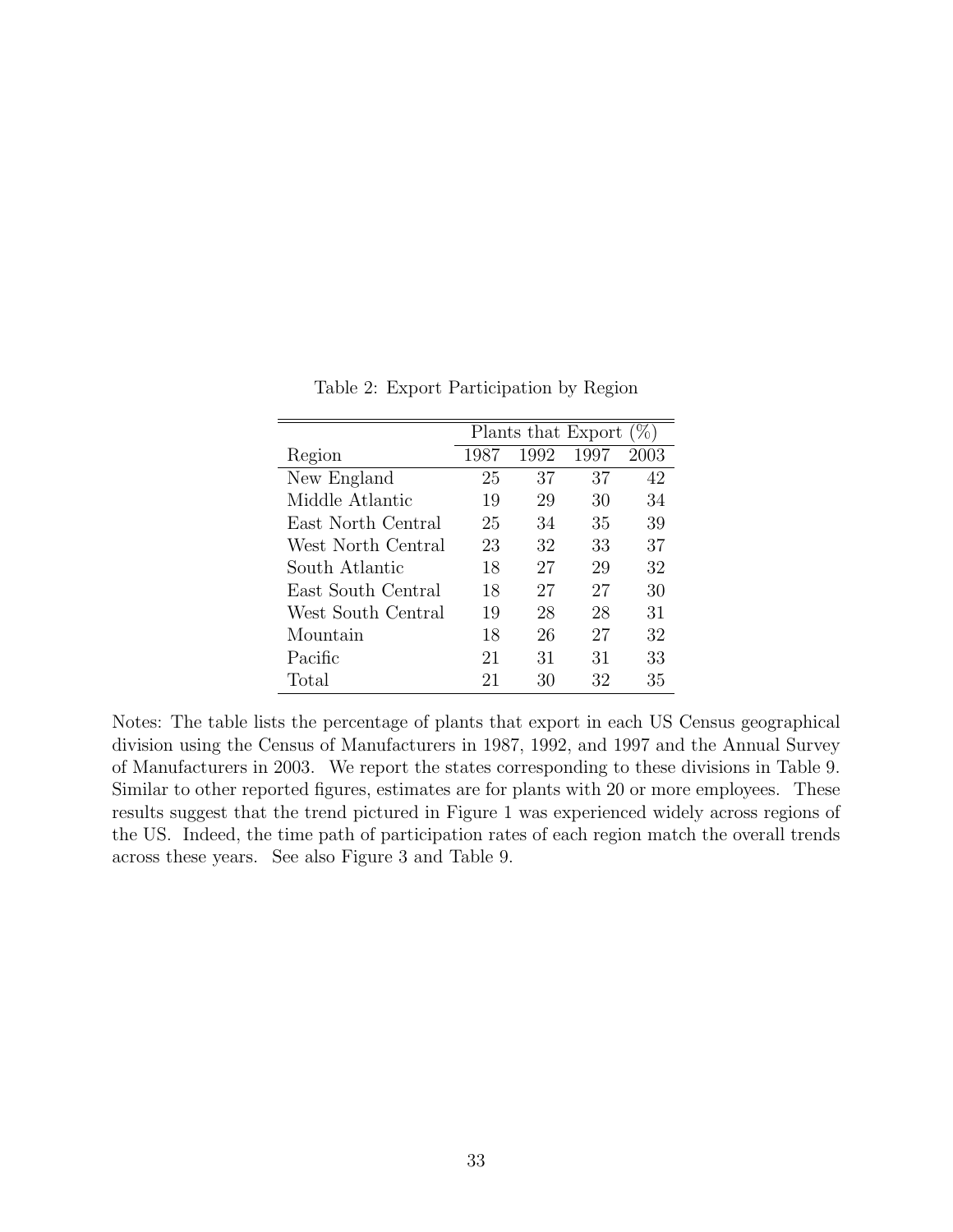| Census Division    | <b>State</b>         | Census Division    | State       |
|--------------------|----------------------|--------------------|-------------|
| New England        | Connecticut          | East South Central | Alabama     |
|                    | Maine                |                    | Kentucky    |
|                    | Massachusetts        |                    | Mississippi |
|                    | New Hampshire        |                    | Tennessee   |
|                    | Rhode Island         |                    |             |
|                    | Vermont              | West South Central | Arkansas    |
|                    |                      |                    | Louisiana   |
| Middle Atlantic    | New Jersey           |                    | Oklahoma    |
|                    | New York             |                    | Texas       |
|                    | Pennsylvania         |                    |             |
|                    |                      | Mountain           | Arizona     |
| East North Central | Indiana              |                    | Colorado    |
|                    | Illinois             |                    | Idaho       |
|                    | Michigan             |                    | New Mexico  |
|                    | Ohio                 |                    | Montana     |
|                    | Wisconsin            |                    | Utah        |
|                    |                      |                    | Nevada      |
| West North Central | Iowa                 |                    | Wyoming     |
|                    | Nebraska             |                    |             |
|                    | Kansas               | Pacific            | Alaska      |
|                    | North Dakota         |                    | California  |
|                    | Minnesota            |                    | Hawaii      |
|                    | South Dakota         |                    | Oregon      |
|                    | Missouri             |                    | Washington  |
|                    |                      |                    |             |
| South Atlantic     | Delaware             |                    |             |
|                    | District of Columbia |                    |             |
|                    | Florida              |                    |             |
|                    | Georgia              |                    |             |
|                    | Maryland             |                    |             |
|                    | North Carolina       |                    |             |
|                    | South Carolina       |                    |             |
|                    | Virginia             |                    |             |
|                    | West Virginia        |                    |             |

Table 3: Census Division of the States

Notes: The table lists the states corresponding to the Census Divisions used for our calculations in Figure 3 and Table 8.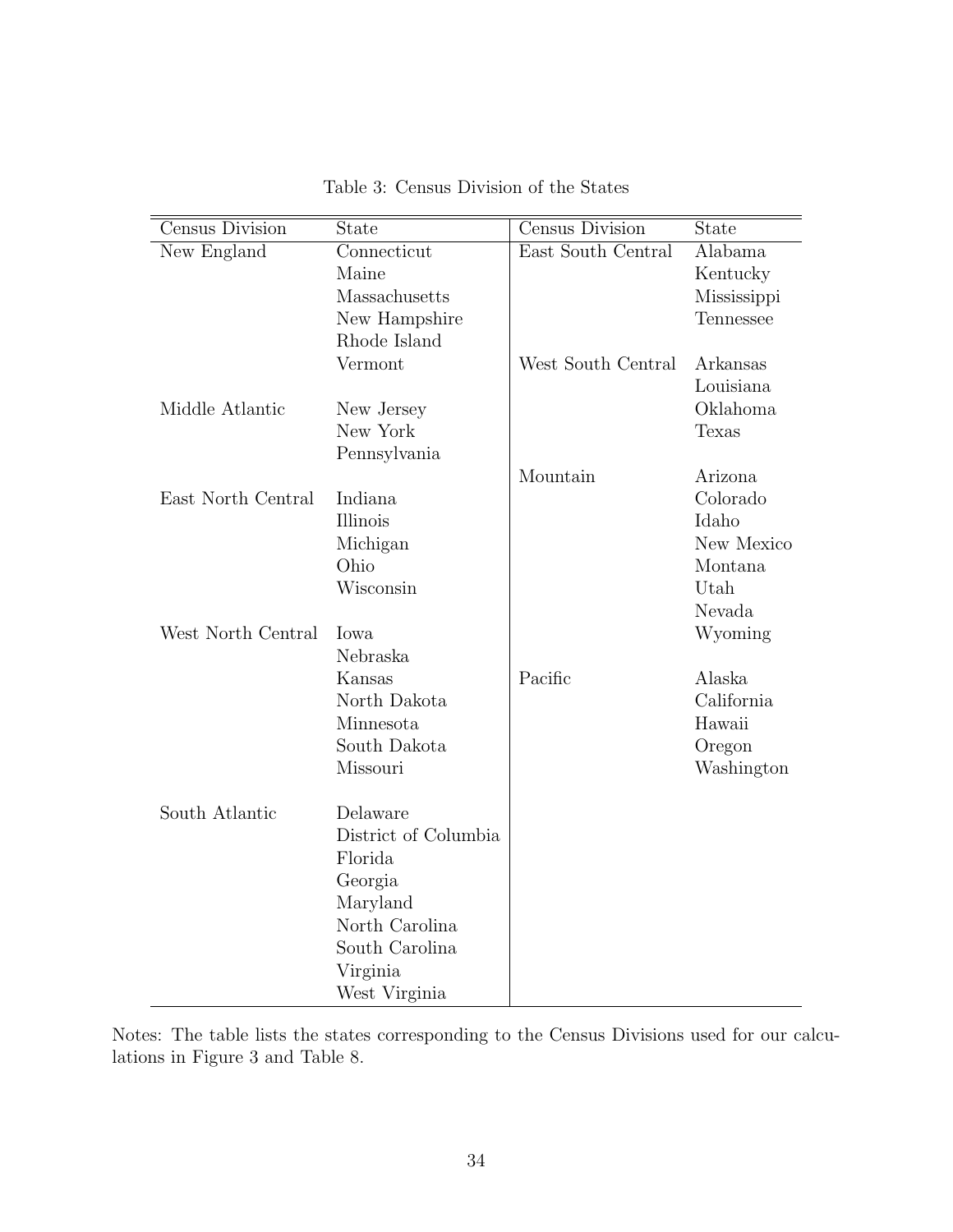|               | Share of US Exports $(\%)$ |        |
|---------------|----------------------------|--------|
| Country       | 1987                       | 2003   |
| Canada        | 25.3                       | 19.6   |
| Japan         | 11.1                       | 7.2    |
| Great Britain | 5.8                        | 5.4    |
| Germany       | 5.4                        | 5.8    |
| France        | 4.7                        | 3.3    |
| Mexico        | 3.2                        | 13.9   |
| Korea         | 3.1                        | 3.2    |
| Australia     | 2.5                        | 1.9    |
| Taiwan        | 2.5                        | 2.2    |
| Italy         | 2.5                        | 1.6    |
| Singapore     | 2.1                        | 2.5    |
| Netherlands   | 2.1                        | 2.4    |
| China         | 1.9                        | 4.1    |
| Hong Kong     | 1.7                        | 1.7    |
| Venezuela     | 1.6                        | .3     |
| Spain         | 1.4                        | .9     |
| Saudi Arabia  | 1.3                        | $.8\,$ |
| Brazil        | 1.2                        | 1.3    |
| Sweden        | 1.2                        | .5     |
| Switzerland   | 1.1                        | .8     |

Table 4: Destinations of US Manufacturing Exports

Notes: The table lists the destination composition of US manufacturing exports by value in 1987 and 2003. Thus, Germany accounted for 5.4% of total US exports in 1987 and 5.8% in 2003. Calculations are done using the UN Commodity Trade and Statistics Database. We present the share for the top 20 destinations in 1987 across the two different years. These countries account for 81.7% of US exports in 1987 and 79.4% in 2003. These figures demonstrate that the composition has remained stable over time. Shares come even closer when excluding Mexico from the analysis. Indeed, the rank correlation amongst the top 40 destinations in 1987 with their respective ordering in 2003 is 88%.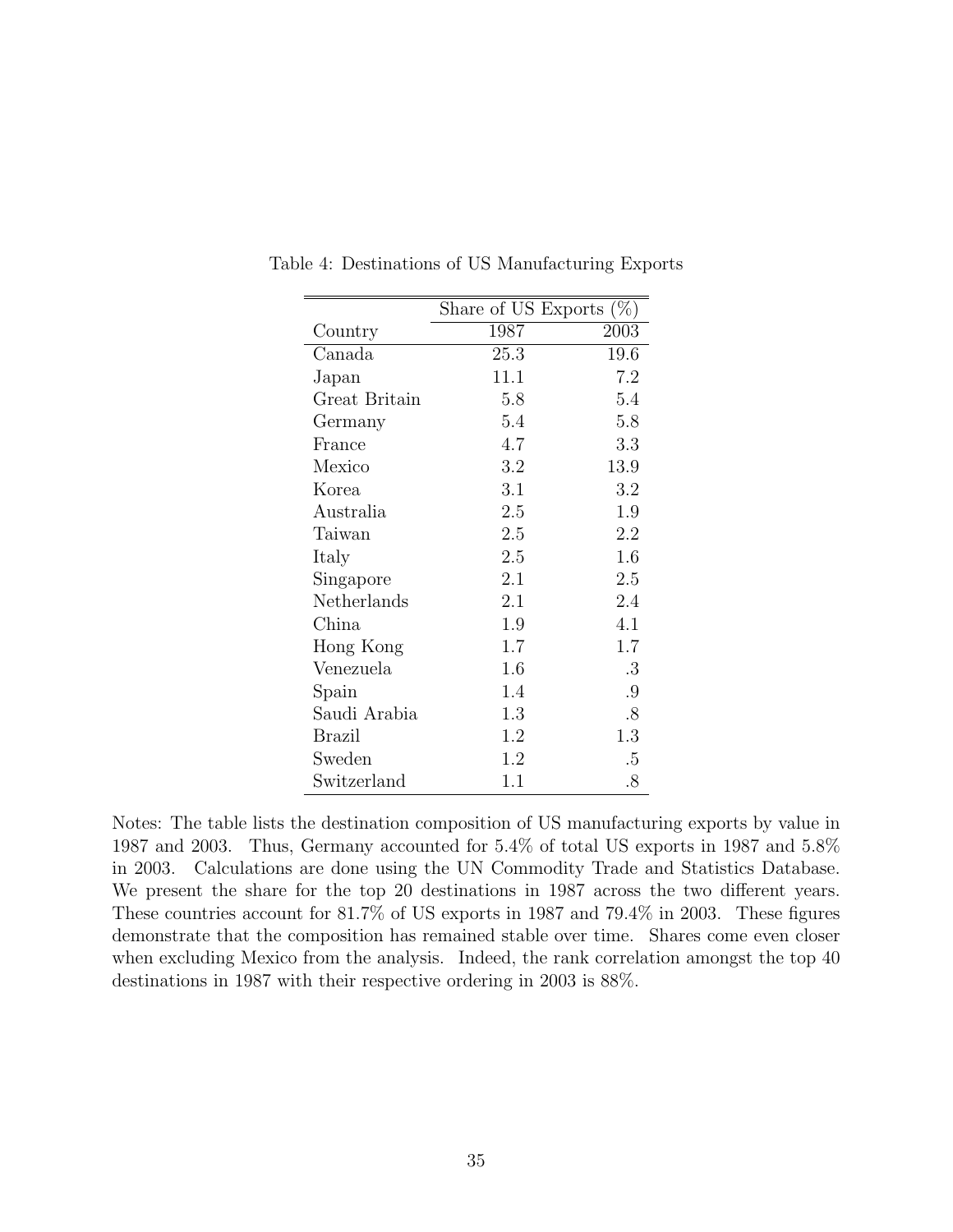Table 5: Intensive Margin

|            |      |      | Starting  |      |
|------------|------|------|-----------|------|
| Continuing | 1987 |      | 1992 1997 | 2002 |
| 1987       |      |      |           |      |
| 1992       | 0.75 |      |           |      |
| 1997       | 0.58 | 0.79 |           |      |
| 2002       | 0.46 | 0.58 | 0.71      |      |

Notes: The table lists the percentage of exports in each Census of Manufacturers (CMF) year that came from plants that exported in each of the previous Census years, starting in 1987. Thus only 46% of exports in 2002 came from plants that exported in 1987, 1992, and 1997. Similar to our other figures, estimations are limited to plants with 20 or more employees.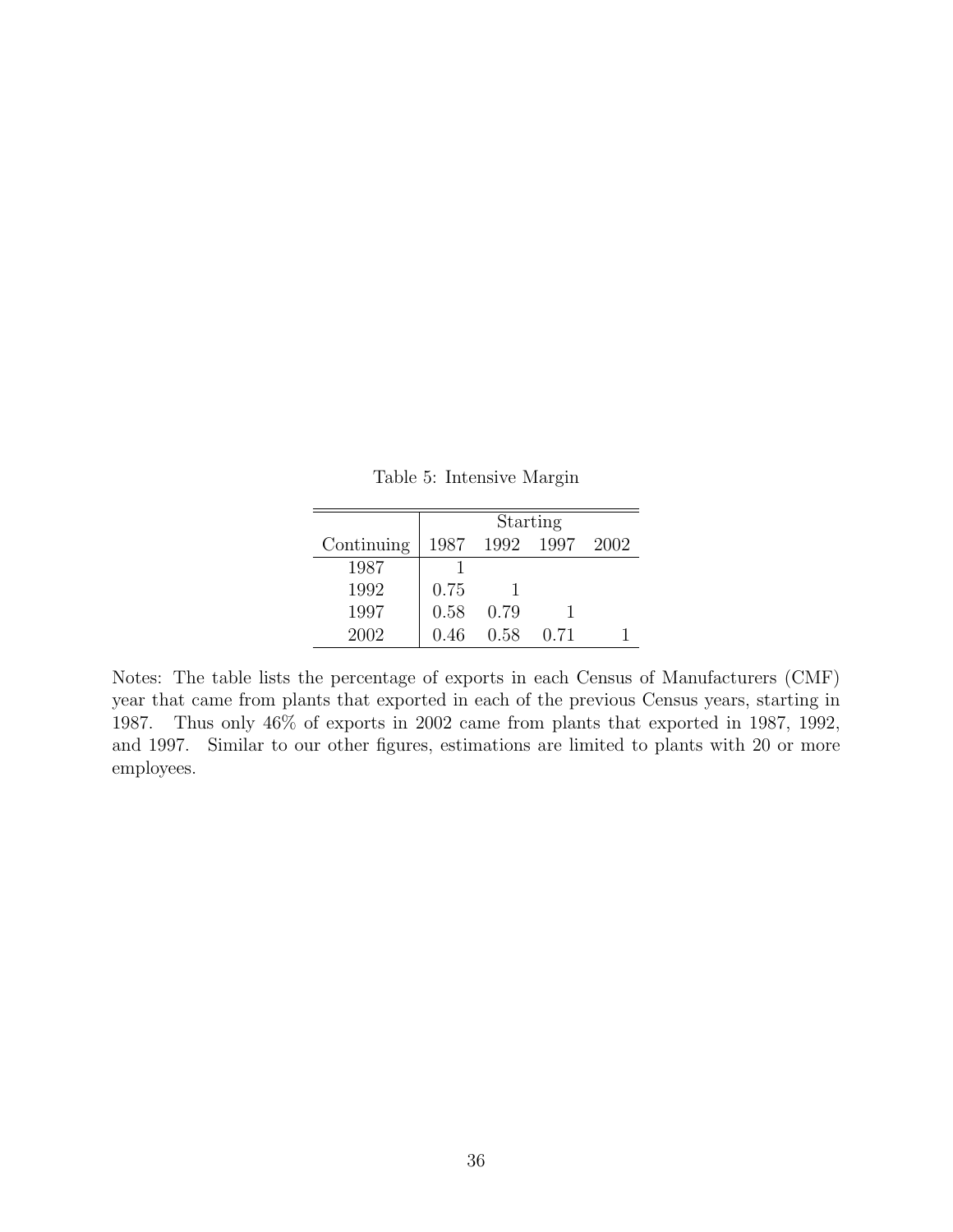|                                                    | Specification |           |                   |           |
|----------------------------------------------------|---------------|-----------|-------------------|-----------|
| Variable                                           | (1)           | (2)       | (3)               | (4)       |
| Exported last year                                 | $.444***$     | $.445**$  | $.456**$          | $.385***$ |
|                                                    | (.008)        |           | $(.008)$ $(.009)$ | (.028)    |
| Exported last year $*$ Post <sub>95</sub>          | $-.044**$     | $-.044**$ | $-.034**$         | $-.032$   |
|                                                    | (.006)        | (.006)    | (.007)            | (.022)    |
| Last exported two years ago                        | $.153***$     | $.154***$ | $.161***$         | $.123**$  |
|                                                    | (.013)        |           | $(.013)$ $(.013)$ | (.041)    |
| Last exported two years ago $*$ Post <sub>95</sub> | $-.094**$     | $-.094**$ | $-.092**$         | $-.076$   |
|                                                    | (.016)        | (.016)    | (.017)            | (.051)    |
| <b>Total Employment</b>                            | $-.002$       |           | $-.007$           | .039      |
|                                                    | (.012)        |           | .013              | (.040)    |
| Wages                                              | $.025***$     |           | $.031**$          | .030      |
|                                                    | (.012)        |           | .013              | (.039)    |
| Non-production/Total Employment                    | $-.059**$     |           | $-.052**$         | $-.142**$ |
|                                                    | (.022)        |           | .024              | (.066)    |
| Changed Product                                    | .001          |           | .001              | $-.028$   |
|                                                    | (.009)        |           | .011              | (.028)    |
| Productivity                                       | $.006**$      | $.007**$  | $.009**$          | .014      |
|                                                    | (.002)        | (.002)    | (.002)            | (.009)    |
| Industry Exchange Rate                             | .028          | .034      | .041              | $-.023$   |
|                                                    | (.039)        | (.040)    | (.043)            | (.151)    |
| Year Fixed Effects                                 | Yes           | Yes       | Yes               | Yes       |
| Overall $R^2$                                      | .508          | .507      | .514              | .434      |
| Observations                                       | 65388         | 65388     | 54947             | 6089      |

Table 6: Determinants of Export Status

Notes: The table presents the results from estimating equation (2) in the text. The dependent variable is a 0/1 indicator for a given plant's export status in the current year. Standard errors are clustered at the plant level and non-exporting related plant-specific characteristics are lagged by one period in all specifications. The coefficient "Exported last year" is an increasing function of the costs of entering foreign markets anew  $F_0$ . The coefficient on "Last" exported two years ago" is similarly an increasing function of the difference  $F_0 - F_R$ , where  $F_R$  is the cost of re-entering foreign markets after leaving the foreign market one year ago.  $Post_{95}$  is an indicator function for the post-1995 part of the sample. The results suggest a modest decline in  $F_0$  and an increase in  $F_R$ . Column (1) presents the results from our baseline specification and column (2) considers a similar approach that drops a number of covariates. Column (3) reports results from using a balanced panel. Column (4) restricts the sample to plants in the industries we considered for our structural analysis. ∗∗ denotes significance at the 5% level.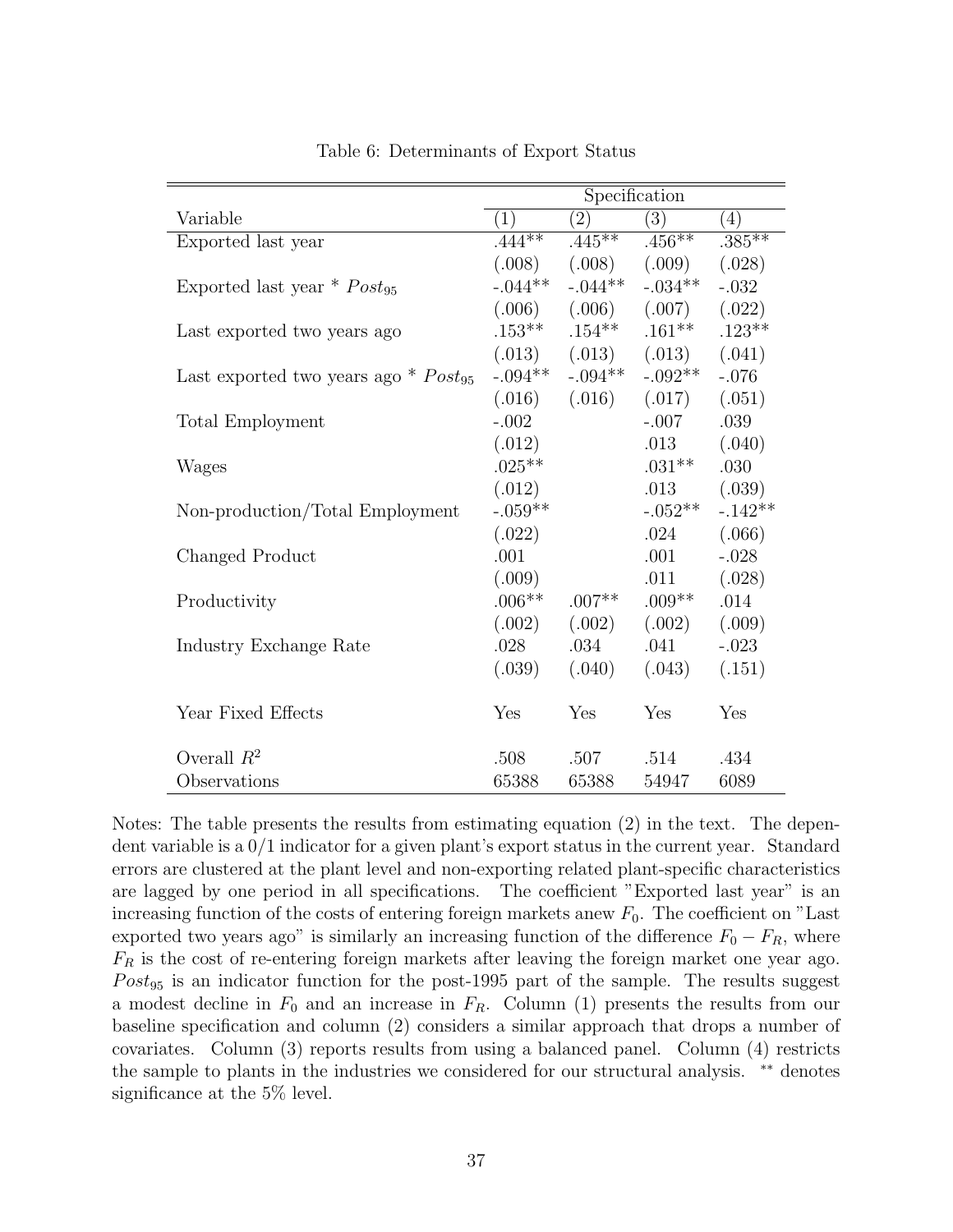Table 7: Prior Distributions

| Parameters                                                                                                 | Priors $N(\mu, \sigma)$                                                                 |
|------------------------------------------------------------------------------------------------------------|-----------------------------------------------------------------------------------------|
|                                                                                                            | Profits                                                                                 |
| $\psi_{01}$ (intercept)                                                                                    | $\psi_{01} \sim N(0, 10)$                                                               |
| $\psi_{02}$ (dom. size dummy)                                                                              | $\psi_{02} \sim N(0, 10)$                                                               |
| $\psi_1$ (exchange rate)                                                                                   | $\psi_1 \sim N(0, 10)$                                                                  |
| $\lambda_x^1$ (root, first AR)                                                                             | $\lambda_x^1 \sim U(-1,1)$                                                              |
| $\lambda_x^2$ (root, second AR)                                                                            | $\lambda_x^2 \sim U(-1,1)$                                                              |
| $\sigma_{\omega_1}^2$ (variance, first AR)                                                                 | $\ln(\sigma_{\omega1}^2) \sim N(0, 20)$                                                 |
| $\sigma_{\omega_2}^2$ (variance, second AR)                                                                | $\ln(\sigma_{\omega}^2) \sim N(0, 20)$                                                  |
| $v$ (foreign elas. premium)                                                                                | $v \sim U[-5, 5]$                                                                       |
| $\lambda_{\xi}$ (root, measurement error)                                                                  | $\lambda_{\varepsilon} \sim U(-1,1)$                                                    |
| $\sigma_{\xi}$ (std. dev., measurement error)                                                              | $\ln(\sigma_{\xi}) \sim N(0, 2)$                                                        |
| $\eta_{\mu}$ (demand elas., $\mu$ across plants)<br>$\eta_{\sigma}$ (demand elas., $\sigma$ across plants) | Elasticities of Demand<br>$\ln(\eta_i - 1) \sim N(2, 1)$                                |
| $\gamma_{s1}$ (sunk cost, small plants)<br>$\gamma_{s2}$ (sunk cost, large plants)                         | <b>Exporting Decision</b><br>$\gamma_{s1} \sim N(0, 20)$<br>$\gamma_{s2} \sim N(0, 20)$ |
| $\kappa$ (mean, $\varepsilon_1$ & $\varepsilon_2$ )                                                        | $\kappa \sim N(0, 20)$                                                                  |
| $\sigma_{\varepsilon 1}$ (st. dev., $\varepsilon_1$ )                                                      | $\ln(\sigma_{\epsilon 1}) \sim N(0, 20)$                                                |
| $\sigma_{\varepsilon2}$ (st. dev., $\varepsilon_2$ )                                                       | $\ln(\sigma_{\epsilon 2}) \sim N(0, 20)$                                                |
|                                                                                                            | Initial Conditions                                                                      |
| $\alpha_0$ (intercept)                                                                                     | $\alpha_0 \sim N(0, 50)$                                                                |
| $\alpha_1$ (dom. size dummy)                                                                               | $\alpha_1 \sim N(0, 50)$                                                                |
| $\alpha_2(x_1)$                                                                                            | $\alpha_2 \sim N(0, 50)$                                                                |
| $\alpha_3(x_2)$                                                                                            | $\alpha_3 \sim N(0, 50)$                                                                |

Notes: The table presents the priors used for our structural estimations for each industry. The results are presented in Tables 9-12. We generally choose diffuse priors to allow the data to speak for itself. Variance parameters have log normal distributions to impose nonnegativity. The root of each  $AR(1)$  process is bounded on  $(-1, 1)$  in order to ensure stationarity. An extended description of how we chose these distributions is found in Section 4.2.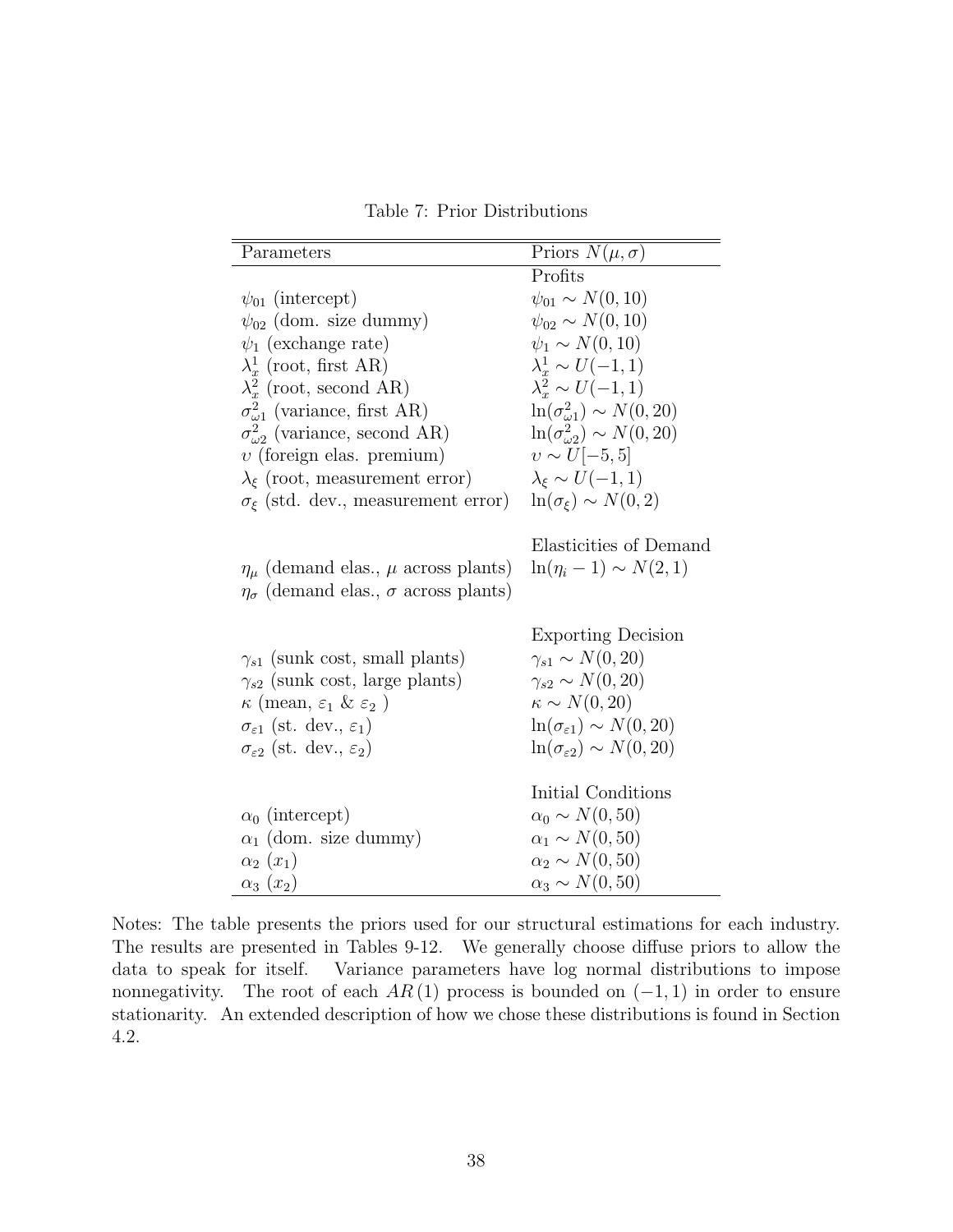|                                         | Panel                      |                     |  |
|-----------------------------------------|----------------------------|---------------------|--|
|                                         |                            | 1987-1997 1992-2003 |  |
| Preserved Fruits $& Vegetables (203)$   |                            |                     |  |
| $\gamma_{s1}$ (sunk cost, small plants) | $3.43(0.35)$ $2.30(0.21)$  |                     |  |
| $\gamma_{s2}$ (sunk cost, large plants) | 3.27(0.33)                 | 2.05(0.22)          |  |
| Metal Forgings $\&$ Stampings (346)     | $4.65(0.34)$ $5.35(0.92)$  |                     |  |
| $\gamma_{s1}$ (sunk cost, small plants) | 4.53(0.44)                 | 5.67(1.05)          |  |
| $\gamma_{s2}$ (sunk cost, large plants) |                            |                     |  |
| Aircraft & Parts $(372)$                |                            |                     |  |
| $\gamma_{s1}$ (sunk cost, small plants) | $2.10(0.43)$ $2.22(0.49)$  |                     |  |
| $\gamma_{s2}$ (sunk cost, large plants) | $2.16(0.45)$ 1.99 $(0.45)$ |                     |  |
| Measuring $&$ Controlling Devices (382) |                            |                     |  |
| $\gamma_{s1}$ (sunk cost, small plants) | $2.84(0.38)$ $2.50(0.54)$  |                     |  |
| $\gamma_{s2}$ (sunk cost, large plants) | 2.54(0.41)                 | 2.63(0.64)          |  |

Table 8: Sunk Cost Parameter Estimates

Notes: The table presents the sunk cost estimates  $\gamma_s$  for each industry over the time periods 1987-1997 and 1992-2003. Means are presented along with standard deviations in parentheses. Median estimates give similar results. We interpret these results as evidence against the argument that declines in the costs to entering foreign markets have played a significant role in export trends across manufacturing as a whole. Full results for each industry are found in Tables 9-12.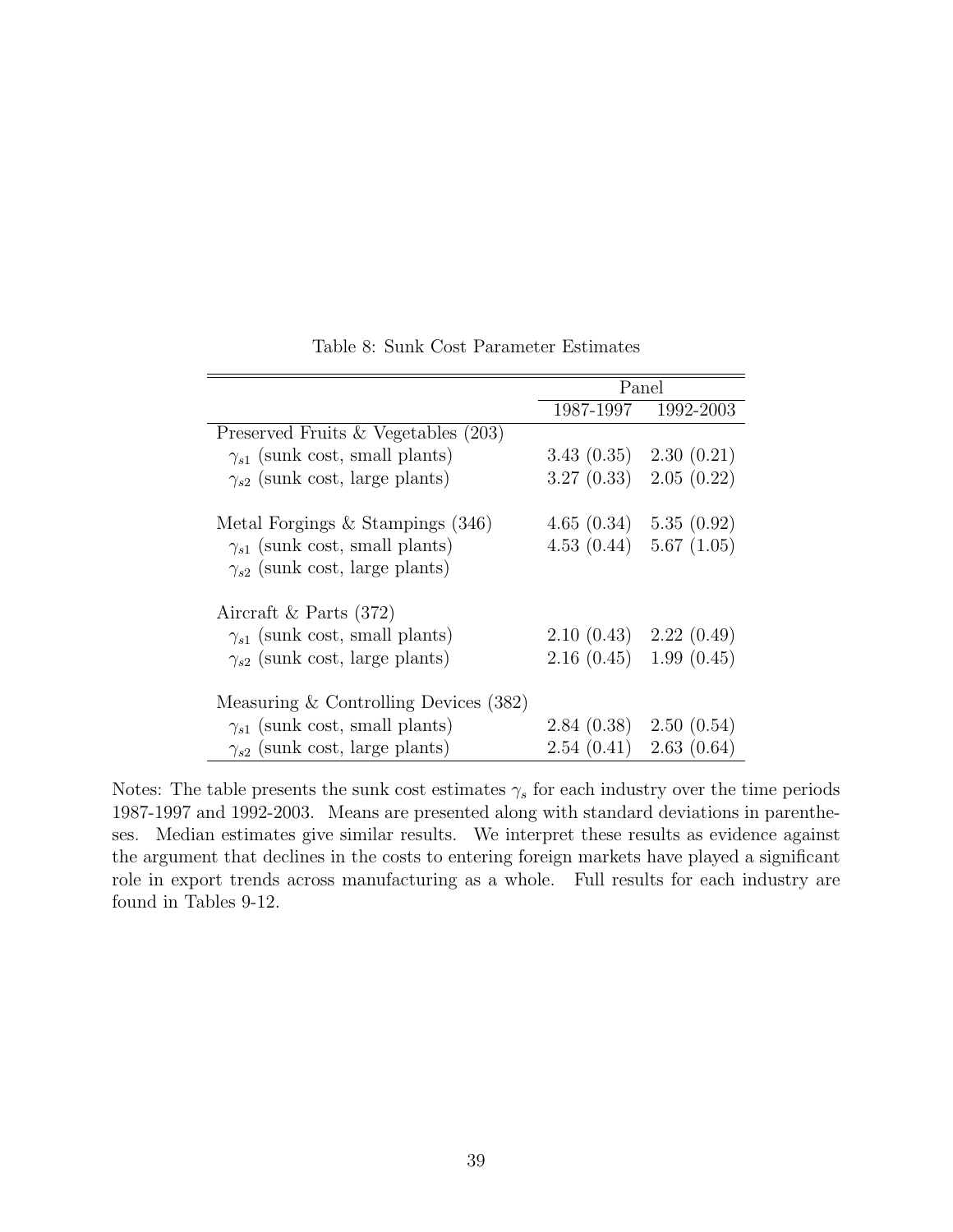|                                                         | Preserved Fruits & Vegs. (203) |                                     |  |  |
|---------------------------------------------------------|--------------------------------|-------------------------------------|--|--|
|                                                         | 1987-1997                      | 1992-2003                           |  |  |
|                                                         | Profits                        |                                     |  |  |
| $\psi_{01}$ (intercept)                                 | $-2.06(0.23)$                  | $-2.06(0.27)$                       |  |  |
| $\psi_{02}$ (dom. size dummy)                           | 1.05(0.30)                     | 1.12(0.35)                          |  |  |
| $\psi_1$ (exchange rate)                                | 0.37(1.50)                     | $-0.31(0.75)$                       |  |  |
| $\lambda_x^1$ (root, first AR)                          | 0.13(0.03)                     | 0.43(0.05)                          |  |  |
| $\lambda_x^2$ (root, second AR)                         | 0.71(0.02)                     | 0.90(0.03)                          |  |  |
| $\sigma_{\omega 1}^2$ (variance, first AR)              | 0.04(0.01)                     | 0.53(0.09)                          |  |  |
| $\sigma_{\omega_2}^2$ (variance, second AR)             | 1.36(0.07)                     | 0.43(0.09)                          |  |  |
| $v$ (foreign elas. premium)                             | 0.03(0.04)                     | 0.00(0.04)                          |  |  |
| $\lambda_{\xi}$ (root, measurement error)               | 0.88(0.01)                     | 0.84(0.02)                          |  |  |
| $\sigma_{\xi}$ (std. error, measurement error)          | 0.22(0.03)                     | 0.21(0.02)                          |  |  |
|                                                         | Elasticities of Demand         |                                     |  |  |
| $\eta_{\mu}$ (demand elas., $\mu$ across plants)        | 13.39(7.31)                    | 12.68(6.14)                         |  |  |
| $\eta_{\sigma}$ (demand elas., $\sigma$ across plants)  | 11.74(6.89)                    | 11.78(6.29)                         |  |  |
|                                                         | <b>Exporting Decision</b>      |                                     |  |  |
| $\gamma_{s1}$ (sunk cost, small plants)                 | 3.43(0.35)                     | 2.30(0.21)                          |  |  |
| $\gamma_{s2}$ (sunk cost, large plants)                 | 3.27(0.33)                     | 2.05(0.22)                          |  |  |
| $\kappa$ (mean, $\varepsilon_1$ & $\varepsilon_2$ )     | 0.16(0.03)                     | 0.09(0.02)                          |  |  |
| $\sigma_{\varepsilon 1}$ (std. error, $\varepsilon_1$ ) | 1.72(0.68)                     | 1.42(0.22)                          |  |  |
| $\sigma_{\varepsilon 2}$ (std. error, $\varepsilon_2$ ) | 1.31(0.54)                     | 0.66(0.09)                          |  |  |
|                                                         |                                |                                     |  |  |
|                                                         |                                | Initial Conditions                  |  |  |
| $\alpha_0$ (intercept)                                  |                                | $11.16(10.21)$ $7.27(6.87)$         |  |  |
| $\alpha_1$ (dom. size dummy)                            | 28.87 (18.26)                  | 24.06(16.18)                        |  |  |
| $\alpha_2(x_1)$                                         | 46.34 (26.12)                  | 19.36(66.10)                        |  |  |
| $\alpha_3(x_2)$                                         | $-71.33(31.19)$                | 32.73(57.31)                        |  |  |
|                                                         |                                |                                     |  |  |
| Observations                                            |                                | $N = 112, T = 11$ $N = 101, T = 12$ |  |  |

Table 9: SIC 203 Posterior Parameter Distributions (Means & Std Deviations)

Notes: The table presents the results from estimating the structural model presented in Section 4 for the Preserved Fruits and Vegetables industry (SIC 203) over the time periods 1987-1997 and 1992-2003. We find that the average level of sunk costs associated with entering foreign markets facing this industry  $\gamma_s$  declined somewhat over the period from ∼ \$3.3 million to ∼ \$2.2 million. Mean estimates of foreign demand elasticities are consistent with the findings in the literature.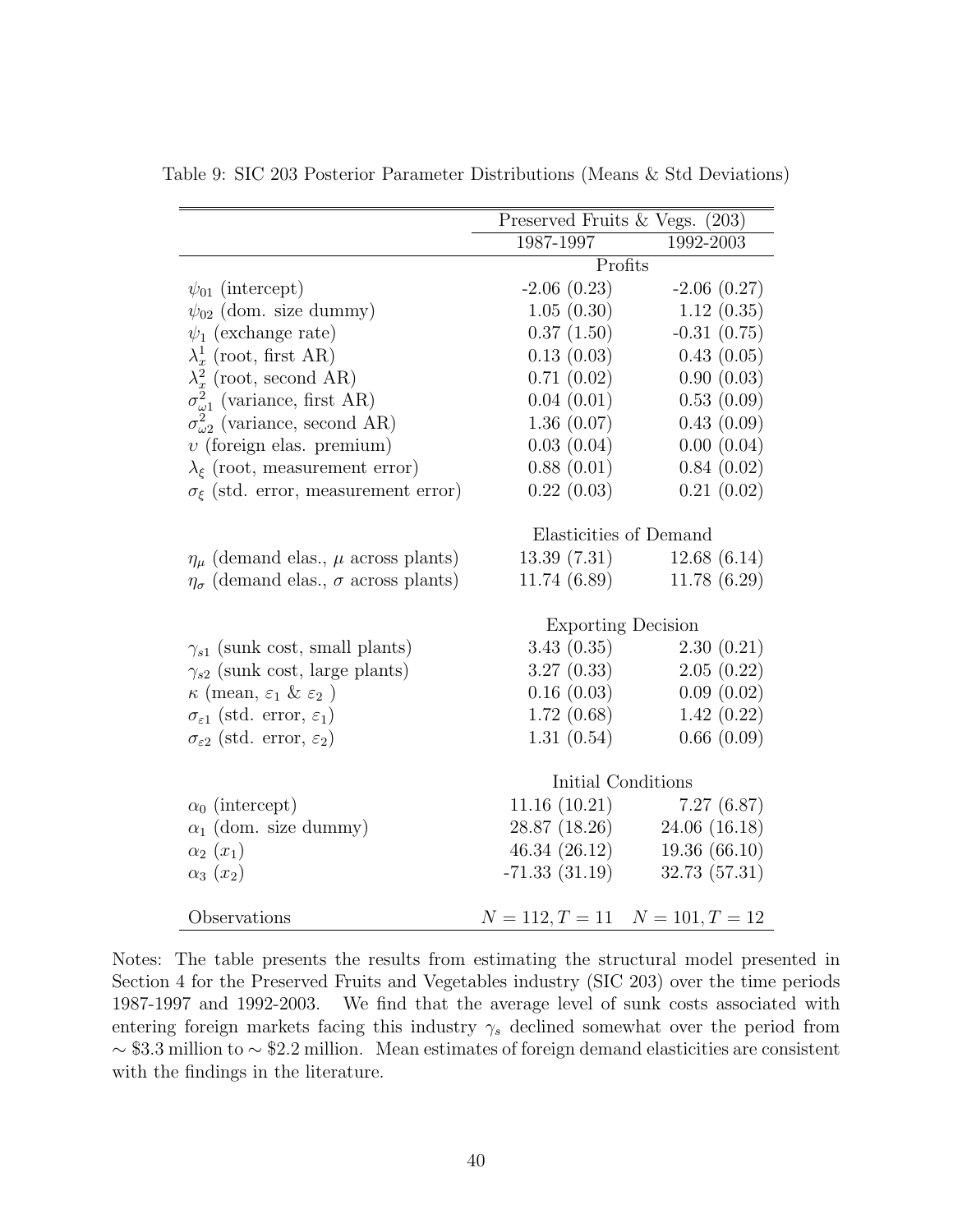|                                                         | Metal Forgings $&$ Stampings (346)  |                                |  |  |
|---------------------------------------------------------|-------------------------------------|--------------------------------|--|--|
|                                                         | 1987-1997                           | 1992-2003                      |  |  |
|                                                         | Profits                             |                                |  |  |
| $\psi_{01}$ (intercept)                                 | $-1.96(0.29)$                       | $-1.27(0.26)$                  |  |  |
| $\psi_{02}$ (dom. size dummy)                           | 2.77(0.38)                          | 2.49(0.32)                     |  |  |
| $\psi_1$ (exchange rate)                                | 0.03(0.59)                          | 1.07(0.49)                     |  |  |
| $\lambda_x^1$ (root, first AR)                          | 0.04(0.28)                          | 0.60(0.15)                     |  |  |
| $\lambda_x^2$ (root, second AR)                         | 0.92(0.02)                          | 0.86(0.05)                     |  |  |
| $\sigma_{\omega 1}^2$ (variance, first AR)              | 0.13(0.07)                          | 0.18(0.09)                     |  |  |
| $\sigma_{\omega_2}^2$ (variance, second AR)             | 0.43(0.08)                          | 0.31(0.10)                     |  |  |
| $v$ (foreign elas. premium)                             | 0.12(0.04)                          | 0.41(0.06)                     |  |  |
| $\lambda_{\xi}$ (root, measurement error)               | 0.82(0.02)                          | 0.80(0.03)                     |  |  |
| $\sigma_{\xi}$ (std. error, measurement error)          | 0.11(0.01)                          | 0.13(0.02)                     |  |  |
|                                                         | Elasticities of Demand              |                                |  |  |
| $\eta_{\mu}$ (demand elas., $\mu$ across plants)        | 13.26(6.20)                         | 11.74(6.84)                    |  |  |
| $\eta_{\sigma}$ (demand elas., $\sigma$ across plants)  |                                     | $11.97(6.45)$ 8.34 (5.30)      |  |  |
|                                                         | <b>Exporting Decision</b>           |                                |  |  |
| $\gamma_{s1}$ (sunk cost, small plants)                 | 4.65(0.34)                          | 5.35(0.92)                     |  |  |
| $\gamma_{s2}$ (sunk cost, large plants)                 | 4.53(0.44)                          | 5.67(1.05)                     |  |  |
| $\kappa$ (mean, $\varepsilon_1$ & $\varepsilon_2$ )     | 0.55(0.10)                          | 0.92(0.40)                     |  |  |
| $\sigma_{\varepsilon 1}$ (std. error, $\varepsilon_1$ ) | 2.35(0.28)                          | 1.48(0.54)                     |  |  |
| $\sigma_{\varepsilon 2}$ (std. error, $\varepsilon_2$ ) | 1.59(0.47)                          | 4.72(1.47)                     |  |  |
|                                                         |                                     |                                |  |  |
|                                                         | Initial Conditions                  |                                |  |  |
| $\alpha_0$ (intercept)                                  |                                     | 34.90 (9.48) 38.60 (19.22)     |  |  |
| $\alpha_1$ (dom. size dummy)                            |                                     | 47.67 $(4.05)$ 45.64 $(26.12)$ |  |  |
| $\alpha_2(x_1)$                                         |                                     | $-63.31(5.19)$ $47.79(45.07)$  |  |  |
| $\alpha_3(x_2)$                                         | $-30.17(7.26)$                      | $-0.47(33.91)$                 |  |  |
| Observations                                            | $N = 704, T = 11$ $N = 648, T = 12$ |                                |  |  |

Table 10: SIC 346 Posterior Parameter Distributions (Means & Std Deviations)

Notes: The table presents the results from estimating the structural model presented in Section 4 for the Metal Forgings and Stampings industry (SIC 346) over the time periods 1987-1997 and 1992-2003. We find that the average level of sunk costs associated with entering foreign markets facing this industry  $\gamma_s$  increased somewhat over the period from ∼ \$4.6 million to ∼ \$5.5 million. Mean estimates of foreign demand elasticities are consistent with the findings in the literature.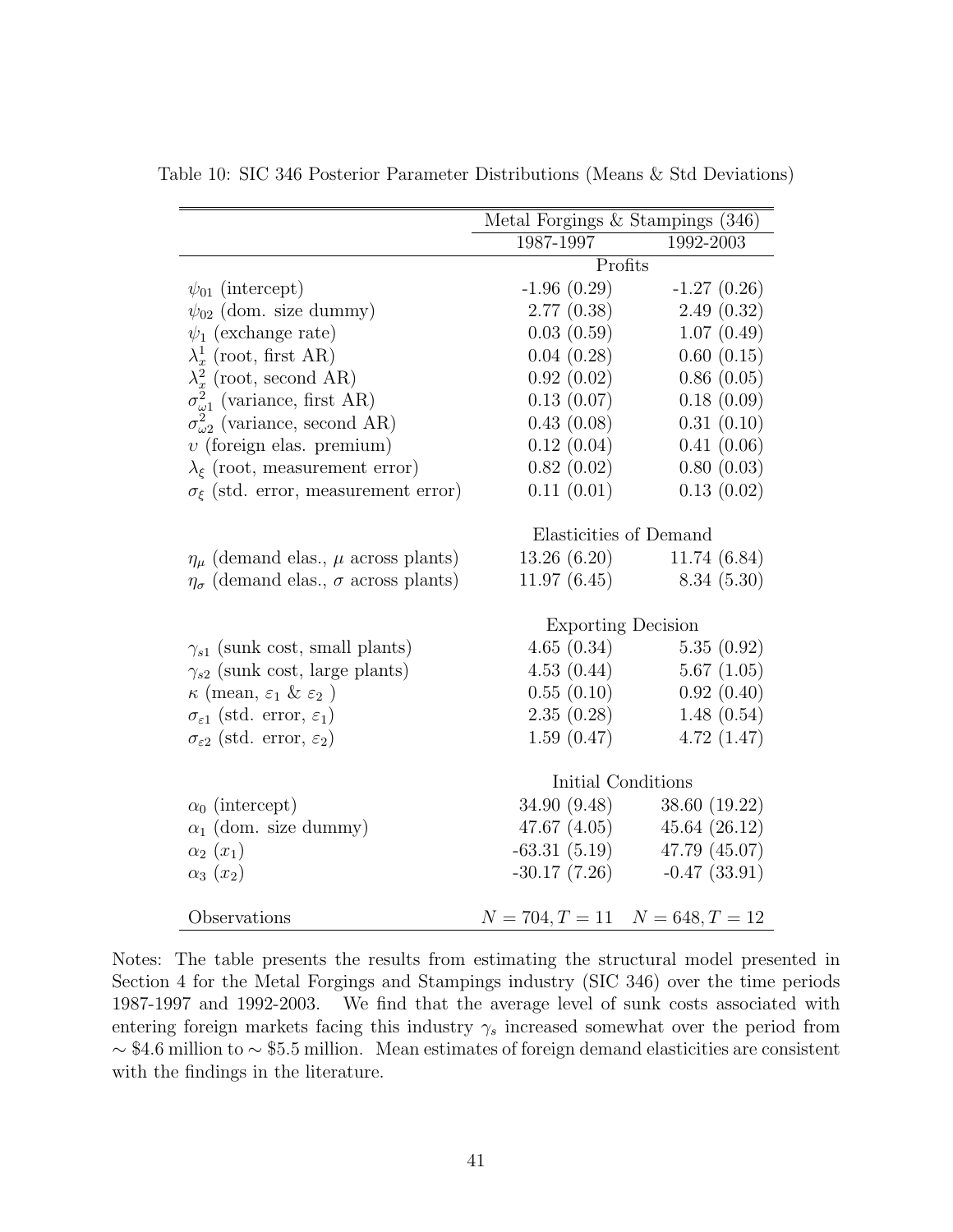|                                                         | Aircraft & Parts $(372)$ |                                     |  |  |
|---------------------------------------------------------|--------------------------|-------------------------------------|--|--|
|                                                         | 1987-1997<br>1992-2003   |                                     |  |  |
|                                                         |                          | Profits                             |  |  |
| $\psi_{01}$ (intercept)                                 | $-0.45(0.30)$            | $-0.33(0.35)$                       |  |  |
| $\psi_{02}$ (dom. size dummy)                           | 2.52(0.43)               | 2.54(0.43)                          |  |  |
|                                                         | $-0.06(1.00)$            | 0.31(0.49)                          |  |  |
| $\psi_1$ (exchange rate)                                |                          |                                     |  |  |
| $\lambda_x^1$ (root, first AR)                          | 0.22(0.09)               | 0.40(0.08)                          |  |  |
| $\lambda_x^2$ (root, second AR)                         | 0.97(0.01)               | 0.97(0.01)                          |  |  |
| $\sigma_{\omega 1}^2$ (variance, first AR)              | 0.57(0.08)               | 0.41(0.05)                          |  |  |
| $\sigma_{\omega_2}^2$ (variance, second AR)             | 0.16(0.06)               | 0.19(0.04)                          |  |  |
| $v$ (foreign elas. premium)                             | 1.82(0.13)               | 2.40(0.39)                          |  |  |
| $\lambda_{\xi}$ (root, measurement error)               | 0.98(0.00)               | 0.98(0.00)                          |  |  |
| $\sigma_{\xi}$ (std. error, measurement error)          | 1.14(0.12)               | 1.38(0.26)                          |  |  |
|                                                         | Elasticities of Demand   |                                     |  |  |
| $\eta_{\mu}$ (demand elas., $\mu$ across plants)        | 12.40(5.44)              | 12.13(4.42)                         |  |  |
| $\eta_{\sigma}$ (demand elas., $\sigma$ across plants)  | 12.39(6.10)              | 12.25(5.09)                         |  |  |
|                                                         |                          |                                     |  |  |
|                                                         |                          | <b>Exporting Decision</b>           |  |  |
| $\gamma_{s1}$ (sunk cost, small plants)                 | 2.10(0.43)               | 2.22(0.49)                          |  |  |
| $\gamma_{s2}$ (sunk cost, large plants)                 | 2.16(0.45)               | 1.99(0.45)                          |  |  |
| $\kappa$ (mean, $\varepsilon_1$ & $\varepsilon_2$ )     | 0.23(0.05)               | 0.18(0.05)                          |  |  |
| $\sigma_{\varepsilon 1}$ (std. error, $\varepsilon_1$ ) | 0.83(0.36)               | 0.90(0.25)                          |  |  |
| $\sigma_{\varepsilon2}$ (std. error, $\varepsilon_2$ )  | 1.05(0.29)               | 0.86(0.16)                          |  |  |
|                                                         |                          | Initial Conditions                  |  |  |
|                                                         |                          |                                     |  |  |
| $\alpha_0$ (intercept)                                  |                          | 50.36 (22.80) 27.68 (16.76)         |  |  |
| $\alpha_1$ (dom. size dummy)                            |                          | 8.85 (18.06) 23.72 (19.60)          |  |  |
| $\alpha_2(x_1)$                                         |                          | $-9.95(19.15)$ $-64.19(26.86)$      |  |  |
| $\alpha_3(x_2)$                                         |                          | $-47.56(57.80)$ $53.59(25.83)$      |  |  |
| Observations                                            |                          | $N = 924, T = 11$ $N = 948, T = 12$ |  |  |

Table 11: SIC 372 Posterior Parameter Distributions (Means & Std Deviations)

Notes: The table presents the results from estimating the structural model presented in Section 4 for the Aircraft and Parts industry (SIC 372) over the time periods 1987-1997 and 1992-2003. We find that the average level of sunk costs associated with entering foreign markets facing this industry  $\gamma_s$  were relatively stable over time. Mean estimates of foreign demand elasticities are consistent with the findings in the literature.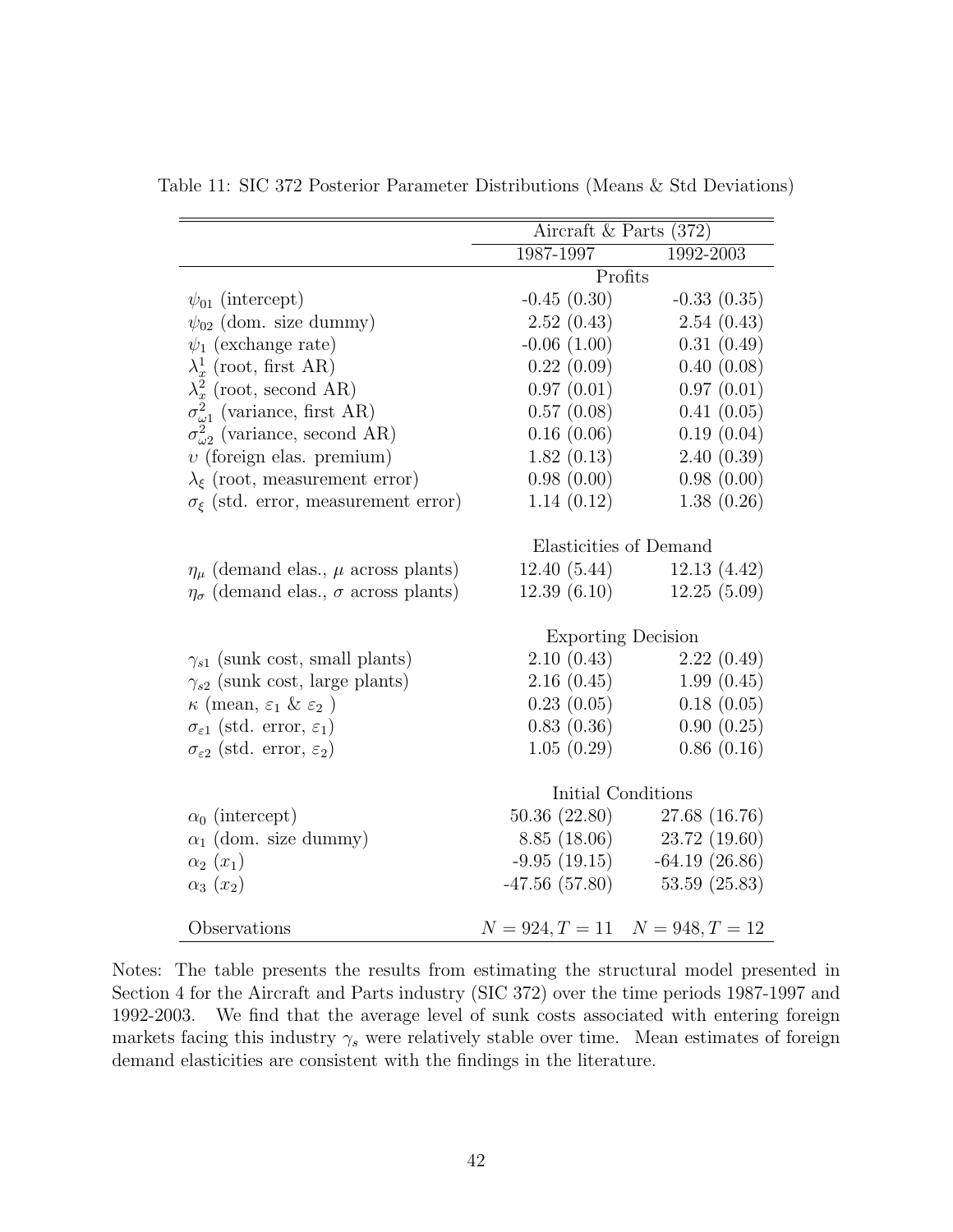|                                                         | Measuring & Controlling Devices (382) |                               |  |
|---------------------------------------------------------|---------------------------------------|-------------------------------|--|
|                                                         | 1987-1997                             | 1992-2003                     |  |
|                                                         | Profits                               |                               |  |
| $\psi_{01}$ (intercept)                                 | $-0.16(0.17)$                         | $-0.06(0.17)$                 |  |
| $\psi_{02}$ (dom. size dummy)                           | 0.83(0.24)                            | 1.47(0.25)                    |  |
| $\psi_1$ (exchange rate)                                | $-0.83(0.62)$                         | 0.55(0.45)                    |  |
| $\lambda_x^1$ (root, first AR)                          | 0.16(0.17)                            | 0.61(0.07)                    |  |
| $\lambda_x^2$ (root, second AR)                         | 0.91(0.03)                            | 0.82(0.08)                    |  |
| $\sigma_{\omega 1}^2$ (variance, first AR)              | 0.19(0.06)                            | 0.31(0.06)                    |  |
| $\sigma_{\omega_2}^2$ (variance, second AR)             | 0.16(0.05)                            | 0.10(0.06)                    |  |
| $v$ (foreign elas. premium)                             | 1.36(0.07)                            | 2.10(0.13)                    |  |
| $\lambda_{\xi}$ (root, measurement error)               | 0.98(0.00)                            | 0.98(0.00)                    |  |
| $\sigma_{\xi}$ (std. error, measurement error)          | 0.84(0.09)                            | 1.11(0.18)                    |  |
|                                                         |                                       |                               |  |
|                                                         | Elasticities of Demand                |                               |  |
| $\eta_{\mu}$ (demand elas., $\mu$ across plants)        | 11.46 (6.68)                          | 10.90(6.68)                   |  |
| $\eta_{\sigma}$ (demand elas., $\sigma$ across plants)  | 8.01(5.03)                            | 5.88(3.84)                    |  |
|                                                         |                                       |                               |  |
|                                                         | <b>Exporting Decision</b>             |                               |  |
| $\gamma_{s1}$ (sunk cost, small plants)                 | 2.84(0.38)                            | 2.50(0.54)                    |  |
| $\gamma_{s2}$ (sunk cost, large plants)                 | 2.54(0.41)                            | 2.63(0.64)                    |  |
| $\kappa$ (mean, $\varepsilon_1$ & $\varepsilon_2$ )     | 0.85(0.33)                            | 1.43(0.62)                    |  |
| $\sigma_{\varepsilon 1}$ (std. error, $\varepsilon_1$ ) | 1.48(0.29)                            | 1.14(0.51)                    |  |
| $\sigma_{\varepsilon2}$ (std. error, $\varepsilon_2$ )  | 2.09(0.81)                            | 4.44(1.49)                    |  |
|                                                         |                                       |                               |  |
|                                                         | Initial Conditions                    |                               |  |
| $\alpha_0$ (intercept)                                  | 40.80 (17.89)                         | 51.39(21.09)                  |  |
| $\alpha_1$ (dom. size dummy)                            |                                       | $28.84(25.01)$ $-5.80(18.55)$ |  |
| $\alpha_2(x_1)$                                         |                                       | $46.72(24.20)$ $0.42(29.67)$  |  |
| $\alpha_3(x_2)$                                         | 49.97 (40.25)                         | 64.65 (32.81)                 |  |
|                                                         |                                       |                               |  |
| Observations                                            | $N = 1056, T = 11$ $N = 828, T = 12$  |                               |  |

Table 12: SIC 382 Posterior Parameter Distributions (Means & Std Deviations)

Notes: The table presents the results from estimating the structural model presented in Section 4 for the Measuring and Controlling Devices industry (SIC 382) over the time periods 1987-1997 and 1992-2003. We find that the average level of sunk costs associated with entering foreign markets facing this industry  $\gamma_s$  were relatively stable over time. Mean estimates of foreign demand elasticities are consistent with the findings in the literature.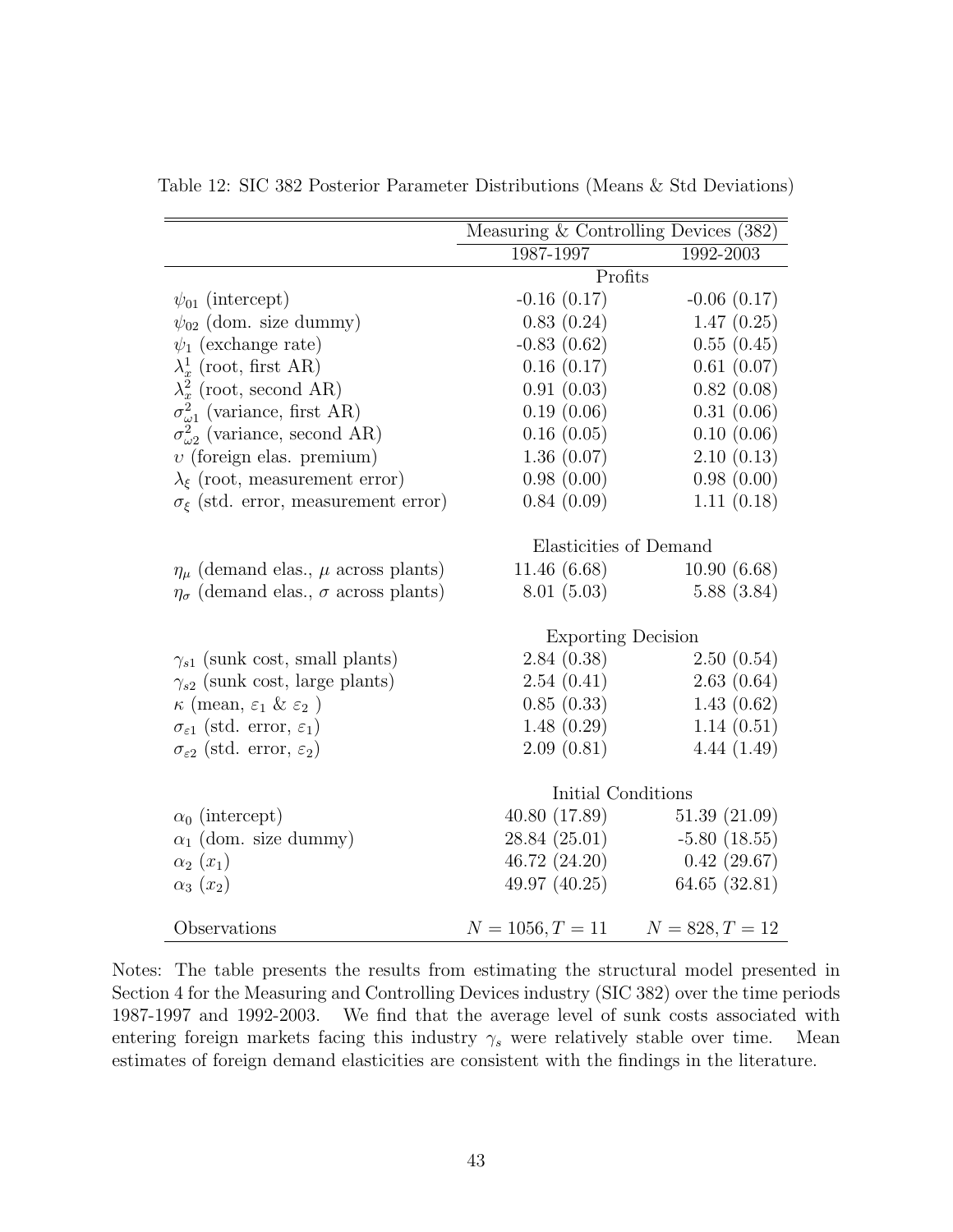| 3 Digit SIC Industry                                 | 4 Digit SIC Subindustry                          |  |
|------------------------------------------------------|--------------------------------------------------|--|
| Preserved Fruits and                                 | Canned specialties (2032)                        |  |
| Vegetables $(203)$                                   | Canned fruits and vegetables (2033)              |  |
|                                                      | Dehydrated fruits, vegetables, and soups (2034)  |  |
|                                                      | Pickles, sauces, and salad dressings (2035)      |  |
|                                                      | Frozen fruits and vegetables (2037)              |  |
|                                                      | Frozen specialties, n.e.c. (2038)                |  |
| Metal Forgings and<br>Iron and steel forgings (3462) |                                                  |  |
| Stampings (346)                                      | Nonferrous forgings (3463)                       |  |
|                                                      | Automotive stampings (3465)                      |  |
|                                                      | Crowns and closures (3466)                       |  |
|                                                      | Metal stampings, n.e.c. (3469)                   |  |
| Aircraft and Parts (372)                             | Aircraft $(3721)$                                |  |
|                                                      | Aircraft Engines and Engine Parts (3724)         |  |
|                                                      | Aircraft Parts and Equipment, N.E.C. (3728)      |  |
| Measuring and Controlling                            | Laboratory Apparatus and Furniture (3821)        |  |
| Devices $(382)$                                      | Environmental Controls (3822)                    |  |
|                                                      | Process Control Instruments (3823)               |  |
|                                                      | Fluid Meters and Counting Devices (3824)         |  |
|                                                      | Instruments to Measure Electricity (3825)        |  |
|                                                      | Analytical Instruments (3826)                    |  |
|                                                      | Optical Instruments and Lenses (3827)            |  |
|                                                      | Measuring and Controlling Devices, N.E.C. (3829) |  |

Table 13: Four Digit Subindustries For Structural Estimations

Notes: The table lists the 4 digit 1987 SIC industries that compose the 3 digit 1987 SIC industries that we consider for our structural analyses.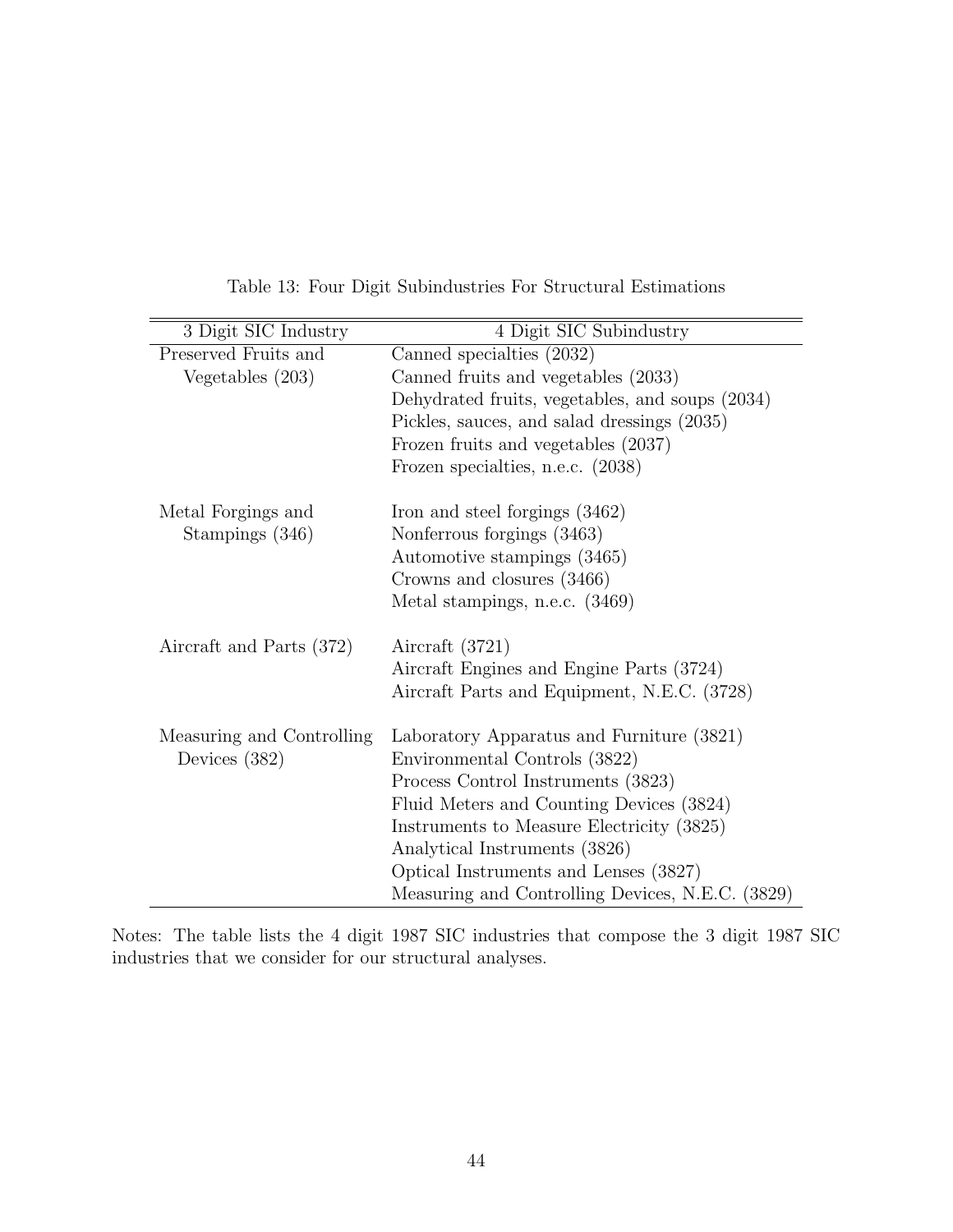|                                    | Tariff Lines Affected $(\% )$ |                             |
|------------------------------------|-------------------------------|-----------------------------|
| Category                           | 1994                          | 2004                        |
| Price Control Measures             | 7                             | $\overline{2}$              |
| (antidumping, min import prices)   |                               |                             |
| <b>Finance Measures</b>            | $\overline{2}$                | $\overline{2}$              |
| (foreign exchange regs)            |                               |                             |
| Automatic Licensing Measures       | 3                             | $\overline{2}$              |
| (prior surveillance)               |                               |                             |
| Quantity Control Measures          | 49                            | 35                          |
| (quotas, seasonal prohibition)     |                               |                             |
| Monopolistic Measures              | 1                             | $\mathcal{D}_{\mathcal{L}}$ |
| (sole importing agency)            |                               |                             |
| Technical Measures                 | 32                            | 59                          |
| (requirements for testing,         |                               |                             |
| disclosing information, packaging, |                               |                             |
| certain product characteristics)   |                               |                             |
|                                    |                               |                             |
| Number of Countries                | 52                            | 97                          |
| Number of Tariff Lines             | 97706                         | 545078                      |

Table 14: Evolution of Nontariff Barriers

Notes: The figures in the table report the percentage of types of goods (tariff lines) that are affected by each nontariff barrier to trade. They are cited from United Nations Conference on Trade and Development (2005) and support the report's contention that the technical barriers to trade have increased substantially over time.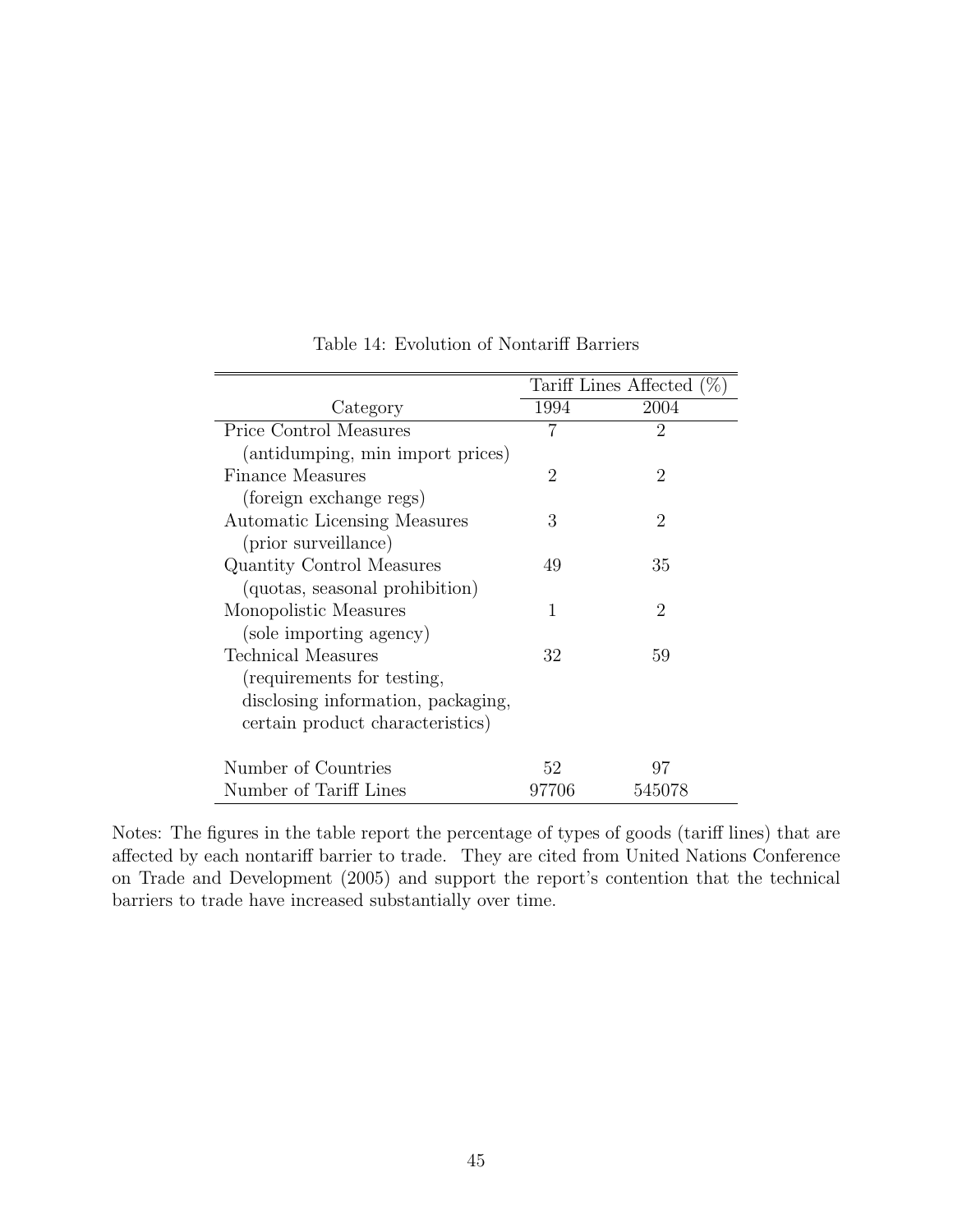# **Fig. 1: Percentage of US Manufacturing Plants That Export**

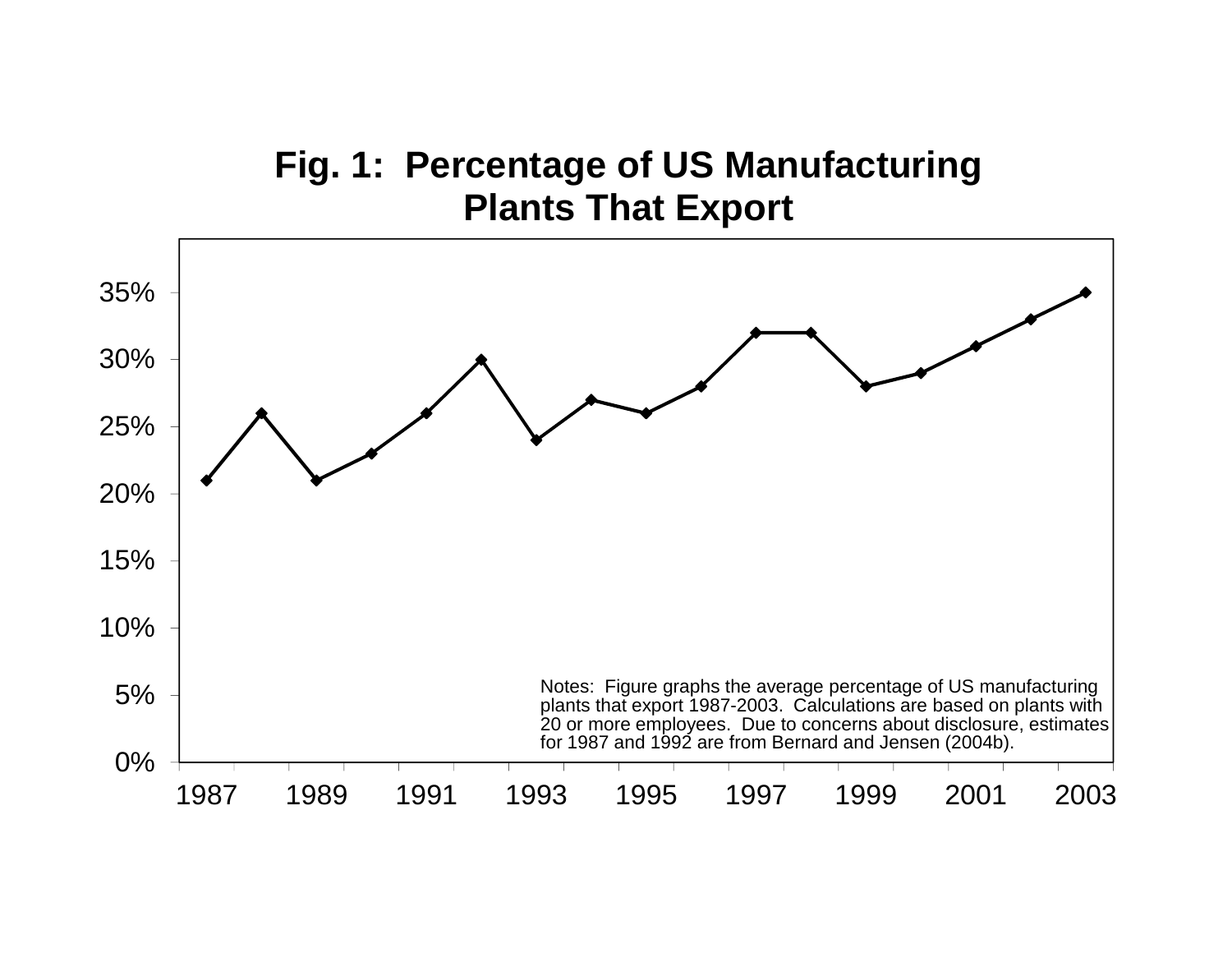# **Fig. 2: Industry Decomposition**

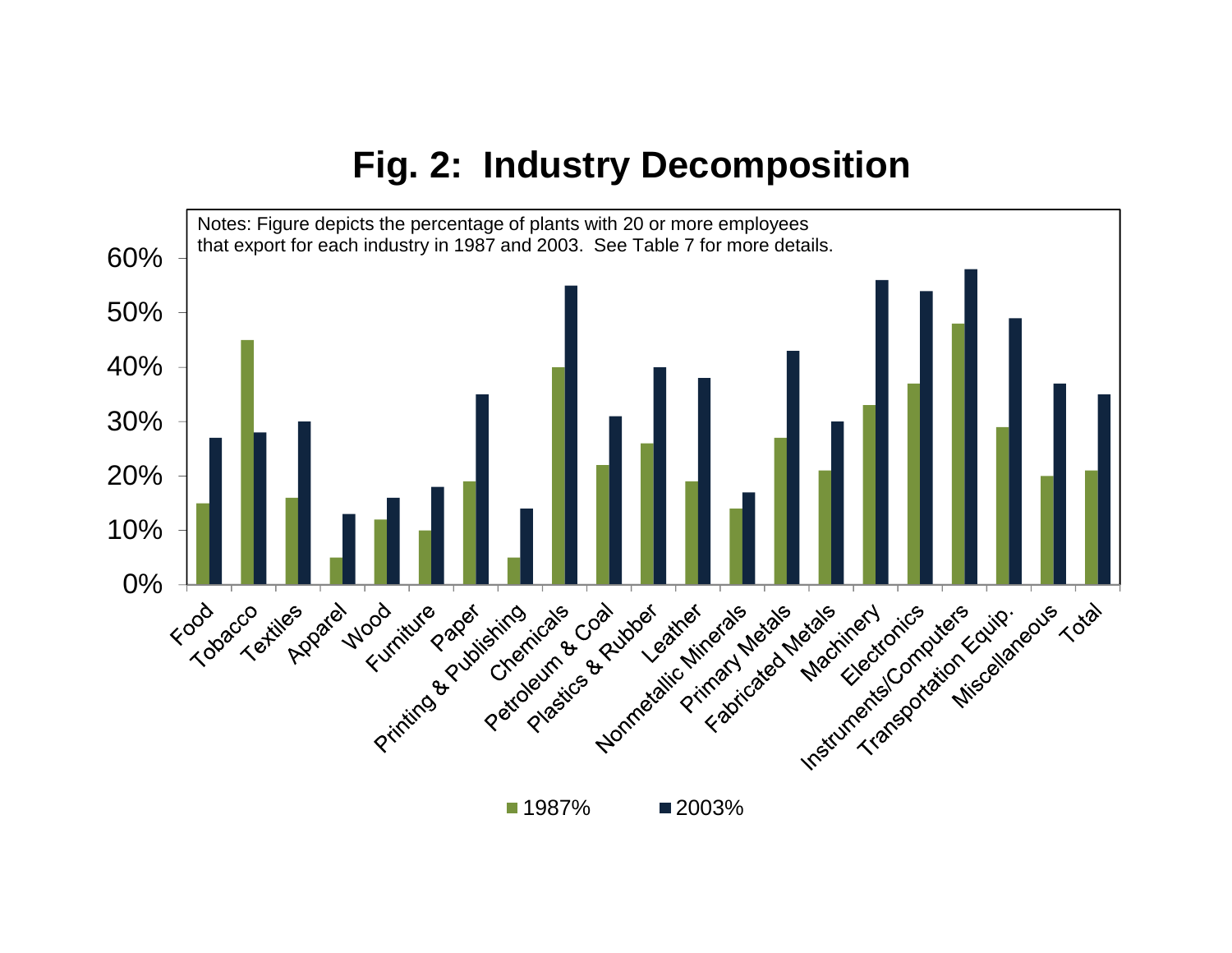

# **Fig. 3: Geographical Decomposition**

1987 ∎2003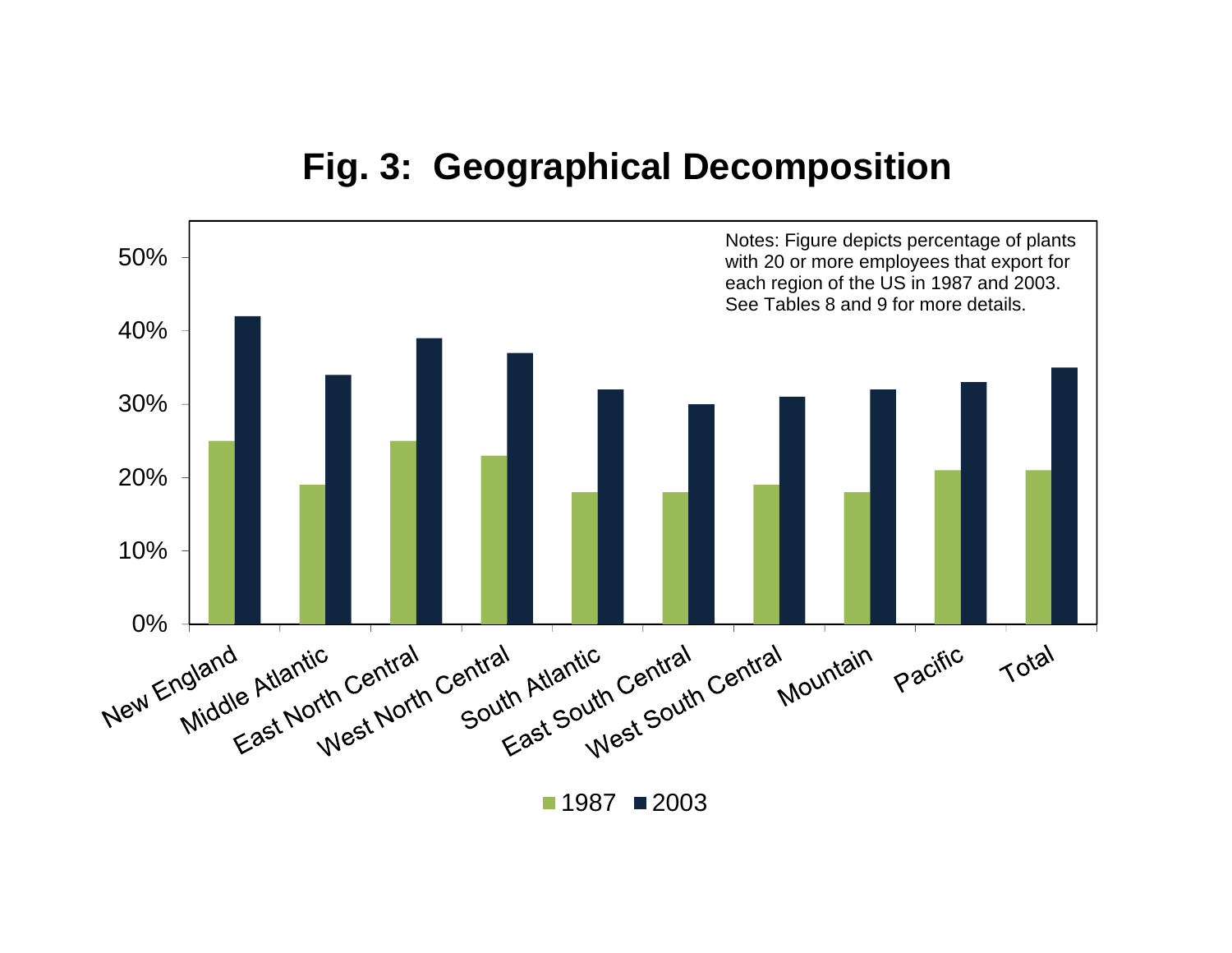## **Fig. 4: Average Foreign Sales Per Exporter**